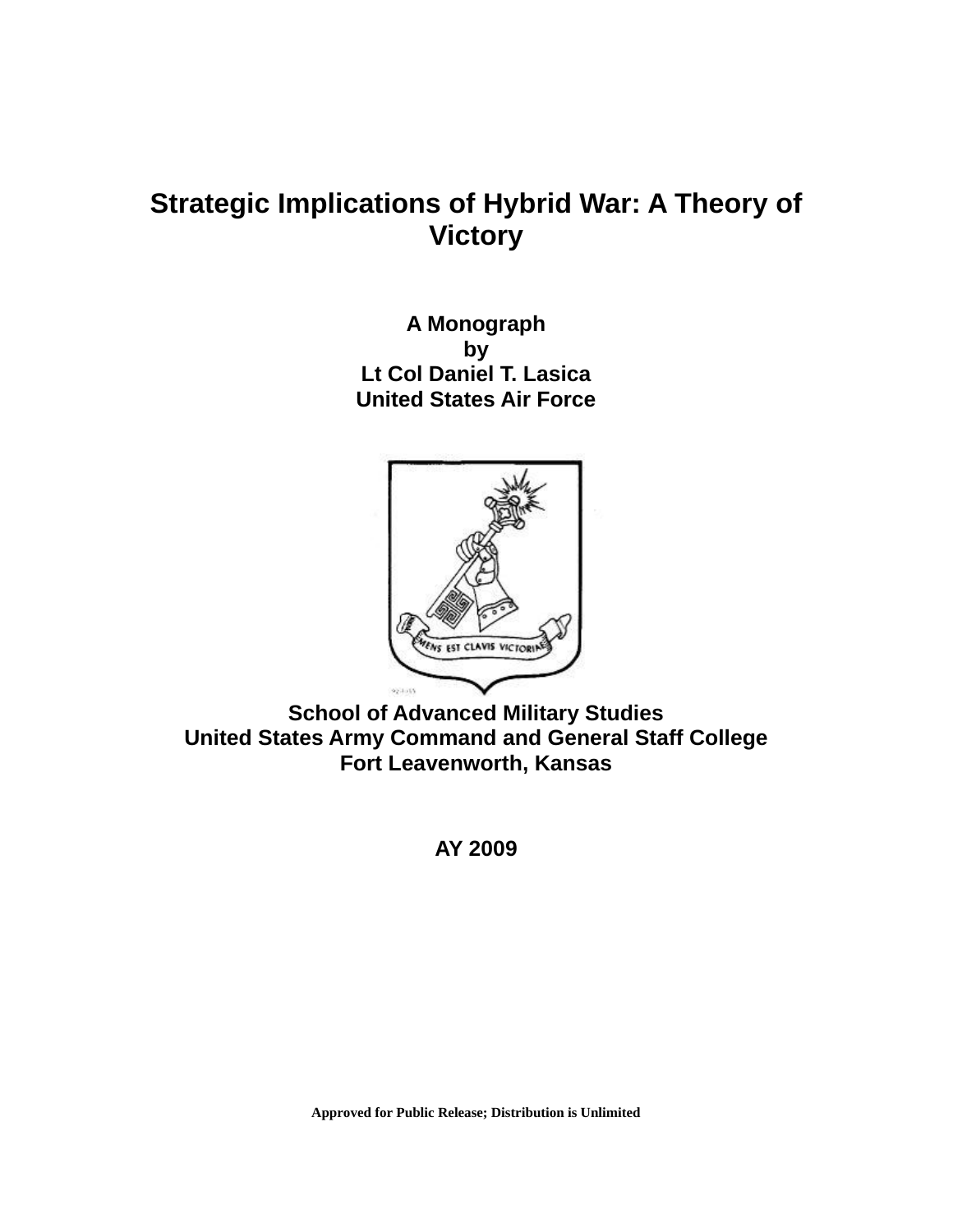| <b>REPORT DOCUMENTATION PAGE</b>                          | Form Approved<br>OMB No. 0704-0188                                                                                                                                                                                                                                                                                                                                                                                                                                                                                                                                                                                                                                                                                                                                                                                                                                                                                            |                                          |  |  |
|-----------------------------------------------------------|-------------------------------------------------------------------------------------------------------------------------------------------------------------------------------------------------------------------------------------------------------------------------------------------------------------------------------------------------------------------------------------------------------------------------------------------------------------------------------------------------------------------------------------------------------------------------------------------------------------------------------------------------------------------------------------------------------------------------------------------------------------------------------------------------------------------------------------------------------------------------------------------------------------------------------|------------------------------------------|--|--|
| <b>ABOVE ADDRESS.</b>                                     | Public reporting burden for this collection of information is estimated to average 1 hour per response, including the time for reviewing instructions, searching existing data sources, gathering and maintaining the data nee<br>completing and reviewing this collection of information. Send comments regarding this burden estimate or any other aspect of this collection of information, including suggestions for reducing this burden to Department of D<br>Washington Headquarters Services, Directorate for Information Operations and Reports (0704-0188), 1215 Jefferson Davis Highway, Suite 1204, Arlington, VA 22202-4302. Respondents should be aware that notwithstanding any<br>other provision of law, no person shall be subject to any penalty for failing to comply with a collection of information if it does not display a currently valid OMB control number. PLEASE DO NOT RETURN YOUR FORM TO THE |                                          |  |  |
| 1. REPORT DATE (DD-MM-YYYY)                               | 2. REPORT TYPE                                                                                                                                                                                                                                                                                                                                                                                                                                                                                                                                                                                                                                                                                                                                                                                                                                                                                                                | 3. DATES COVERED (From - To)             |  |  |
| 30-04-2009                                                | <b>MONOGRAPH</b>                                                                                                                                                                                                                                                                                                                                                                                                                                                                                                                                                                                                                                                                                                                                                                                                                                                                                                              | July 2008 - May 2009                     |  |  |
| <b>4. TITLE AND SUBTITLE</b>                              | <b>5a. CONTRACT NUMBER</b>                                                                                                                                                                                                                                                                                                                                                                                                                                                                                                                                                                                                                                                                                                                                                                                                                                                                                                    |                                          |  |  |
| Strategic Implications of Hybrid War: A Theory of Victory |                                                                                                                                                                                                                                                                                                                                                                                                                                                                                                                                                                                                                                                                                                                                                                                                                                                                                                                               |                                          |  |  |
|                                                           | <b>5c. PROGRAM ELEMENT NUMBER</b>                                                                                                                                                                                                                                                                                                                                                                                                                                                                                                                                                                                                                                                                                                                                                                                                                                                                                             |                                          |  |  |
| 6. AUTHOR(S)                                              |                                                                                                                                                                                                                                                                                                                                                                                                                                                                                                                                                                                                                                                                                                                                                                                                                                                                                                                               | <b>5d. PROJECT NUMBER</b>                |  |  |
| Lt Col Daniel T. Lasica, USAF                             |                                                                                                                                                                                                                                                                                                                                                                                                                                                                                                                                                                                                                                                                                                                                                                                                                                                                                                                               | <b>5e. TASK NUMBER</b>                   |  |  |
|                                                           |                                                                                                                                                                                                                                                                                                                                                                                                                                                                                                                                                                                                                                                                                                                                                                                                                                                                                                                               | <b>5f. WORK UNIT NUMBER</b>              |  |  |
| 7. PERFORMING ORGANIZATION NAME(S) AND ADDRESS(ES)        |                                                                                                                                                                                                                                                                                                                                                                                                                                                                                                                                                                                                                                                                                                                                                                                                                                                                                                                               | <b>8. PERFORMING ORGANIZATION REPORT</b> |  |  |
| <b>Advanced Military Studies Program</b>                  |                                                                                                                                                                                                                                                                                                                                                                                                                                                                                                                                                                                                                                                                                                                                                                                                                                                                                                                               | <b>NUMBER</b>                            |  |  |
| 250 Gibbon Ave                                            |                                                                                                                                                                                                                                                                                                                                                                                                                                                                                                                                                                                                                                                                                                                                                                                                                                                                                                                               | CGSC, SAMS                               |  |  |
| Fort Leavenworth, KS 66027-2134                           |                                                                                                                                                                                                                                                                                                                                                                                                                                                                                                                                                                                                                                                                                                                                                                                                                                                                                                                               |                                          |  |  |
|                                                           |                                                                                                                                                                                                                                                                                                                                                                                                                                                                                                                                                                                                                                                                                                                                                                                                                                                                                                                               |                                          |  |  |
|                                                           |                                                                                                                                                                                                                                                                                                                                                                                                                                                                                                                                                                                                                                                                                                                                                                                                                                                                                                                               |                                          |  |  |
|                                                           |                                                                                                                                                                                                                                                                                                                                                                                                                                                                                                                                                                                                                                                                                                                                                                                                                                                                                                                               |                                          |  |  |
|                                                           |                                                                                                                                                                                                                                                                                                                                                                                                                                                                                                                                                                                                                                                                                                                                                                                                                                                                                                                               |                                          |  |  |
|                                                           |                                                                                                                                                                                                                                                                                                                                                                                                                                                                                                                                                                                                                                                                                                                                                                                                                                                                                                                               |                                          |  |  |
| 9. SPONSORING/MONITORING AGENCY NAME(S) AND ADDRESS(ES)   |                                                                                                                                                                                                                                                                                                                                                                                                                                                                                                                                                                                                                                                                                                                                                                                                                                                                                                                               | 10. SPONSOR/MONITOR'S ACRONYM(S)         |  |  |
| Command and General Staff College                         |                                                                                                                                                                                                                                                                                                                                                                                                                                                                                                                                                                                                                                                                                                                                                                                                                                                                                                                               |                                          |  |  |
|                                                           |                                                                                                                                                                                                                                                                                                                                                                                                                                                                                                                                                                                                                                                                                                                                                                                                                                                                                                                               |                                          |  |  |
| 1 Reynolds Ave                                            |                                                                                                                                                                                                                                                                                                                                                                                                                                                                                                                                                                                                                                                                                                                                                                                                                                                                                                                               |                                          |  |  |
| Fort Leavenworth, KS 66027                                |                                                                                                                                                                                                                                                                                                                                                                                                                                                                                                                                                                                                                                                                                                                                                                                                                                                                                                                               |                                          |  |  |
|                                                           |                                                                                                                                                                                                                                                                                                                                                                                                                                                                                                                                                                                                                                                                                                                                                                                                                                                                                                                               |                                          |  |  |
|                                                           |                                                                                                                                                                                                                                                                                                                                                                                                                                                                                                                                                                                                                                                                                                                                                                                                                                                                                                                               |                                          |  |  |
|                                                           |                                                                                                                                                                                                                                                                                                                                                                                                                                                                                                                                                                                                                                                                                                                                                                                                                                                                                                                               |                                          |  |  |
|                                                           |                                                                                                                                                                                                                                                                                                                                                                                                                                                                                                                                                                                                                                                                                                                                                                                                                                                                                                                               |                                          |  |  |
|                                                           |                                                                                                                                                                                                                                                                                                                                                                                                                                                                                                                                                                                                                                                                                                                                                                                                                                                                                                                               | 11. SPONSOR/MONITOR'S REPORT NUMBER(S)   |  |  |
| <b>12. DISTRIBUTION / AVAILABILITY STATEMENT</b>          |                                                                                                                                                                                                                                                                                                                                                                                                                                                                                                                                                                                                                                                                                                                                                                                                                                                                                                                               |                                          |  |  |
| Approved for Public Release; Distribution is Unlimited    |                                                                                                                                                                                                                                                                                                                                                                                                                                                                                                                                                                                                                                                                                                                                                                                                                                                                                                                               |                                          |  |  |
| 13. SUPPLEMENTARY:                                        |                                                                                                                                                                                                                                                                                                                                                                                                                                                                                                                                                                                                                                                                                                                                                                                                                                                                                                                               |                                          |  |  |
|                                                           |                                                                                                                                                                                                                                                                                                                                                                                                                                                                                                                                                                                                                                                                                                                                                                                                                                                                                                                               |                                          |  |  |
|                                                           |                                                                                                                                                                                                                                                                                                                                                                                                                                                                                                                                                                                                                                                                                                                                                                                                                                                                                                                               |                                          |  |  |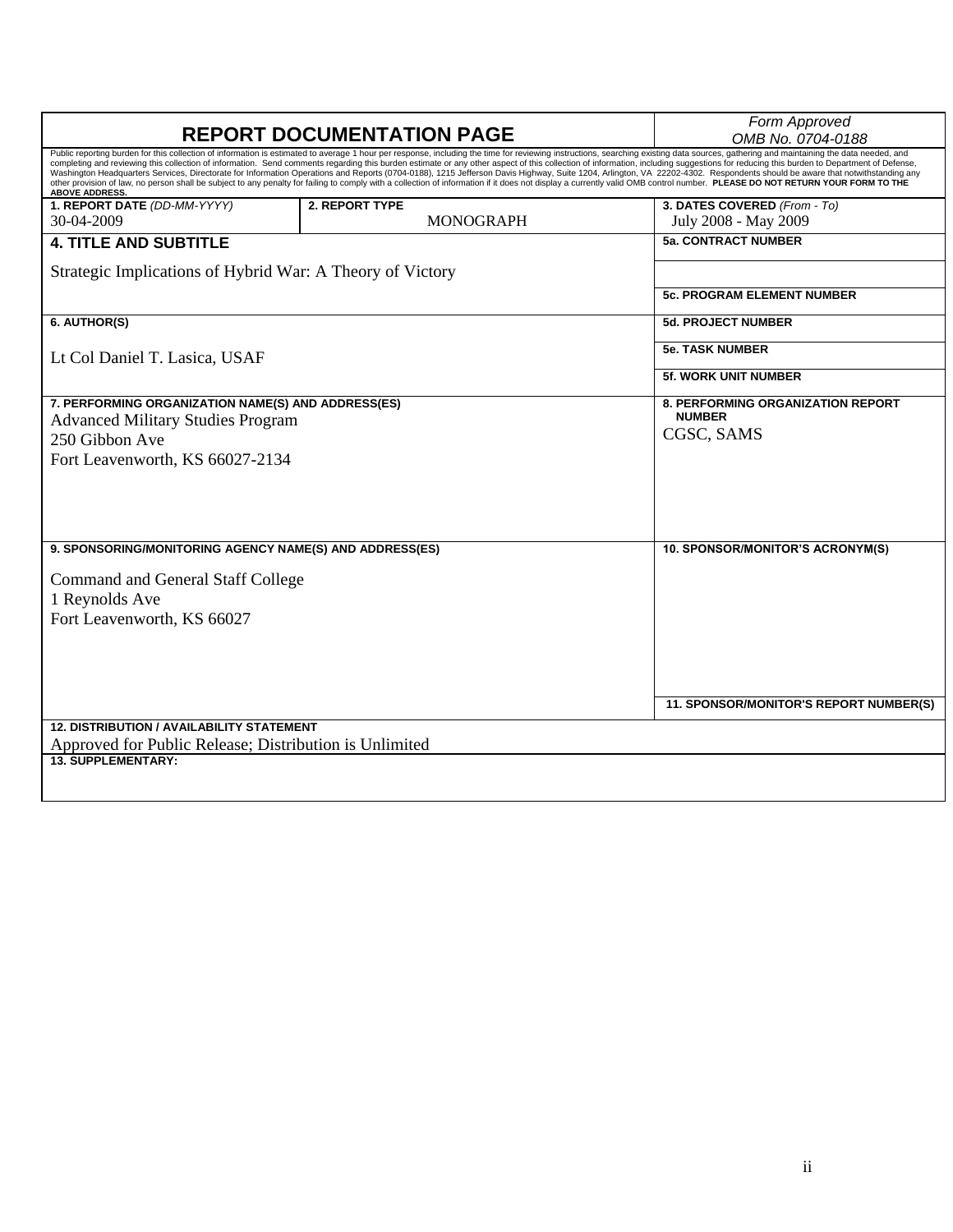#### **14. ABSTRACT**

 While the nature of war does not change, the conduct and methods available to wage and win wars does. This appears to be the case with respect to hybrid war, an evolving type of war that the United States may soon face. The definition of hybrid war is the merging of different methods and theories of war and warfare at different levels of war, in different realms and domains, especially the cognitive and moral domains, by a blend of actors, arranged in time and space to achieve objectives at all levels of war. Hybrid war poses a novel threat to the United States for many reasons, including undue U.S. attention on irregular warfare as the "war of the future," as well as hybrid war's blending of modes at different levels of war using different theories of war and warfare.

Recent discussions about hybrid war have been primarily focused at the tactical and to a lesser degree at the operational level, not at the strategic level where hybrid war should also be considered. A vital part of "strategic art" is developing a theory of victory. This paper's thesis is that the United States needs to develop a hybrid war theory of victory, which is combining "how to win the war" and "what is winning." Generic principles of "what is winning" will be used as criteria to develop a theory of war relevant to the hybrid warrior. This theory will help enable the United States to determine if and how national power should be used in a hybrid war to achieve strategic political objectives and what the probable outcomes of military conflict might be in that situation. This, in turn, will help senior decision makers determine the best ways to achieve strategic objectives and protect national interests.

One of the biggest challenges hybrid war presents is exploitation of the cognitive and moral domains, vice the physical domain that the United States traditionally concentrates on. The United States may consider giving the cognitive and moral domain more emphasis in its approaches to resolving the complex problems that hybrid war presents. This, as well as a joint, inter-agency approach will allow the United States to meet complexity with complexity and attain victory. Using an approach that concentrates on identity and meaning may also be beneficial in understanding the hybrid rival and framing a theory of victory. The value of developing a theory of victory to address hybrid war, a significant threat, cannot be overstated.

#### **15. SUBJECT TERMS**

Theory of Victory, Hybrid War, Strategy, Levels of War, Complexity, Domains of War, Problem Resolution, Theories of War and Warfare

| <b>16. SECURITY CLASSIFICATION OF:</b> |                                    |                              | <b>17. LIMITATION</b> | <b>18. NUMBER</b> | <b>19a. NAME OF RESPONSIBLE PERSON</b>                           |
|----------------------------------------|------------------------------------|------------------------------|-----------------------|-------------------|------------------------------------------------------------------|
|                                        |                                    |                              | OF ABSTRACT           | <b>OF PAGES</b>   | Stefan J. Banach, COL, U.S. Army                                 |
| a. REPORT<br>UNCLASSIFIED              | b. ABSTRACT<br><b>UNCLASSIFIED</b> | c. THIS PAGE<br>UNCLASSIFIED | UNLIMITED             | 48                | <b>19b. TELEPHONE NUMBER</b> (include area code)<br>913-758-3302 |

**Standard Form 298 (Rev. 8-98)**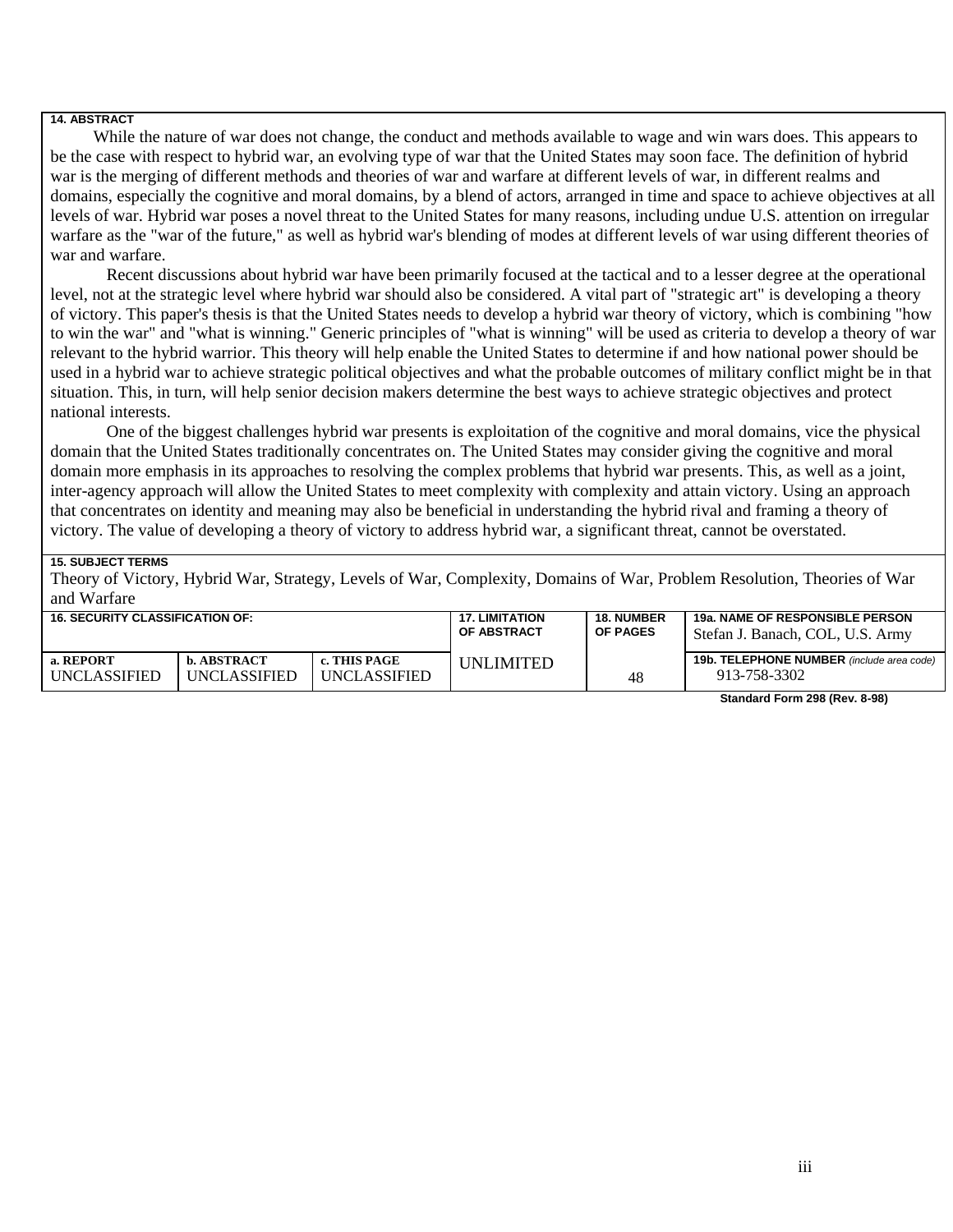# **SCHOOL OF ADVANCED MILITARY STUDIES MONOGRAPH APPROVAL**

Lt Col Daniel Todd Lasica

Title of Monograph: Strategic Implications of Hybrid War: A Theory of Victory

Approved by:

Richard D. Newton, Lt Col (R), USAF, MMAS

Stefan Banach, COL, IN School of Advanced

Director, Military Studies

Monograph Director

Robert F. Baumann, Ph.D.

Director,<br>Graduate Degree Programs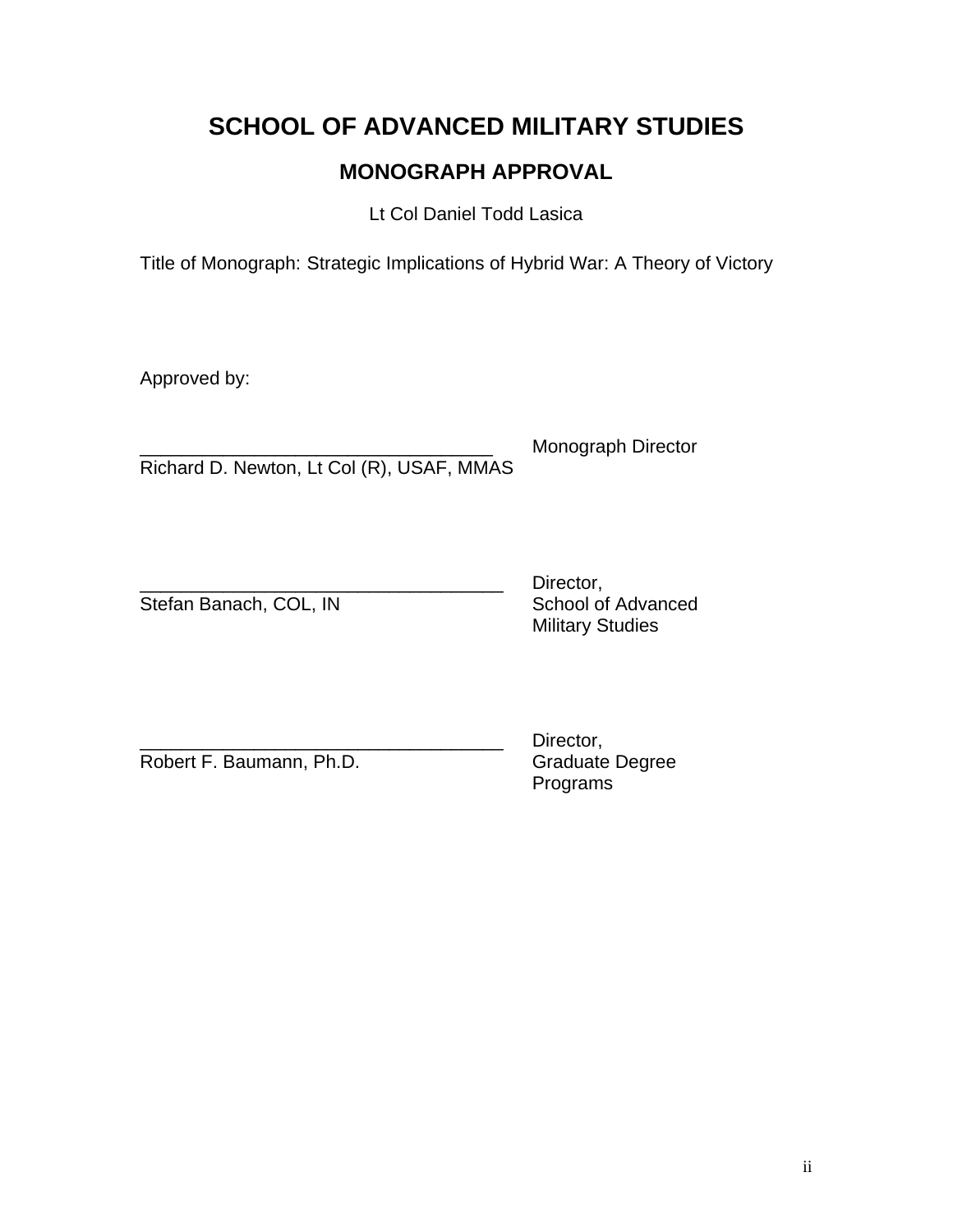## **Abstract**

#### STRATEGIC IMPLICATIONS OF HYBRID WAR: A THEORY OF VICTORY by Lt Col Daniel T. Lasica, United States Air Force, 48.

 While the nature of war does not change, the conduct and methods available to wage and win wars does. This appears to be the case with respect to hybrid war, an evolving type of war that the United States may soon face. The definition of hybrid war is the merging of different methods and theories of war and warfare at different levels of war, in different realms and domains, especially the cognitive and moral domains, by a blend of actors, arranged in time and space to achieve objectives at all levels of war. Hybrid war poses a novel threat to the United States for many reasons, including undue U.S. attention on irregular warfare as the "war of the future," as well as hybrid war's blending of modes at different levels of war using different theories of war and warfare.

 Recent discussions about hybrid war have been primarily focused at the tactical and to a lesser degree at the operational level, not at the strategic level where hybrid war should also be considered. A vital part of "strategic art" is developing a theory of victory. This paper's thesis is that the United States needs to develop a hybrid war theory of victory, which is combining "how to win the war" and "what is winning." Generic principles of "what is winning" will be used as criteria to develop a theory of war relevant to the hybrid warrior. This theory will help enable the United States to determine if and how national power should be used in a hybrid war to achieve strategic political objectives and what the probable outcomes of military conflict might be in that situation. This, in turn, will help senior decision makers determine the best ways to achieve strategic objectives and protect national interests.

 One of the biggest challenges hybrid war presents is exploitation of the cognitive and moral domains, vice the physical domain that the United States traditionally concentrates on. The United States may consider giving the cognitive and moral domain more emphasis in its approaches to resolving the complex problems that hybrid war presents. This, as well as a joint, inter-agency approach will allow the United States to meet complexity with complexity and attain victory. Using an approach that concentrates on identity and meaning may also be beneficial in understanding the hybrid rival and framing a theory of victory. The value of developing a theory of victory to address hybrid war, a significant threat, cannot be overstated.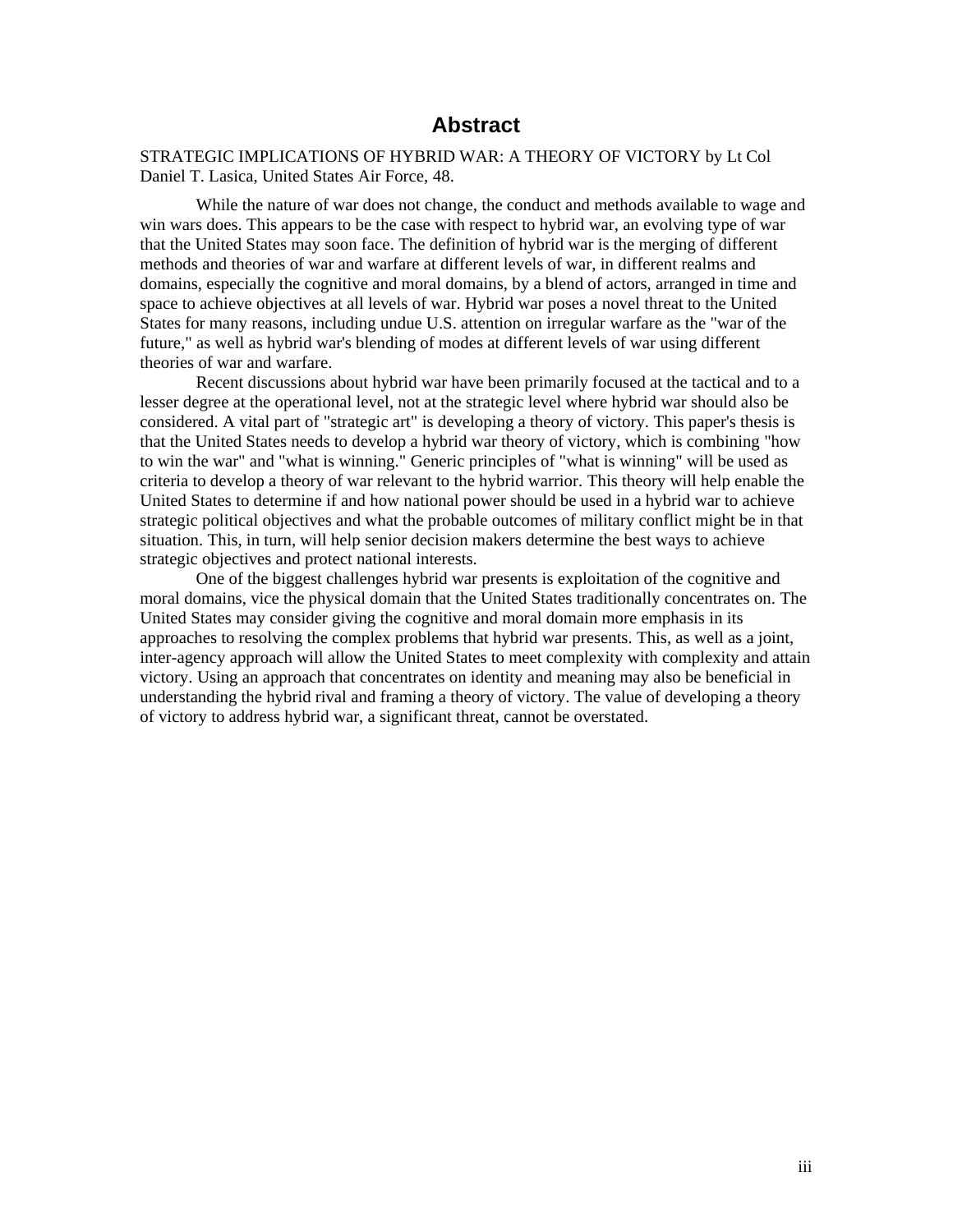# **TABLE OF CONTENTS**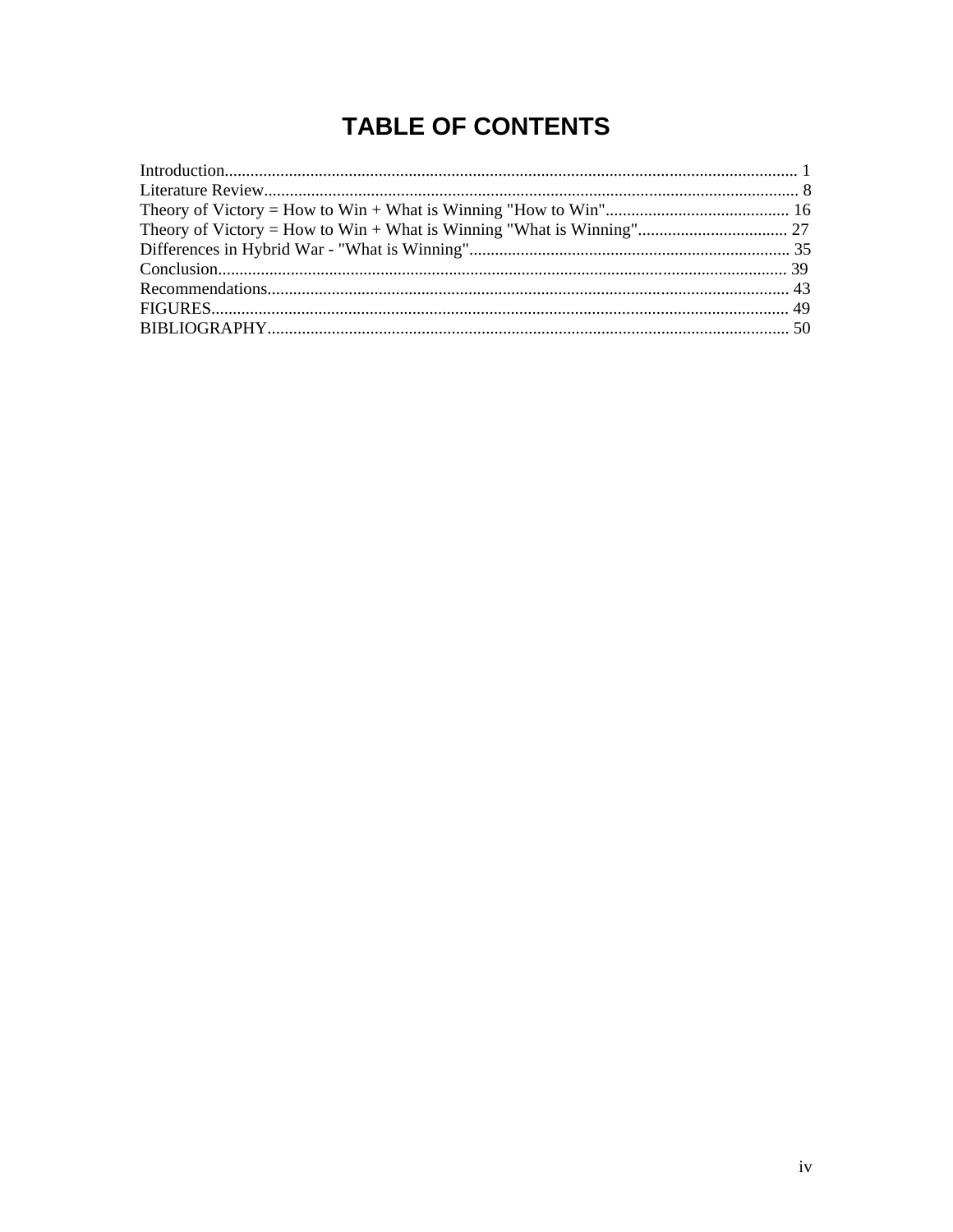*The true national objective in war, as in peace, is a more perfect peace. The experience of history enables us to deduce that gaining military victory is not in itself equivalent to gaining the object of war.*

- Captain Sir Basil Liddell Hart, *Thoughts on War, 1944* 

## **Introduction**

 Consider this scenario looking forward to the year 2011. The world community has confirmed that Iran has developed nuclear weapons technology. Emboldened by this new capability, they have sought to become a regional hegemon. Saudi Arabia, feeling threatened, announces its intention to acquire nuclear weapons of its own. In response, Iran, with the help of Hezbollah, attacks Saudi Arabia using conventional and irregular means in multiple domains.<sup>1</sup> Surface to surface missiles rain down on Saudi Arabia.

 Simultaneously, Iran attacks much of the Saudi oil infrastructure causing an environmental disaster. They also close the Strait of Hormuz, choking off one of the Saudi's main economic lifelines, in addition to attacking the Saudi's computer infrastructure with intense cyber attacks. Iran also calls for the nuclear destruction of the United States and Israel, blaming Saudi

 $1$  20th century British military theorist J.F.C. Fuller developed a framework to study war that included three spheres (domains), physical, mental (cognitive), and moral. The physical domain includes the material used to fight wars, such as tanks, ships, and aircraft and how they are used; moving, guarding, and hitting. The cognitive domain includes reason, imagination, and will. In the context of this paper, the cognitive domain is "where" the intellectual rigor is expended, ideas developed, and decisions made to defeat the enemy. This effort includes such activities as designing campaigns and planning major operations "to win" and developing an idea of "what winning is." The moral domain is much more subjective since it deals with many intangibles of war. It includes fear, courage, and the morale of all parties involved in the conflict. J.F.C.Fuller, *The Foundations of the Science of War* (London: Hutchinson & Co., Ltd., 1925). Fuller also discusses the concept of will a great deal in his discussion of the moral sphere. For the purposes of this paper, "will" will "reside" in the moral domain. This a more contemporary understanding of the moral domain, as described by School of Advanced Military Studies professor James Schneider. James Schneider, "Carl von Clausewitz and the Classical Military Paradigm," Briefing given to the School of Advanced Military Studies, Fort Leavenworth, KS, September 22, 2006, 2. Additionally, Clausewitz addresses similar concepts. Clausewitz discusses moral factors and elements, which he states, "are among the most important in war." Carl von Clausewitz, *On War,* ed. Michael Howard and Peter Paret. (Princeton: Princeton University Press, 1976), 184. He also discusses such elements of the physical domain such as forces, logistics, and firepower. Carl von Clausewitz*,* 204-209. Additionally, Clausewitz addresses the cognitive domain in many parts of his book, including his discussion of military genius and war plans. Carl von Clausewitz*,* 100 and 617. In fact, Clausewitz maintains that, "Genius consists in a harmonious combination of elements." Carl von Clausewitz, 100.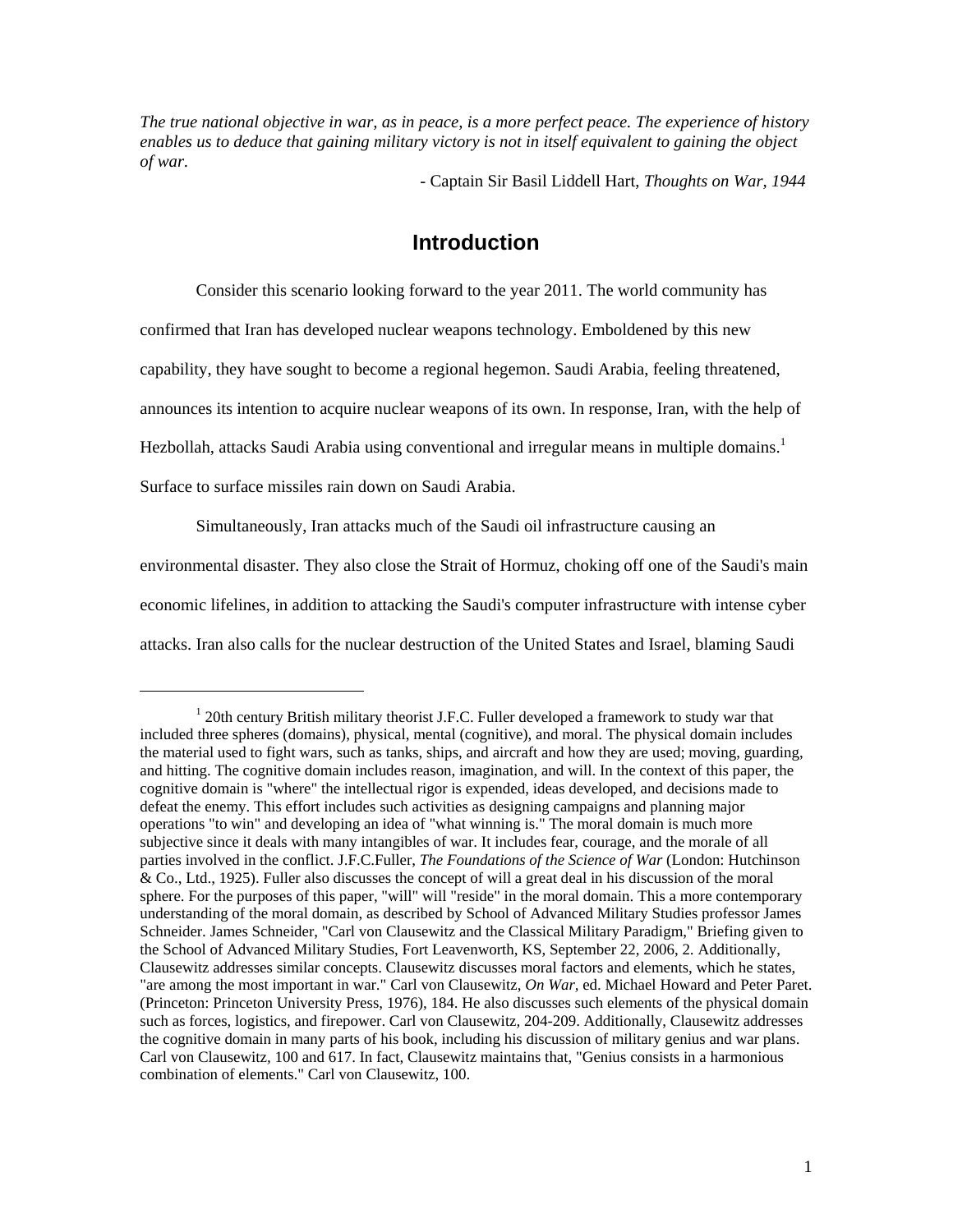Arabia's betrayal to the Muslim cause on the United States. Hezbollah, at Iran's request, initiates anti-Israeli demonstrations in major Palestinian cities and instigates a boycott of Israeli owned businesses. An intense information operations campaign ensues, seeking to gather Muslim support against Saudi Arabia, "lapdog" of the United States, as well as to convince the American public that Saudi Arabia is not worth its blood and treasure. The grave threat to itself and two of its key allies compels the United States to take action.

 Once battle is joined, it is evident that this enemy is well equipped and ready to challenge the United States. Iran simultaneously uses a blend of conventional and irregular methods of warfare with a robust strategic communication and information operations campaign. Included in their information operations campaign are "strikes" against U.S. military and civilian computer networks.

 Iran initiates temporally coordinated attacks against the United States in all three different domains; physical, moral, and cognitive, clearly indicating a very sophisticated enemy that intends to attack any and all perceived U.S. vulnerabilities. The battle in the cognitive and moral domains is especially intense. The enemy seeks to gain regional, if not international, legitimacy in its fight against the United States and they target U.S. public will, a known critical vulnerability.

 This fictional, albeit not unrealistic, scenario is an example of an evolving hybrid war challenge to vital U.S. interests.<sup>2</sup> While the nature of war does not change, the conduct and methods available to wage and win wars does. This appears to be the case with respect to hybrid war. As described by the United States Marine Corps Strategic Vision Group, "Hybrid Wars combine a range of different modes of warfare, including conventional capabilities, irregular tactics and formations, terrorist acts including indiscriminate violence and coercion, and criminal

 $2^{2}$  Of note, this type of threat is not isolated to the Middle East. As an example, China is a very credible hybrid threat whose economic and military might are on the rise.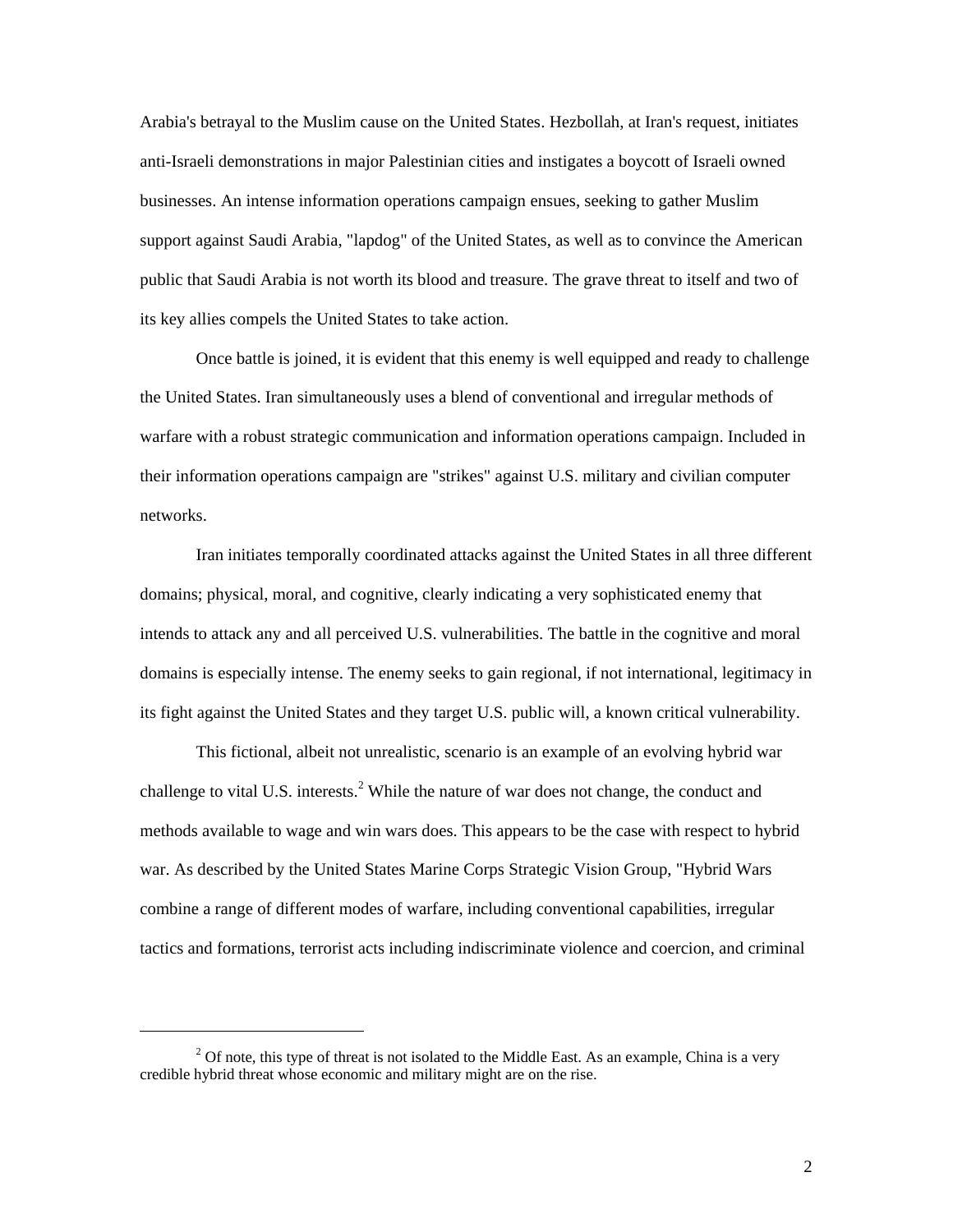disorder."<sup>3</sup> This paper will take a broader approach to hybrid war, defining it as the merging of different methods and theories of war at different levels of war, in different realms and domains, especially the cognitive and moral domains, by a blend of actors, arranged in time and space to achieve objectives at all levels of war.

 The hybrid warrior seeks to quickly convert their tactical success and their enemy's mistakes into strategic effects through deliberate exploitation of the cognitive and moral domains. Hybrid war is a strategy and a tactic, a form of war and warfare. Hybrid warriors seek to compress the U.S.' concept of the levels of war, thus accelerating the tempo of the conduct of war. As strategic scholar Colin Gray has noted, "we can predict with confidence is that there is going to be a blurring, a further blurring, of war categories."<sup>4</sup>

 The hybrid war threat is beginning to gain interest in security communities around the world, including the United States, Britain, and Australia. Australian Michael Evans stated that, "the reality of war in the first decade of the twenty-first century is likely to transcend a neat division into distinct categories, symmetry and asymmetry."<sup>5</sup>

 Recent discussions about hybrid war have been primarily focused at the tactical and to a lesser degree at the operational level, not at the strategic level where hybrid war should also be considered. Colin Gray once asked, "Who, exactly, peoples the profession of strategy?"<sup>6</sup> Of those

<sup>&</sup>lt;sup>3</sup> U.S. Marine Corps, "Hybrid Warfare and Challengers" (Strategic Vision Group Information Paper, February 12, 2008), 1.

<sup>4</sup> Colin S. Gray, *Another Bloody Century: Future Warfare* (London: Weidenfeld and Nicholson, 2005), quoted in U.S. Marine Corps, "Hybrid Warfare and Challengers" (Strategic Vision Group Information Paper, February 12, 2008), 1.

<sup>5</sup> Michael Evans, "From Kadesh to Kandahar: Military Theory and the Future of War," *Naval War College Review 56*, no. 3 (Summer 2003): 141.

<sup>6</sup> Colin S. Gray, *Modern Strategy,* (Oxford: Oxford University Press, 1999), quoted in Michael Evans, "From the Long Peace to the Long War: Armed Conflict and Military Education and Training in the 21st Century," *Australian Defence College Occasional Series*, no. 1 (2007): 14.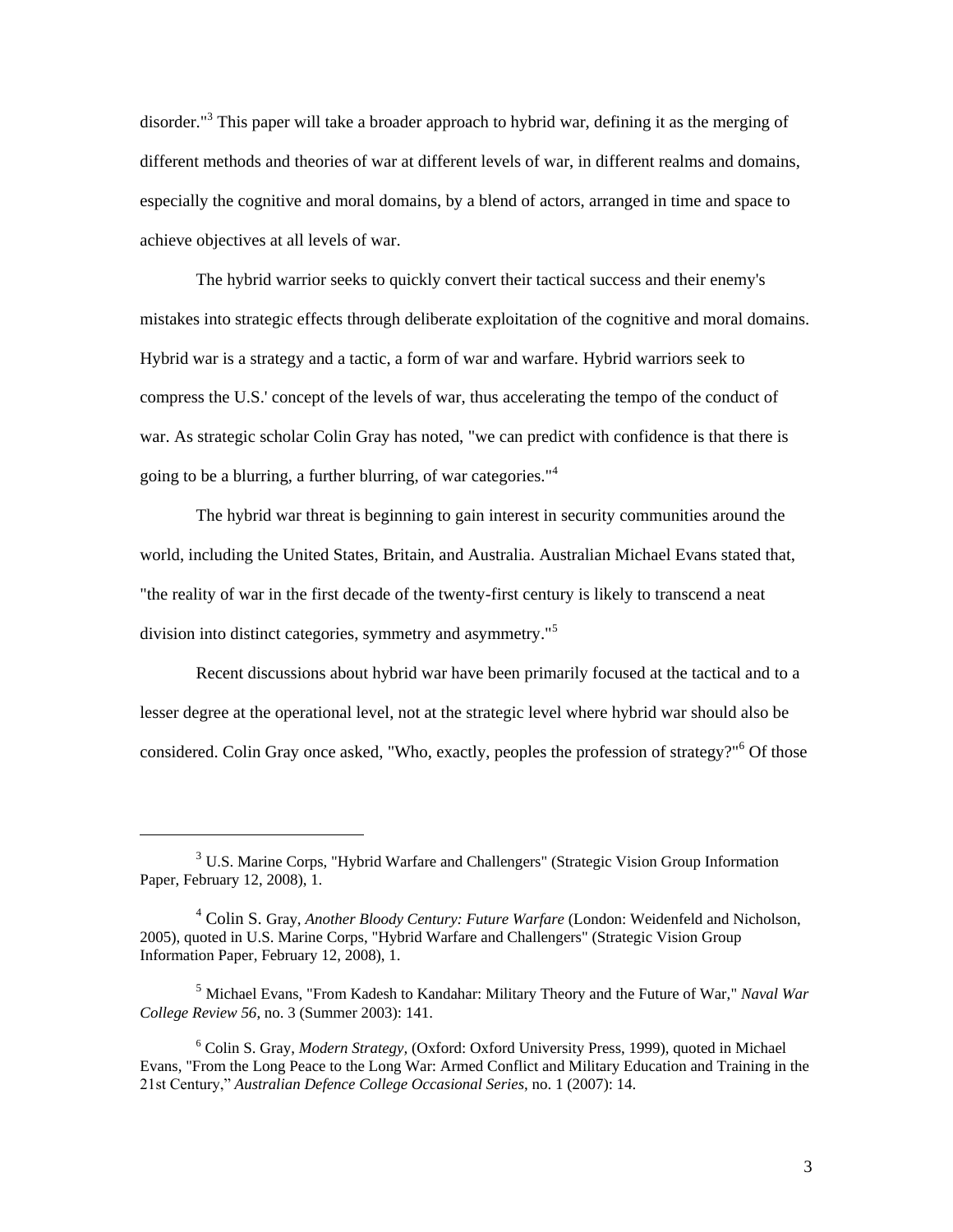who are thinking strategically, how many are considering hybrid war and how this threat affects the concept of the U.S. theory of victory?

A theory of victory is a cognitive theoretical framework within which senior decision makers determine the most effective and efficient manner to, as author Brian Bonds describes, achieve a decisive military victory and turn it into positive political gains.<sup>7</sup> In his book, *The Pursuit of Victory,* Brian Bond illustrates two related problems warring parties have faced from the mid-eighteenth century to the present with respect to victory.<sup>8</sup> The first is the operational difficulties involved in winning decisive campaign victories. The second, and often ill coordinated with the first, is the translation of those victories into long-term political advantages.<sup>9</sup> This paper will define theory of victory as the sum of "how to win wars" and the understanding of "what is winning" at the strategic level.<sup>10</sup> Seen another way, it is the convergence of "Ways" and "Ends." Both these aspects are unique in the context of the hybrid war challenge and will be investigated in this paper to define a U.S. theory of victory with respect to hybrid war.

 Developing a theory of victory with regard to hybrid war is necessary because instead of investigating the hybrid war threat, especially with respect to a theory of victory, it is very possible that the United States focuses too much on irregular warfare as the type of war it will most likely face in the future.<sup>11</sup> Irregular warfare capability should be "A" U.S. capability, not "THE" capability the United States prepares for at all three levels of war.

 $<sup>9</sup>$  Ibid.</sup>

<sup>7</sup> J. Boone Bartholomees, "Theory of Victory," *Parameters* (Summer 2008): 25 and Brian Bond, The Pursuit of Victory: From Napoleon to Saddam Hussein (New York: Oxford University Press, 1996), 201-202.

<sup>8</sup> Brian Bond*,* 201-202.

<sup>&</sup>lt;sup>10</sup> J. Boone Bartholomees, 25.

 $11$  This paper will use the Department of Defense definition of irregular warfare. "A violent struggle among state and non-state actors for legitimacy and influence over the relevant populations. IW favors indirect and asymmetric approaches, though it may employ the full range of military and other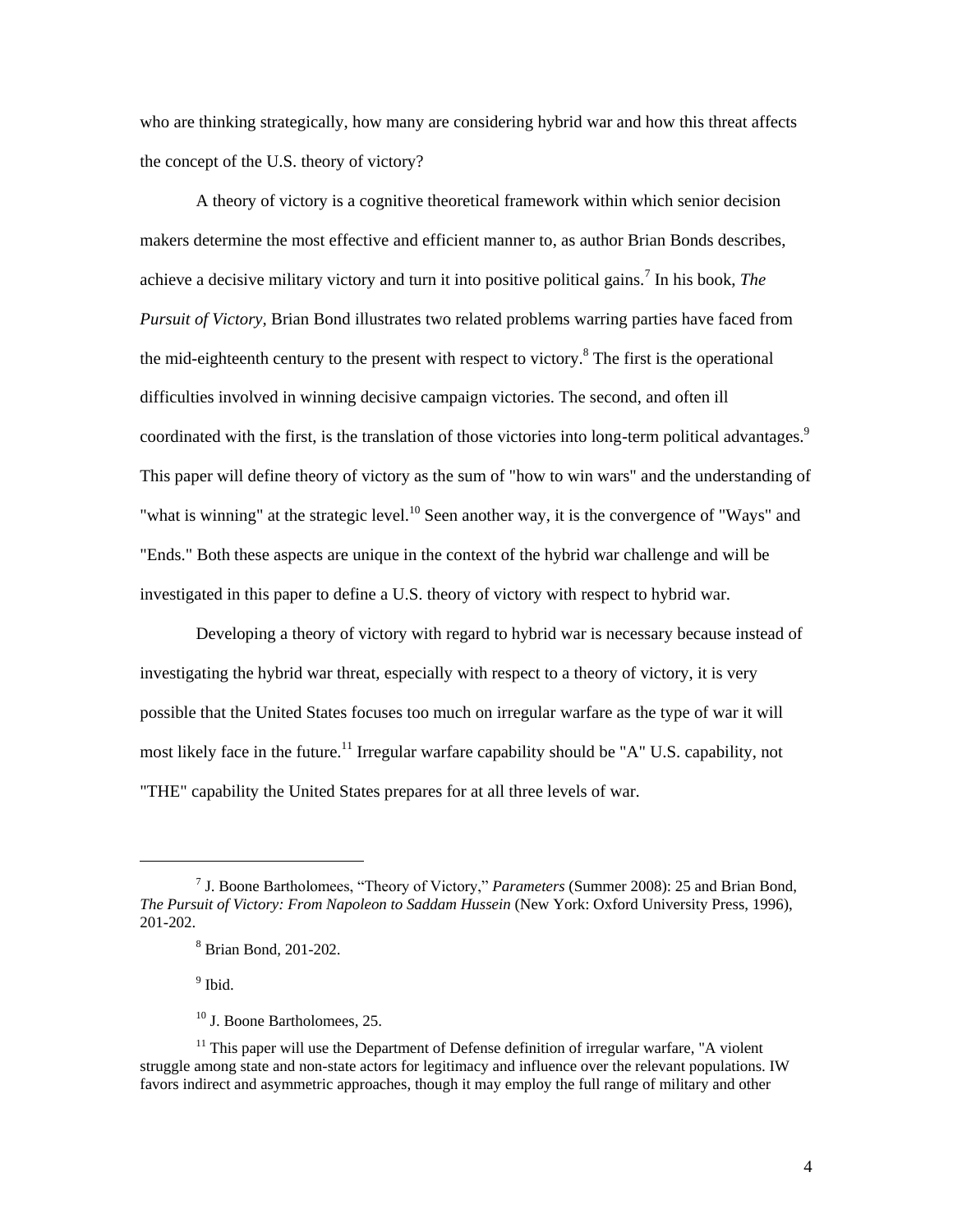After overthrow of the respective regimes, the United States initially had considerable difficulty fighting an irregular campaign in Iraq and now in Afghanistan. The insurgents posed a threat the United States was not ready for and did not initially recognize. In *On War*, Clausewitz states that the first and arguably most important duty of a commander and statesman is to understand the type of the war they face.<sup>12</sup> In order to understand the war that faces them, the commander and statesman must first recognize it for what it is or they may face dangerous consequences.

 These consequences partially arise from the potential effects of a threat blending into a concerted cyber, space, irregular, conventional, economic, criminal, or nuclear threat. Hezbollah vividly demonstrated the effectiveness of a hybrid challenger in 2006 against Israel and it is very probable that adversaries could use such a form of hybrid war against the United States in the near future. This form of war exists as a potential model that future adversaries could use.

 It is logical then, to investigate the threat that a hybrid war challenger might pose to the United States in terms of one of the 2008 National Defense Strategy (NDS) five key objectives, Win Our Nation's Wars.<sup>13</sup> U.S. strategic planning tends to neatly categorize threats instead of understanding the blending of threats that could exist, characterizing threats as either conventional *or* irregular. The 2008 NDS describes adversaries that, "could be states *or* [emphasis added] non-state actors; they could use nuclear, conventional, *or* [emphasis added] unconventional weapons."<sup>14</sup> This mindset could lead to an inability on the part of the United States to develop a theory of victory for and execute against, a "future challenges risk" as outlined

 $\overline{a}$ 

<sup>14</sup> U.S. Department of Defense, *National Defense Strategy,* 11.

capabilities, in order to erode an adversary's power, influence, and will." U.S. Department of Defense, *Irregular Warfare (IW) Joint Operating Concept (JOC),* Version 1.0, September 11, 2007, 6.

<sup>12</sup> Carl von Clausewitz, 88-89.

<sup>13</sup> U.S. Department of Defense, *National Defense Strategy,* June 2008, 6. There is another of the five key objectives that is relevant in relation to the hybrid war threat, "Deter Conflict." This key objective is an additional topic recommended for further study with respect to hybrid war.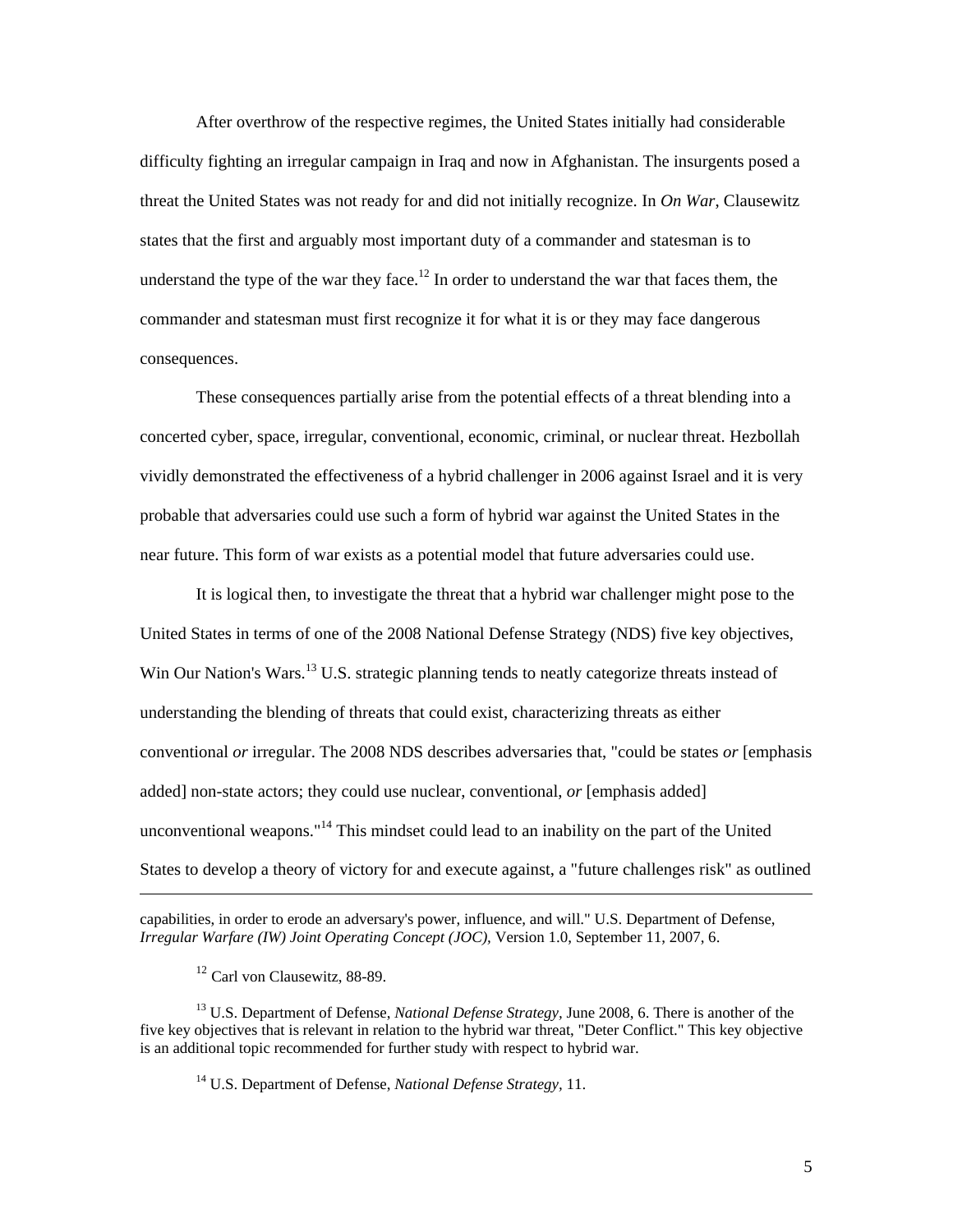in the 2008 NDS. These risks are "those associated with the Department's capacity to execute future missions successfully against an array of prospective future challengers," such as a hybrid challenger.<sup>15</sup> As noted by General James Mattis, USMC, Joint Forces Command commander, "We are not likely to get the future right. We just need to make sure we don't get it too wrong."<sup>16</sup>

 As an example, aspects of a hybrid challenger were evident during Russia's struggle against Chechnya in the 1990s. Chechnyan fighters fought both conventionally and unconventionally in the same battlespace and used complex urban terrain, modern weapons, and robust information operations to repel the Russians.<sup>17</sup> In 2006, Hezbollah battled the Israeli Defense Forces using a blend of conventional, irregular, and information methods of warfare.<sup>18</sup> This was a more advanced use of hybrid war than the Chechnyan separatists used against Russia due to the more advanced weapons available and the intense battle Hezbollah fought in the cognitive and moral domains to quickly achieve strategic effects using the results of tactical battles.<sup>19</sup> The determination of undisputed victory in that war is still unresolved.<sup>20</sup>

 $\overline{a}$ 

<sup>17</sup> "Grisly in Grozny," *Economist*, January 7, 1995 and Sergey A. Kulikov and Robert R. Love, "Insurgent Groups in Chechnya," *Military Review* (Nov/Dec 2003).

<sup>18</sup> William M. Arkin. *Divining Victory: Airpower in the 2006 Israel-Hezbollah War* (Maxwell AFB, AL: Air University Press, August 2007), xix. The Israeli-Hezbollah War of 2006 also illustrates some of the difficulties a nation can face when it concentrates too much on one type of warfare. In the case of the Israeli's, they concentrated too heavily on counterinsurgency. Due to years of concentrating on the internal threat presented by the Palestinian Liberation Organization and Hamas, the Israeli Defense Force had let its conventional warfighting capabilities lapse. Matt M. Mathews, "We Were Caught Unprepared: The 2006 Hezbollah-Israeli War," *The Long War Series Occasional Paper 26.* U.S. Army Combined Arms Center Combat Studies Institute Press, 2. This was just one of many factors that led to what many consider a strategic defeat for Israel.

<sup>19</sup> Sarah E. Kreps, "The 2006 Lebanon War: Lessons Learned," *Parameters* (Spring 2007): 79-80.

<sup>15</sup> U.S. Department of Defense, *National Defense Strategy,* 21.

<sup>16</sup> James Mattis, USMC, quoted in Mackubin Thomas Owens, "Reflections on Future War," *Naval War College Review 61* (Summer 2008): 74.

<sup>&</sup>lt;sup>20</sup> Retired Lebanese Brigadier General Hanna noted of Hezbollah during Hezbollah's 2006 war with Israel that it may be impossible to truly judge victory with actors like Hezbollah. Brigadier General Hanna also holds that Israel achieved no political goals. Elias Hanna, "Lessons Learned from the Recent War in Lebanon," *Military Review* (September-October 2007): 89 and 86.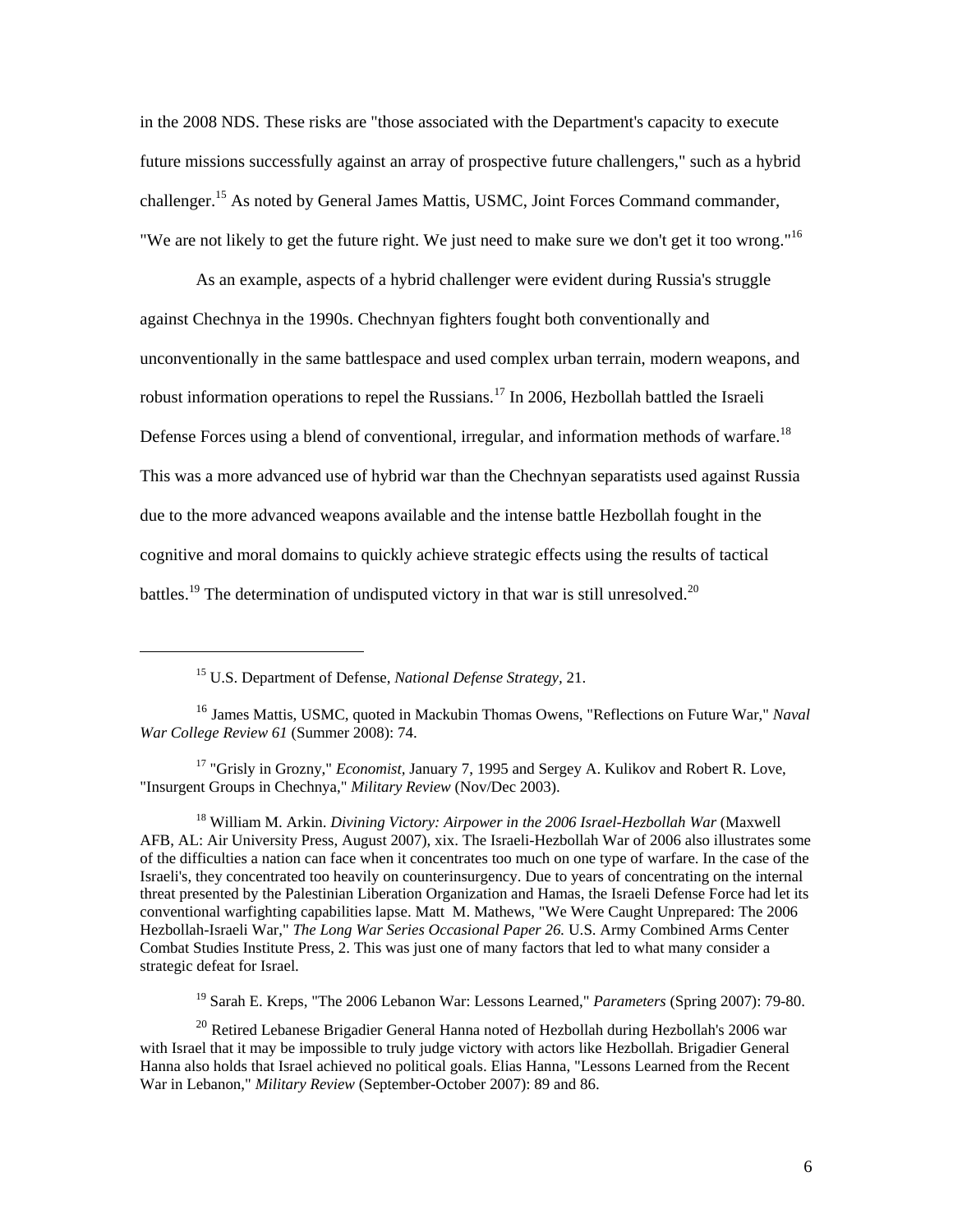Russia's 2008 invasion of Georgia demonstrated even wider, yet shallower aspects of hybrid war since the invasion displayed a heavier concentration of conventional warfare and seemingly less battle in the cognitive and moral domains. However, the Russian attempts at modest information, cyber, and economic warfare were significant.<sup>21</sup> What will the next hybrid war evolution look like and will it target the United States? Are we ready? Clearly, hybrid war seems to be evolving and will eventually pose a threat to the United States.

As the current wars in Afghanistan and Iraq illustrate, the ability to develop a theory of victory before and adjusting it during a conflict is paramount. Not developing a theory of victory raises the possibility of catastrophic strategic consequences. The Vietnam War offers an example of the outcome of not having a sound theory of victory, among other problems. Had the U.S. strategic leadership considered a theory of victory, they may not have entered that conflict. However, if the leadership thought the war was necessary, a theory of victory, defining "how to win" plus determining "what is victory", may have led to a more favorable outcome for the United States.

 This paper's thesis is that the United States needs to frame a hybrid war theory of victory, which combines "how to win" and "what is winning." This framework is different than other theories of victory because it describes a theory of victory in the context of hybrid war. This theory will help determine if and how a senior leader should use national power in a hybrid war environment to achieve strategic political objectives and what the probable outcomes of military

 $21$  The Russian-Georgian scenario of 2008 is an example of a Western nation state attempting to use aspects of hybrid war. It is evidenced by heavy use of conventional forces in the physical domain and less emphasis on the cognitive domain. Clearly, to achieve their strategic objectives, the Russians did not need to resort to true hybrid war because of their preponderance of conventional military might against a small conventional threat. The previous two examples, the Chechnyans and Hezbollah, illustrate a more pure hybrid threat against a superior equipped western nation state. This was especially true in the battle for the cognitive and moral domains, which Hezbollah was compelled to resort to because of an inferior military. Siobhan Gorman, "Georgia States' Computers Hit By Cyberattack," *Wall Street Journal,* August 12, 2008. Thom Shanker, "Russians Blend Old-School Blitz with Modern Military Tactics," *New York Times,* August 17, 2008.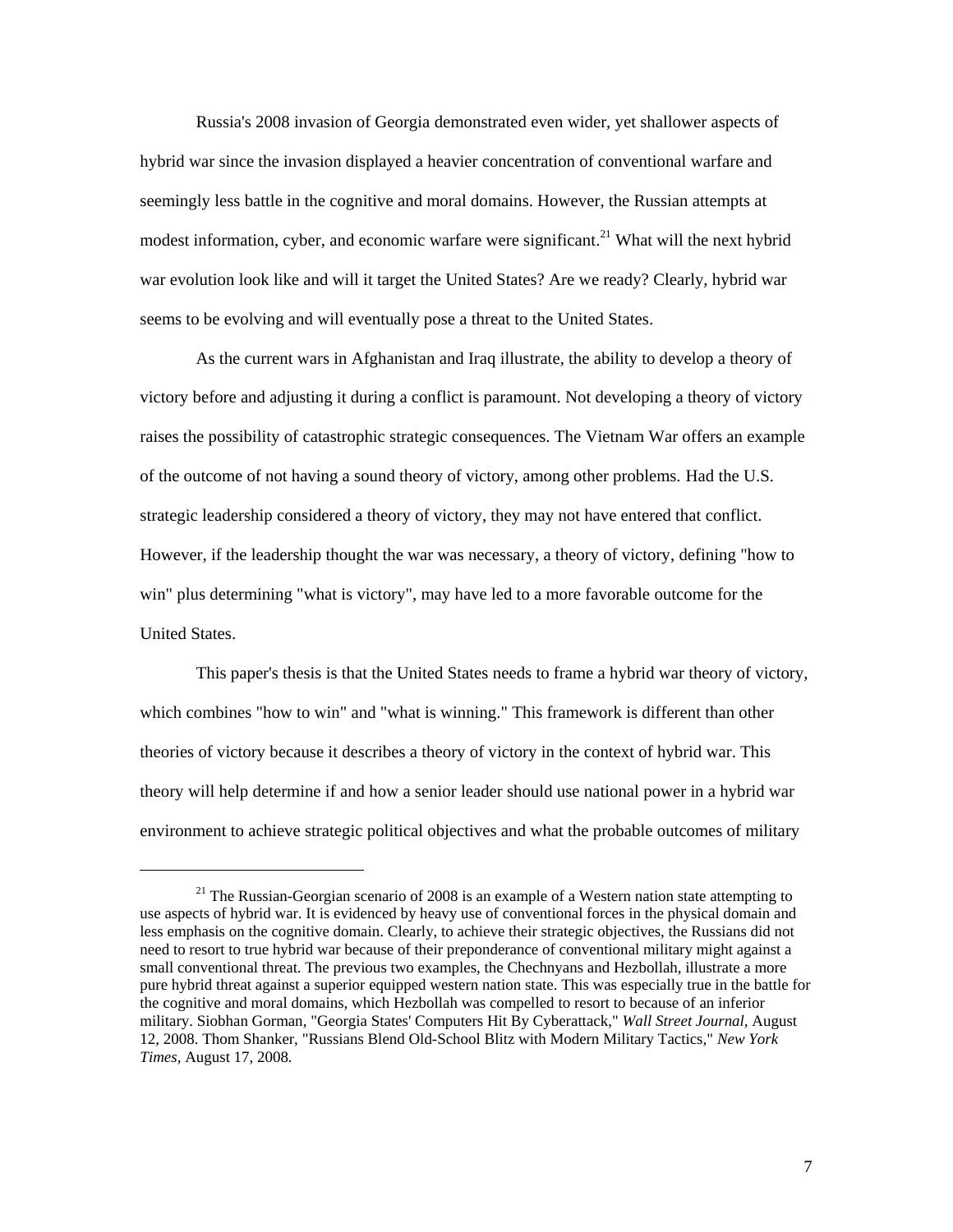conflict might be in that situation. This, in turn, will help senior decision makers determine the best "Ways" to achieve strategic objectives and protect national interests.

 In order to fully explore hybrid war and an applicable theory of victory, the definitions of war and warfare will be considered. This discussion will lead to an examination of several theories of war and warfare. The concept of hybrid war as a hybrid of war and warfare theories will also be considered. Theory of victory will then be discussed and its significance examined with an emphasis on the challenge hybrid war poses to achieving decisive victory and the ability to convert military successes into long-term political gains. Next, the first part of the theory of victory equation, "How to win" at the strategic level, will be examined. A general discussion of the more difficult second half of the equation, "what is winning" at the strategic level will follow. These principles will then be used as criteria to compare and contrast the concept of "what is winning" in a hybrid war environment. The paper will conclude with a summarization of the analysis conducted. Finally, recommendations will then be made as to a way ahead for the United States' theory of victory with respect to hybrid war.

### **Literature Review**

 To understand hybrid war, it is useful to deconstruct the words "hybrid", "war", and "warfare." This will lay a theoretical foundation by drawing boundaries for these terms. According to The American Heritage Dictionary, "hybrid" is "something of mixed origin or composition."<sup>22</sup> With respect to hybrid war, some see this "mixing" simply as a blurring of capabilities at the tactical level, such as a Hezbollah guerilla fighter using a high-tech anti-tank weapon.<sup>23</sup> This tactical example is only a very small portion of the hybrid aspect of these

<sup>&</sup>lt;sup>22</sup> The American Heritage Dictionary, Second College Edition, (Boston: Houghton Mifflin Company, 1985), 629.

<sup>23</sup> Matthew Rusling, "Shifting Gears: For the Military, a Future of 'hybrid' wars," *National Defense,* (September 2008): 32.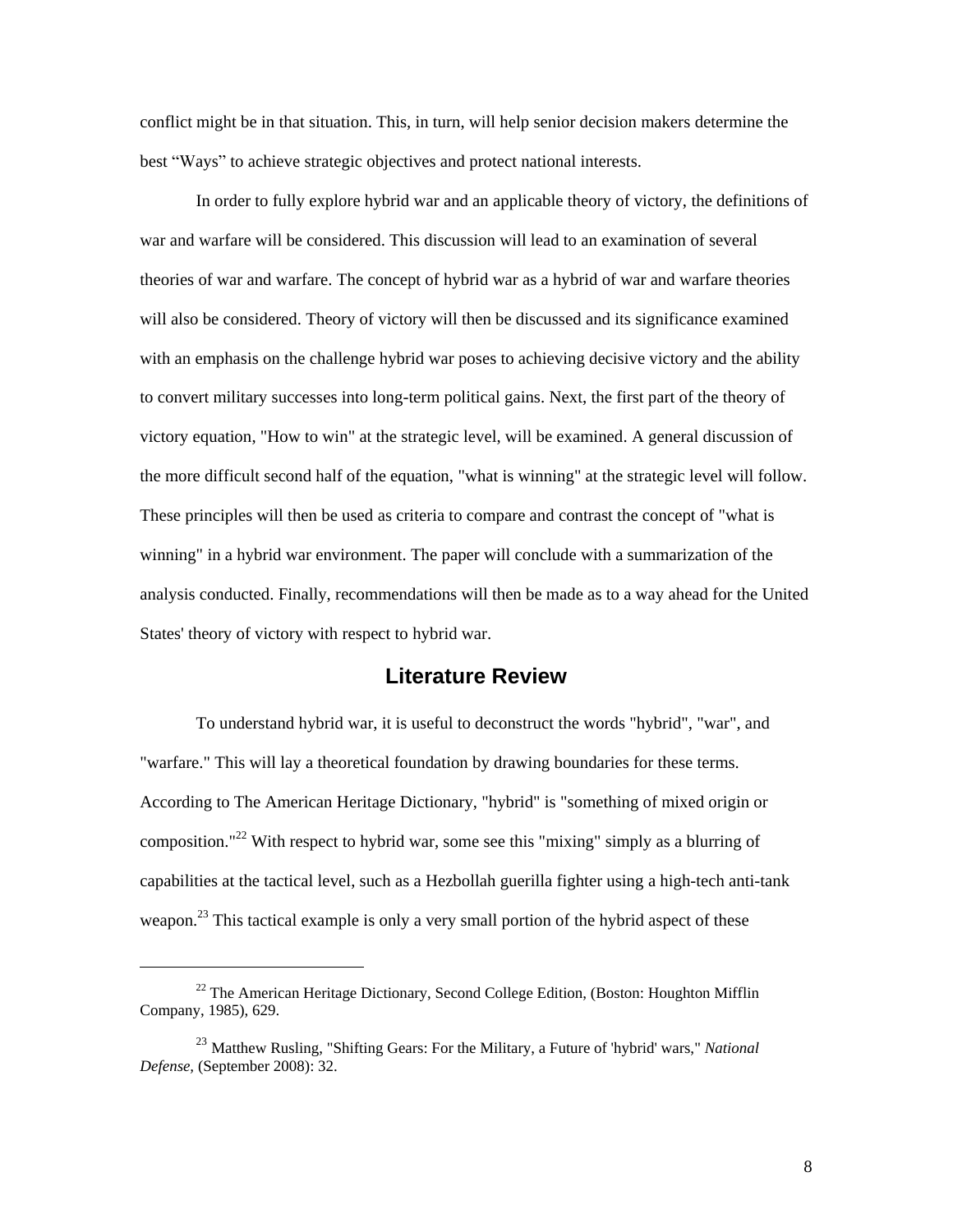challenges, but it tends to be the one many analysts and scholars focus on. What is more important to examine is different modes of warfare combined to achieve strategic effects and increase the complexity of the situation.



Figure 1. Hybrid War Complexity Continuum

 Understanding the terms "war" and "warfare" are critical when considering hybrid war. The concept of war will be examined first. According to Clausewitz, "War is thus an act of force to compel our enemy to do our will."<sup>24</sup> As Colin Gray maintains, the nature of war never changes.<sup>25</sup> Gray also describes war as a relationship between belligerents, "employed and misemployed by flawed people for a host of reasons.<sup>"26</sup> He also depicts, as does Clausewitz, war as primarily political, since violence without political content is crime.<sup>27</sup> Thus, victory, the purpose of war, is pursued for political objectives. $^{28}$ 

 One scholar who disagrees with the concept that the nature of war is constant, Dr. John Alexander, suggests that information technology enhances the ability of entities (state, non-state, criminal) to impose their will on an adversary. He holds that it is the ability of a belligerent to impose its will, not the amount of violence achieved, that will decide the winner of any given

 $\overline{a}$ 

<sup>27</sup> Colin S. Gray, *Another Bloody Century: Future Warfare,* 30.

<sup>28</sup> Colin S. Gray, *War, Peace, and International Relations: An Introduction to Strategic History.*  (New York: Routledge, 2007), 8.

<sup>24</sup> Carl von Clausewitz, 75.

<sup>25</sup> Colin S. Gray, *Another Bloody Century: Future Warfare*, 30.

<sup>&</sup>lt;sup>26</sup> Colin S. Gray, "Defining and Achieving Decisive Victory," (U.S. Army War College Strategic Studies Institute Monograph, Carlisle Barracks, PA, April 2002), 7.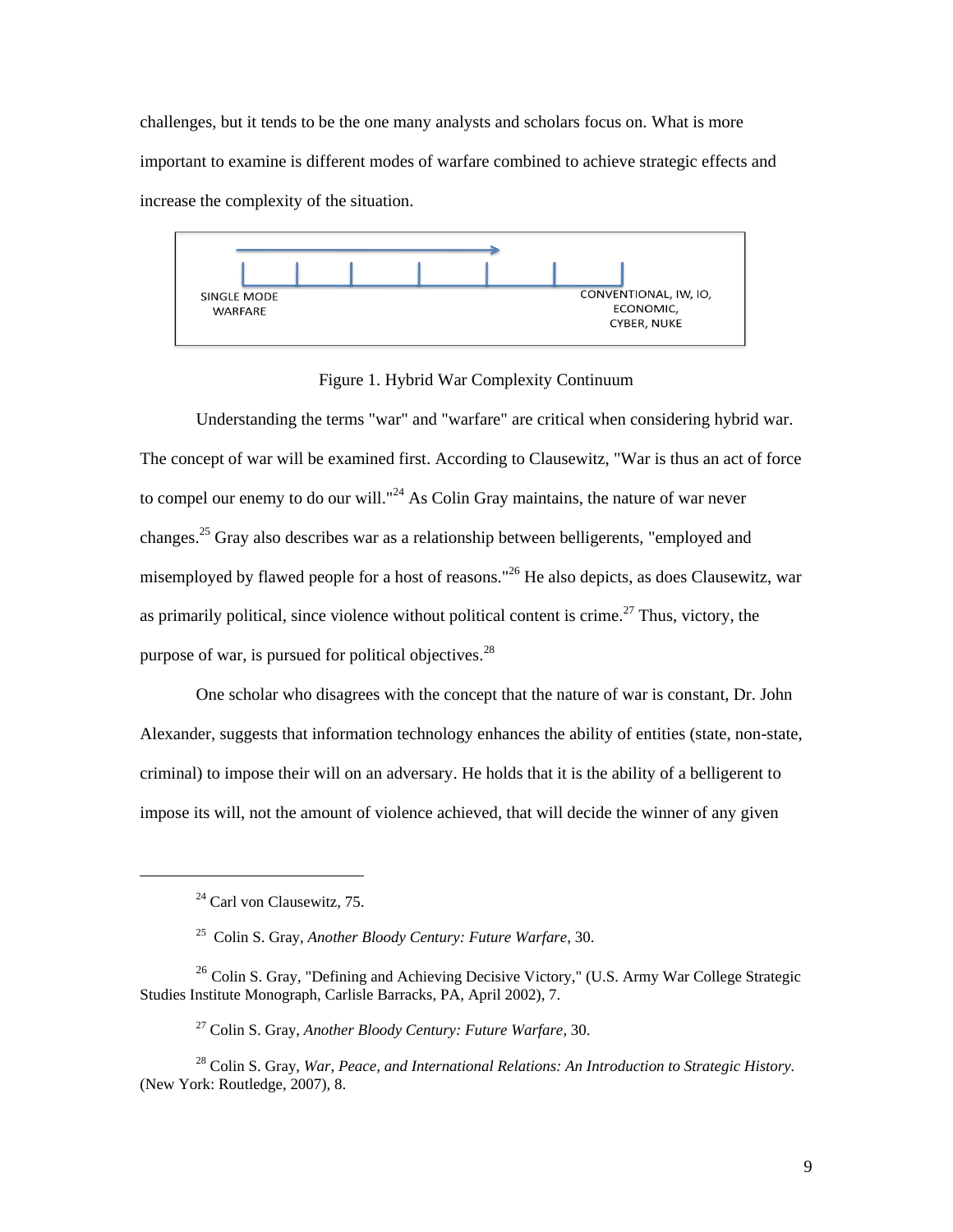conflict.<sup>29</sup> Alexander, then, asks the fundamental question of whether or not violence remains a necessary component of war. This author maintains that violence absolutely remains a necessary component of war, but understands that it does not hold a monopoly in war and warfare as it once did. Violence is still the means by which the opponent achieves his desired ends, and always will be. It is noteworthy however, that scholars such as Dr. Alexander, consider the power of the cognitive and moral domains and the significance of influencing people to be so great that it is changing the very nature of war.

 War is a broad concept that includes the concept of warfare, in addition to strategy, justification for going to war, theories of victory, and sustainment of the war effort, to name just a few. War, therefore, can be considered a strategic concept.

 Warfare, however, can be considered a tactical concept whose character changes with time, as Gray maintains.<sup>30</sup> Mackubin Owens, Naval War College professor, describes this changing character as infinite, allowing weaker adversaries to use different types of warfare to confront and possibly defeat stronger opponents.<sup>31</sup> Examples of the different types of warfare include conventional, irregular, information, cyber, nuclear, and economic.

 The hybrid warrior attempts to simultaneously blend these types of warfare in different domains, simultaneously, in the battlespace. Their goal is to accelerate the tempo of warfare while achieving strategic effects. Lest one disregard the hybrid war threat and think a weaker enemy cannot defeat the United States, weaker belligerents have been successful against stronger opponents approximately 40 percent of the time since World War II.<sup>32</sup>

 $^{29}$  John B. Alexander, "The Changing Nature of War, the Factors Mediating Future Conflict, and Implications for SOF," (Joint Special Operations University Report 06-1*,* Hurlburt Field, FL, April 2006), 1.

<sup>30</sup> Colin S. Gray, *Another Bloody Century: Future Warfare*, 32.

 $31$  Mackubin Thomas Owens, 67.

 $32$  Ibid.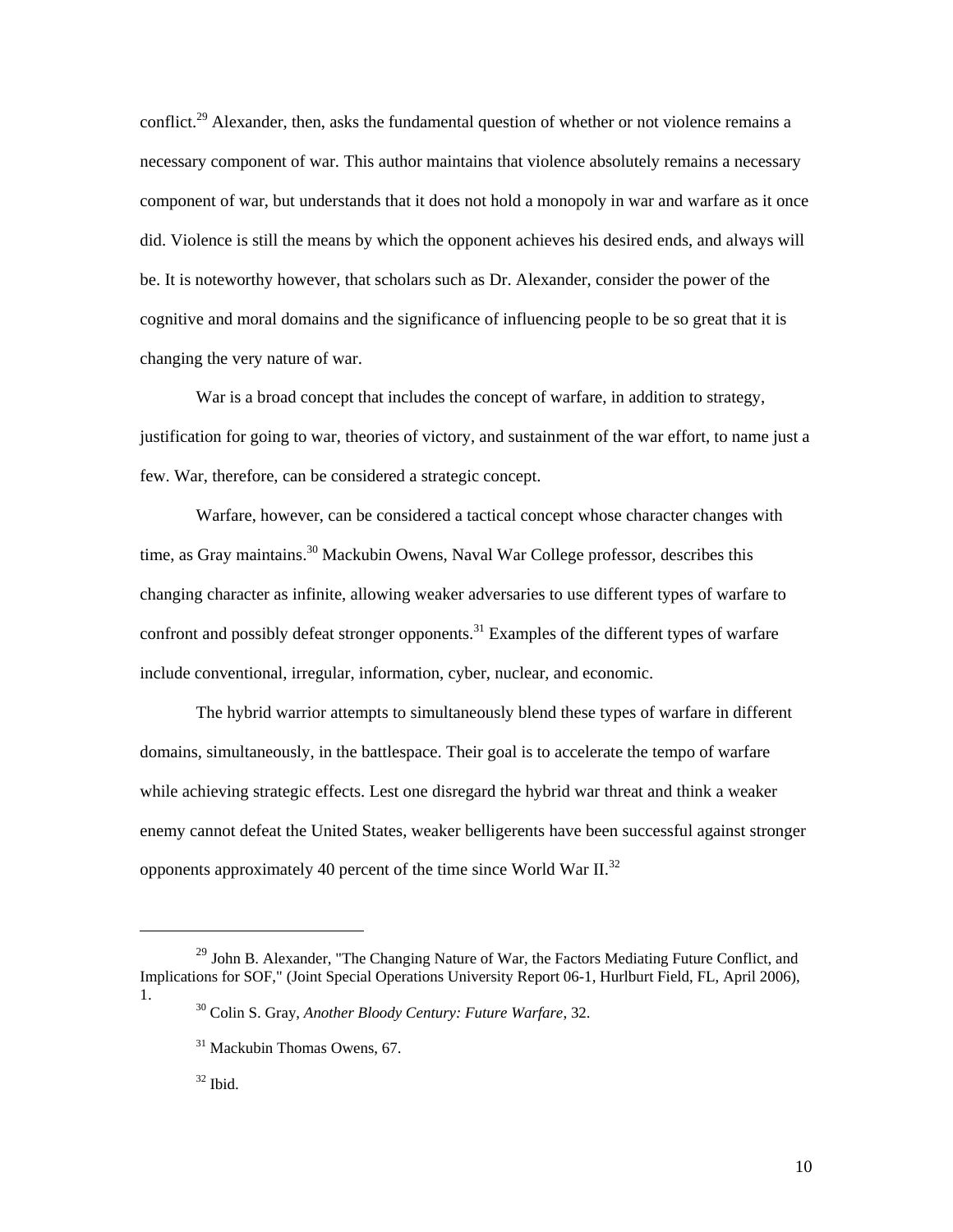Synthesizing the terms hybrid and war then, hybrid war is a combination of strategy and tactics designed to mix the types of warfare to use tactical success to achieve strategic effects by quickly exploiting the cognitive and moral domains. Hybrid war is not only hybrid in its capabilities and its effects, but more important to understanding and combating it is that hybrid war is hybrid in its theory and logic as well. Aspects of classical theorists such as Clausewitz and Sun Tzu, as well as newer theorists like Mao, and proponents of Unrestricted Warfare and Fourth Generation Warfare can be used to describe hybrid war. This presents a difficult challenge for the United States as a fusion of the most appropriate aspects of these different theories challenge U.S. vulnerabilities.

 First, threats attempting to generate a hybrid war environment seem to understand Clausewitz's concept of a belligerent's power of resistance being the product of means and will.<sup>33</sup> As the world's only superpower, the United States' military and economic means are unmatched. Threats attempting to generate a hybrid war environment understand this and thus seek to challenge the United States with modest military means in an asymmetric manner, while focusing on the U.S. will to fight. The ultimate aim of threats in a hybrid war is to directly target the U.S. will to fight using a variety of modes of warfare. There is a large conceptual difference between this mindset and the U.S. mindset that seeks an indirect approach to an opponent's will through its armed forces.

 Hybrid war threats also seem to understand Clausewitz's center of gravity concept, especially as it relates to the U.S.' will to fight. They realize that the public is the U.S. center of gravity, with the will to fight being a critical vulnerability. Globalization has presented many opportunities to exploit this vulnerability, especially in the economic and informational realms. The prolonged wars in Iraq and Afghanistan have tapped a great deal of critical human and

<sup>33</sup> Carl von Clausewitz*,* 77.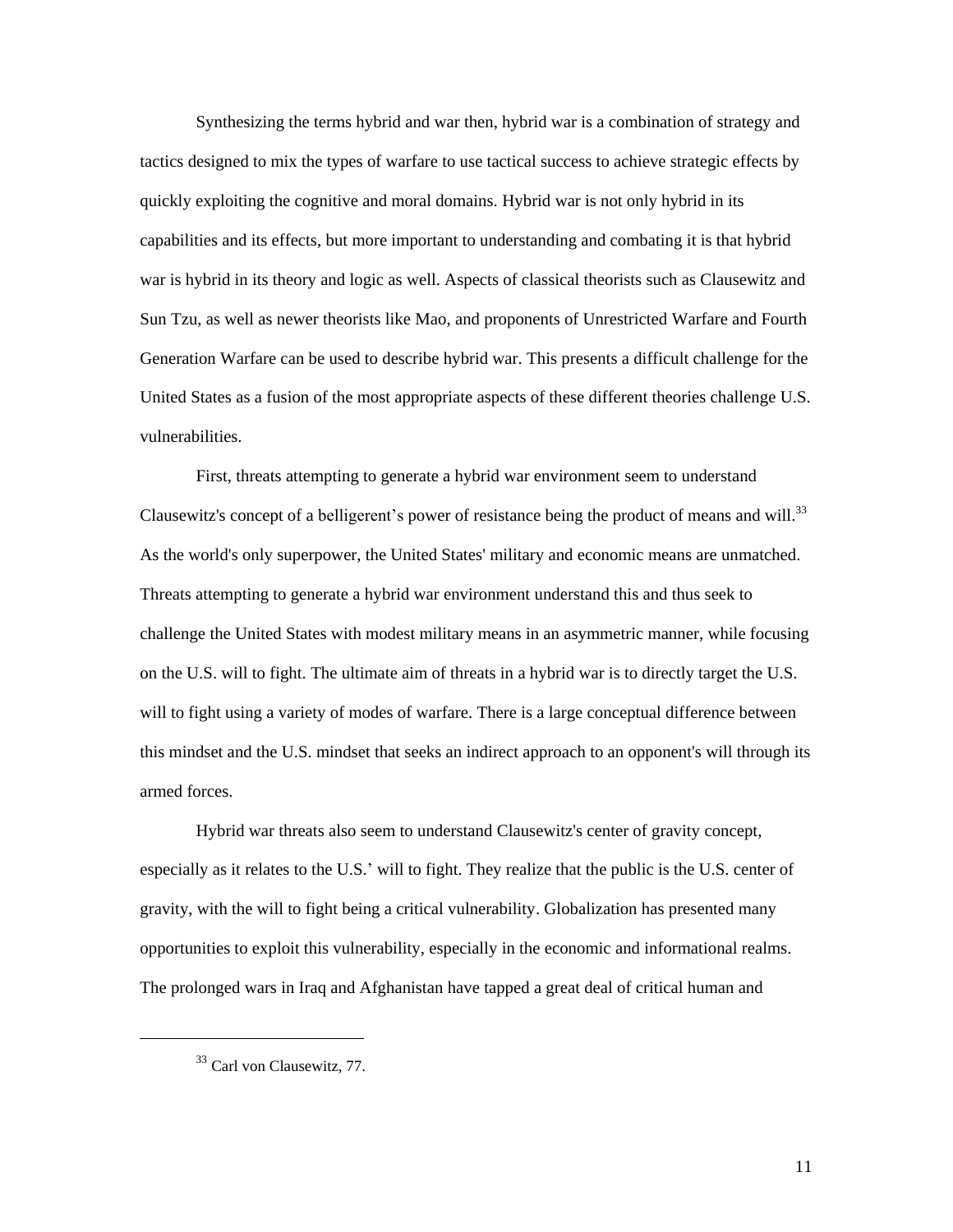material resources and have strained the U.S. will to fight, making the United States even more vulnerable to a future hybrid war threat. Astute hybrid war adversaries could exploit this vulnerability in the future by attacking in the cognitive and moral domains.

 Actions taken by hybrid warriors also exhibit several of Sun Tzu's concepts. They subscribe to the oft-quoted Sun Tzu adage to know thyself and thy enemy and in a hundred battles you will never be endangered.<sup>34</sup> On many different levels, it seems these challengers know the U.S. much better than we know ourselves. It is also true that they know us better than we know them. As Sun Tzu maintains, this aids the ability of adversaries (in a hybrid war) to manipulate U.S. psychology.<sup>35</sup> It also allows a belligerent to act beyond their enemy's understanding, a key point when attacking in the cognitive domain.<sup>36</sup>

 Another important aspect of Sun Tzu's teachings evident in a hybrid war is the importance of changing form, appropriately adapting to conflict situations by the employment of different types and size of forces.<sup>37</sup> Sun Tzu espouses the use of both regular and irregular actions to defeat the enemy. Sun Tzu also suggests weakening the enemy through both asymmetric and unconventional means that exploit weaknesses by targeting vulnerabilities, all key pillars of the hybrid war approach.<sup>38</sup> Fluidity and flexibility, not only of forces, but of strategy, also appear to be key aspects of Sun Tzu's teachings that emerge in hybrid war.<sup>39</sup>

<sup>&</sup>lt;sup>34</sup> Sun Tzu, *The Art of War.* trans. Samuel B. Griffith (New York: Oxford University Press, 1963), 129.

<sup>35</sup> Sun Tzu, *The Art of War.* trans. J.H. Huang, (New York: Quill, William Morrow Publishers, 1993), 62.

 $36$  Ibid., 63.

<sup>37</sup> Ibid., 68.

<sup>38</sup> Ibid., 58.

 $39$  Ibid., 67-68.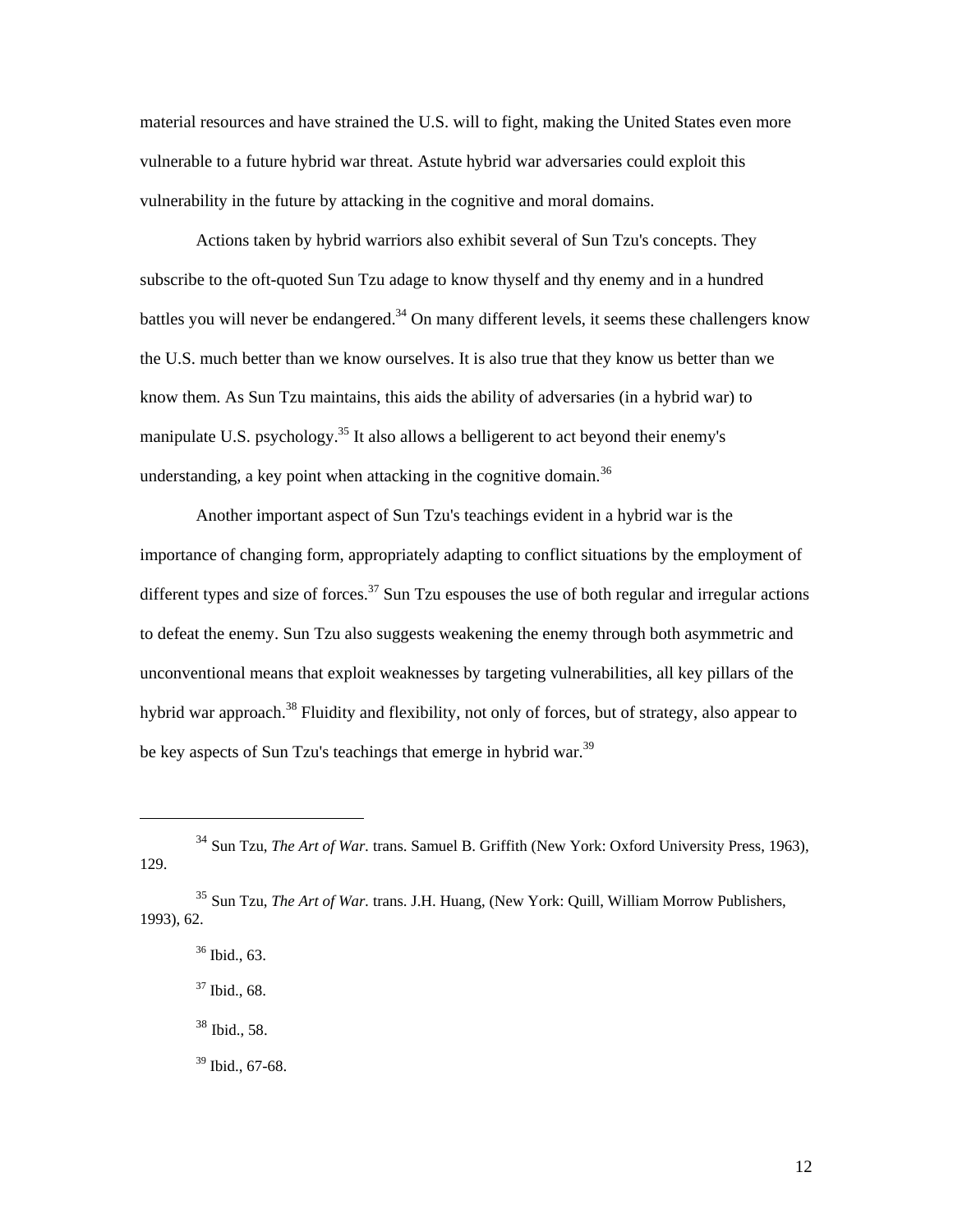Sun Tzu's theories heavily influenced Mao Zedong, so it holds that aspects of Mao Zedong's teachings may influence hybrid warriors. His ideas may appeal to a hybrid threat because a weak agent in the system can defeat a more powerful opponent by combining asymmetrical types of warfare with a strategy designed to influence an audience in the cognitive and moral domains.<sup>40</sup> Mao's ideas are different than hybrid war concepts, however, in that hybrid war challenges a state externally. Significantly, Mao Zedong also wrote that a decisive military battle does not exist in this type of war.<sup>41</sup> Mao's concept of victory, similar to a hybrid warrior's concept, is a political victory. These ideas fundamentally contradict the current American concept of a military focused theory of victory.

 There are also many relevant ideas from the Unrestricted Warfare school of thought an adversary has the potential to apply while attempting to generate hybrid war. The Chinese authors hold that there is a revolution in military thought that transcends technological revolutions.<sup>42</sup> An example of this thought is the hybrid warrior's fusion of strategy and tactics, as well as the mixed fighting forms and methods that are influenced by a logic similar to Sun Tzu and Mao. These concepts are problematic for the United States because it often aspires to action and technological answers to problems vice searching for cognitive solutions that exploit the propensity of a system

<sup>40</sup> Thomas A. Marks, "Insurgency in Nepal," *Strategic Studies Institute,* U.S. Army War College, December 2003, 6-7.

<sup>41</sup> Mao, Zedong. *On Guerilla War.* 1937. http://www.marxists.org/reference/archive/mao/ works/1937/guerrilla-war/, Ch 2, page 1. (accessed January 29, 2009).

 $42$  Liang and Xiangsu also describe a mixed conduct of warfare through three indispensible "hardware" elements of warfare, soldiers, weapons, and the battlefield, that couple with the "software" of purposefulness. These elements, akin to Clausewitz's means and will, are changing in the current globalized world and increasingly threaten U.S. vulnerabilities. Adversaries are increasingly likely to not only use military power, but also use information technologies, cyber attacks and trade disruptions to target the U.S.' potential weaknesses caused by an economy and society that has become intertwined with the rest of the world. Qiao Liang and Wang Xiangsui, *Unrestricted Warfare: China's Master Plan to Destroy America*  Panama City: Pan American Publishing Co., 2002), 94 and 25.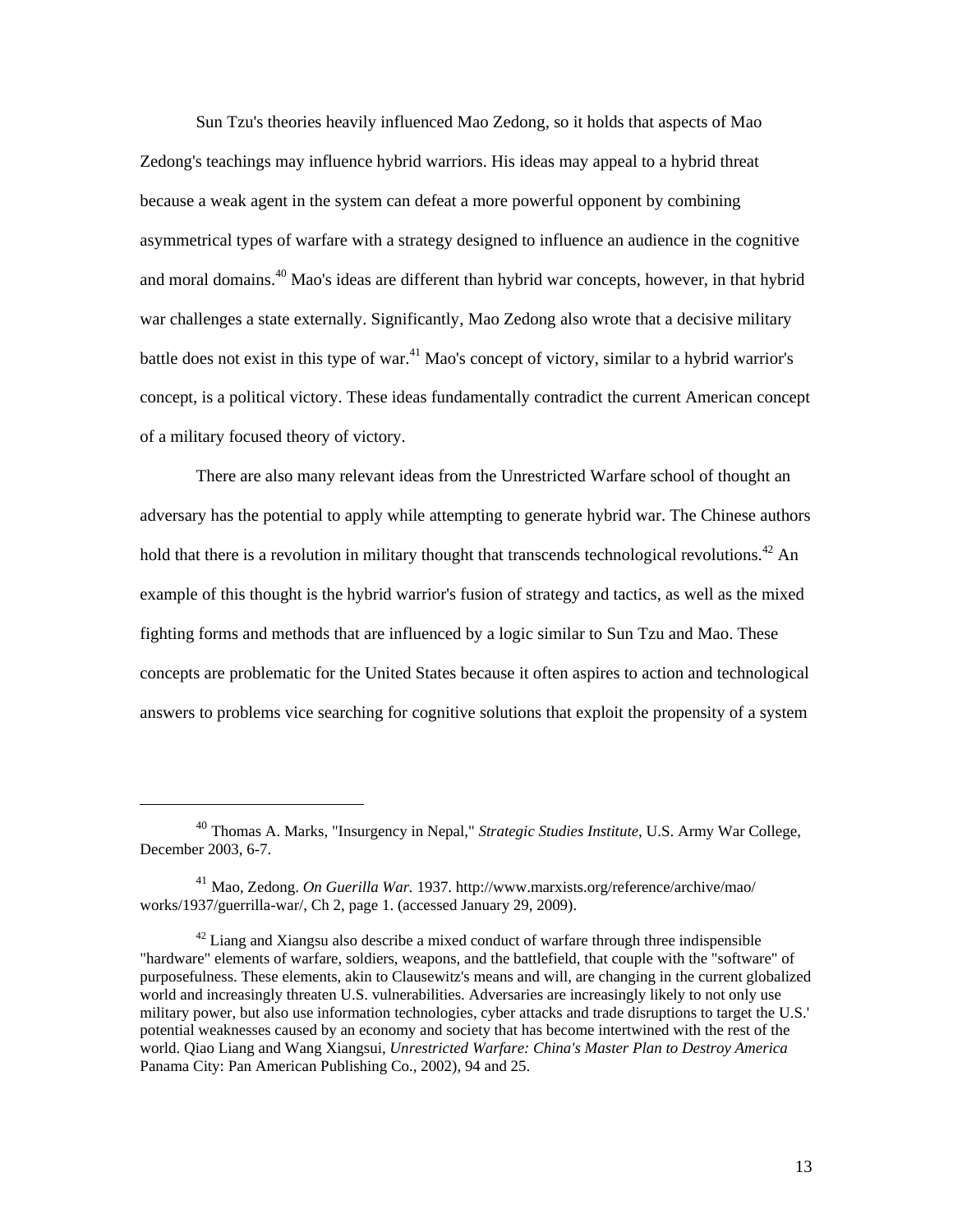to solve a problem. Eastern schools of thought are antithetical to Western concepts in many ways, as the different approaches to war identified by Clausewitz and Sun Tzu illustrate. $43$ 

 Lastly, there are aspects of the much-debated Fourth Generation Warfare theory that are useful in describing and explaining certain aspects of the hybrid war threat. In fact, al Qaeda has discussed Fourth Generation Warfare on one of its websites, stating it uses some Fourth Generation Warfare concepts.<sup>44</sup> A Fourth Generation opponent will most likely be barbaric and fight to the death, often motivated by radical ideology. They will also use networks, as Hezbollah did in 2006, possibly linking state, non-state, and criminal organizations. Additionally, Fourth Generation Warfare, like hybrid war, stresses the importance of the use of the cognitive domain in influencing different agents in the system.

 There are large differences between adversaries operating in a hybrid war environment and a Fourth Generation warrior, however.<sup>45</sup> Once again, very similar to Mao, Fourth Generation Warfare focuses exclusively on internal threats or irregular threats, as categorized by U.S. doctrine. Fourth Generation Warfare comprises just a portion of the much broader hybrid war spectrum of capabilities and implications.<sup>46</sup>

<sup>43</sup> Francois Jullien, *A Treatise of Efficacy* (Honolulu: University of Hawaii Press, 2004), vii-viii.

<sup>44</sup> T.X. Hammes, "Fourth Generation Warfare Evolves, Fifth Emerges," *Military Review* (May-June 2007), 14.

<sup>45</sup> Thomas X. Hammes, *The Sling and the Stone: On War in the 21st Century* (St. Paul: Zenith Press, 2006), 2. Fourth generation warfare (4GW), as defined by Col Hammes is an evolved form of insurgency when an adversary uses all available networks, political, economic, social, and military, to target the enemy's decision makers that their objectives are either unattainable or too costly. While there are elements of 4GW in hybrid war, hybrid war is a much broader concept that focuses on external threats vice the internal threats 4GW describes.

 $46$  Significantly, many dispute the idea that Fourth Generation warfare is actually a theory. Additionally, although it does have some merit (as discussed above), the fact that Fourth Generation Warfare theory is being considered so rigorously is evidence that many in this country are focused on too narrow of a threat. Too narrow of a focus can have negative strategic implications in the future.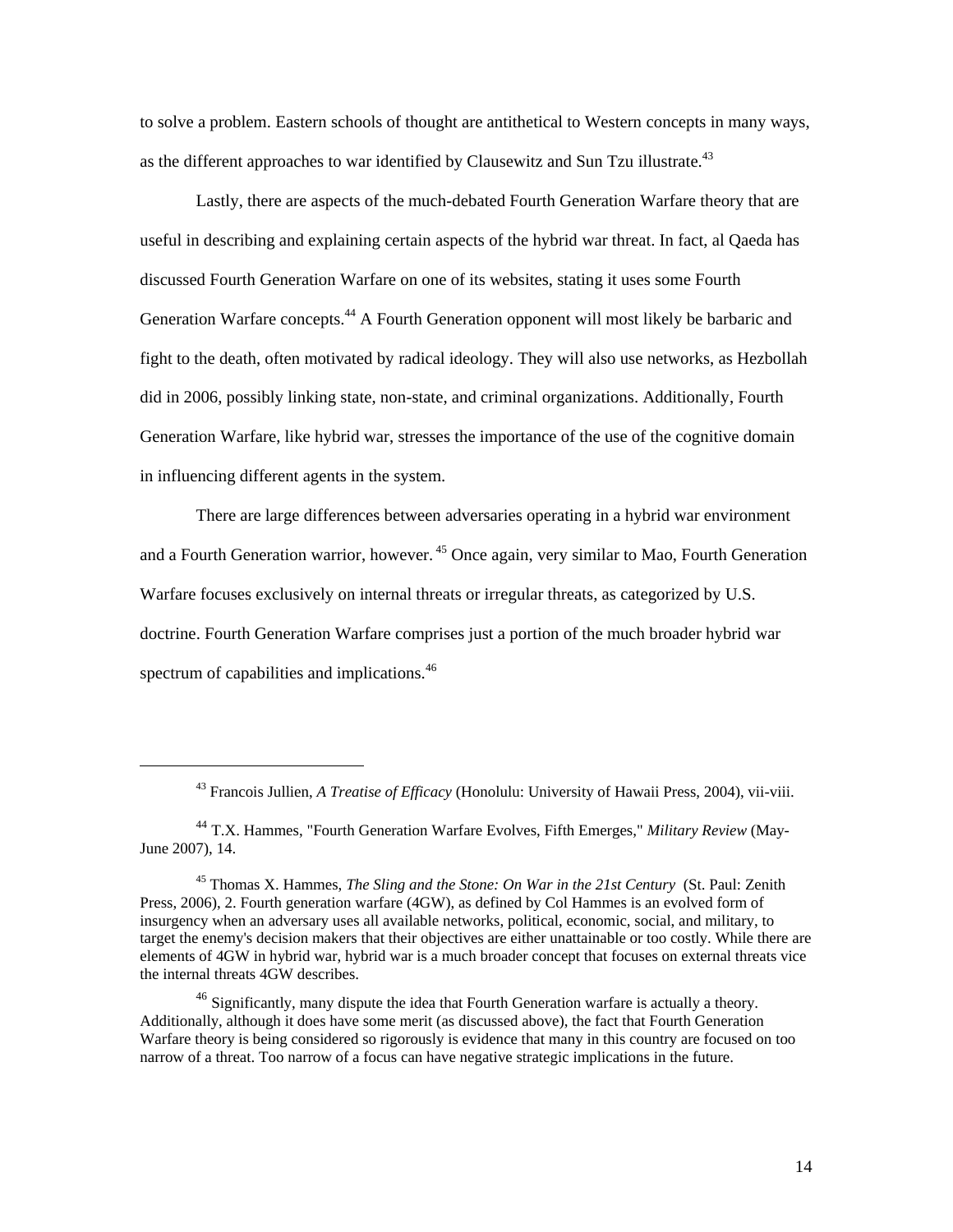Hybrid war is not a description of the next Afghanistan or Iraq. Hybrid war is a departure from the current strategic paradigm that seems mired in counterinsurgency. This counterinsurgency focus naturally stems from the two most recent and still ongoing conflicts the United States is involved in that were initiated by the United States' perceived need for regime change in Iraq and Afghanistan. Regime change will not be the primary political objective for every war the United States will fight in the future. Additionally, every regime change will not result in an insurgency.

 Just as with the concept of hybrid war, it is useful to deconstruct the concept of the theory of victory. J. Boone Bartholomees, U.S. Army War College professor, describes the theory of victory as "the biggest theoretical challenge facing security professionals today."<sup>47</sup> To begin the discussion, a useful definition of victory is, "a successful struggle against an opponent or obstacle."<sup>48</sup>

 A theory of victory is a cognitive theoretical framework within which senior decision makers determine the most effective and efficient manner to gain a decisive military victory and turn it into lasting, positive political gains.<sup>49</sup> Colin Gray describes it in the form of strategic advantages and successes where different degrees are acceptable, while J. Boone Bartholomees uses scales to describe the concept.<sup>50</sup> It can also be described as a continuum.

 As is the case with all activities that fall in the realm of social science, human inability to conduct social experiments limits the study of war and thus theories of victory. Therefore, the study is relegated to observation and analysis. Determining causality and predictive ability are also severely limited. This points to the importance of context. As Colin Gray describes, "Context

 $\overline{a}$ 

15

<sup>47</sup> J. Boone Bartholomees, 25.

<sup>48</sup> The American Heritage Dictionary, Second College Edition, 1347.

<sup>49</sup> J. Boone Bartholomees, 25 and Brian Bond, 201.

 $50$  Colin S. Gray, "Defining and Achieving Decisive Victory," v and J. Boone Bartholomees, 26.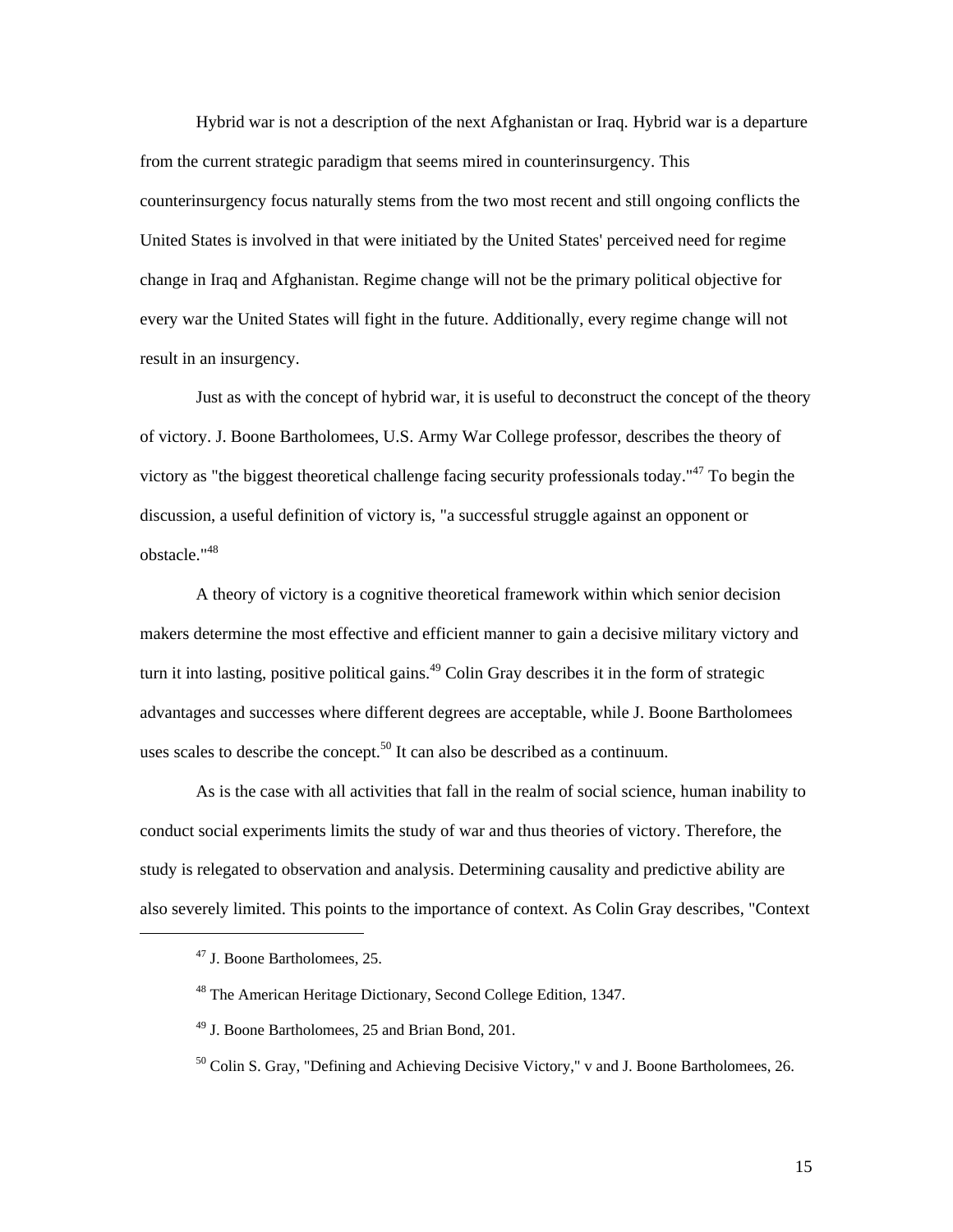rules!"<sup>51</sup> When designing campaigns or major operations, templates are of little use as senior decision makers must treat every enemy as a unique strategic, social, political, and cultural entity.<sup>52</sup> It is also critical to understand what the opponent's theory of victory is and what their perception regarding the eventual outcome actually is.

 Victory, then, is very subjective. Bartholomees suggests that victory is an assessment rather than a fact or condition.<sup>53</sup> Victory is not only physical, but also cognitive and moral. The old adage of perception being reality certainly applies to this discussion. There are many interested agents in any conflict who make an assessment of the situation. It is critical to determine whose analysis matters the most, when it matters, why it matters, and what criteria senior leaders will use to determine these issues.<sup>54</sup> For the United States, the assessment of the American people clearly matters most. This idea supports the previously discussed hybrid war threats' use of two of Clausewitz's concepts; will as a source of power and how willpower relates to the United States' center of gravity. Therefore, it is important when constructing a theory of victory to understand who decides what victory means for the enemy and how they decide.

## **Theory Of Victory = How To Win + What Is Winning**

## **"How To Win"**

 One of the first tasks senior decision makers must accomplish when developing a theory of victory with regards to hybrid war is to develop a "Way" to defeat adversaries attempting to generate hybrid war while defending oneself. Simply put, it is designing a strategy to combat the challenge of hybrid war. In order for the United States to defeat any threat it must develop a

<sup>&</sup>lt;sup>51</sup> Colin S. Gray, "Recognizing and Understanding Revolutionary Change in War: The Sovereignty of Context," (U.S. Army War College Strategic Studies Institute Monograph, Carlisle Barracks, PA, February 2006), 48.

 $52$  Ibid., vi.

<sup>53</sup> J. Boone Bartholomees, 25.

 $54$  Ibid.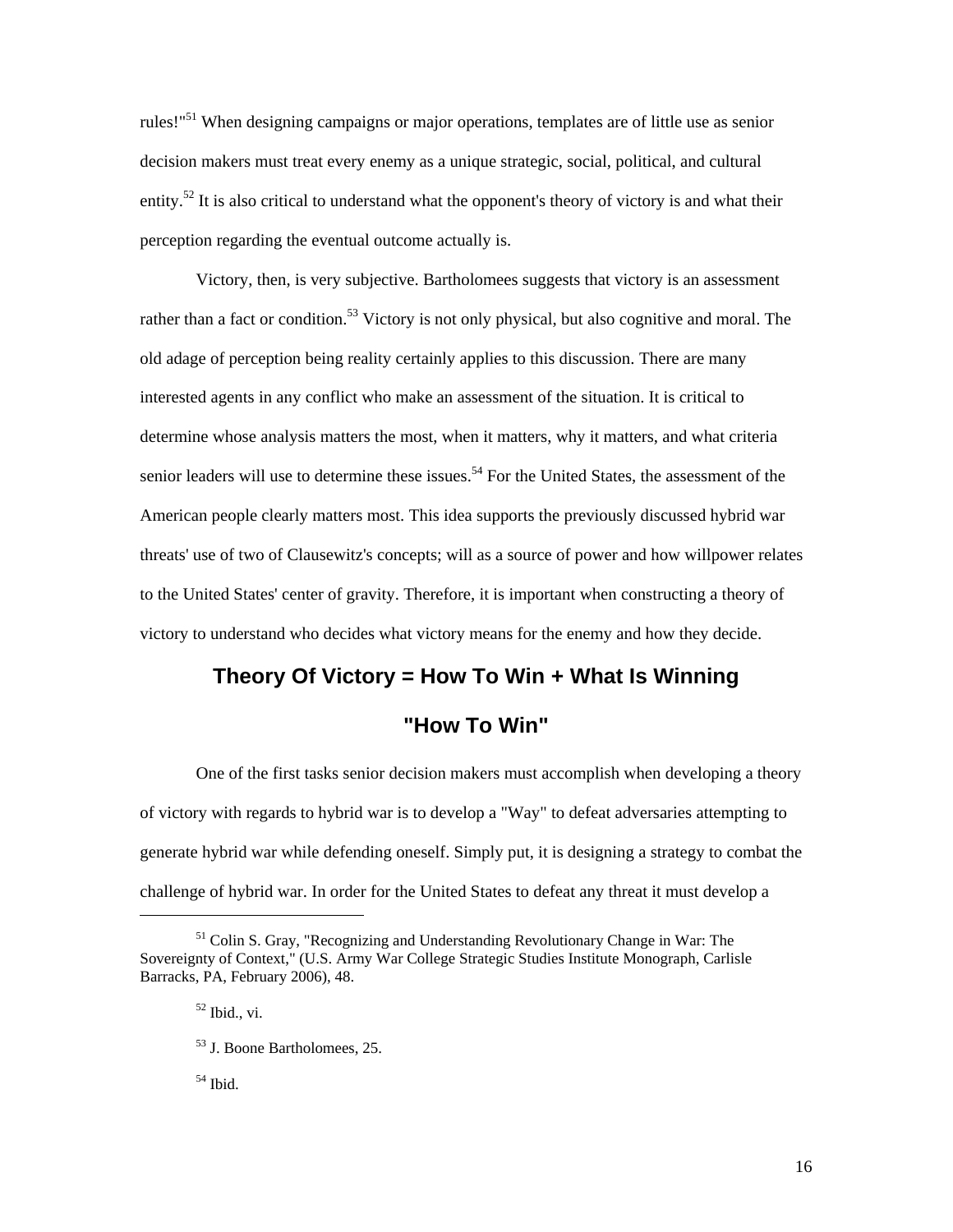theory of victory appropriate for the environment and the threat the United States faces. Developing a sound theory of victory is absolutely critical because, as Colin Gray maintains, "there is more to war than warfare," since "the succeeding peace is the breeding ground for future conflict."<sup>55</sup>

 Hybrid war is evolving for many reasons. Paradoxically, U.S. dominance in the conventional realm has been one of the main catalysts for this type of war. In addition to our strengths, potential adversaries have studied the American system of war and understand its weaknesses. Hybrid war is meant to attack American weaknesses at all levels with complex threats, in multiple domains, while avoiding American strengths. The 2006 Israel-Hezbollah war seemed to foreshadow the effects of a hybrid war challenge the United States may face.

Figure 2 depicts three hypothetical hybrid threats mapped on the 2005 National Defense Strategy "Quad Chart."<sup>56</sup> The paradigm the United States has traditionally been comfortable with is the adversary described in the bottom left, the "Traditional" quadrant, although that comfort level now increasingly includes threats in the upper left portion of the chart, the "Irregular" quadrant. Single-mode traditional threats are not the most likely adversaries of the future due to overwhelming U.S. ability to counter traditional threats. It is significant to note that there is no exact form that an adversary operating in a hybrid war takes, as depicted by the three different hybrid war threat forms, "A", "B", and "C". Every scenario will be different, posing unique challenges to the United States. It is also important to note the information operations bubble that

<sup>55</sup> Colin S. Gray, *Another Bloody Century: Future Warfare,* 37 and 15.

<sup>&</sup>lt;sup>56</sup> This chart is an original, created by the author. It uses a graphic depiction of the 4 types of threats found in the 2005 NDS, page 2-6. These threats were often depicted in Pentagon briefs as the, "quad chart." <sup>56</sup> Nathan Freier, "Strategic Competition and Resistance in the 21st Century: Irregular, Catastrophic, Traditional, and Hybrid Challenges in Context." (U.S. Army War College Strategic Studies Institute Monograph, Carlisle Barracks, May 2007), 2-3.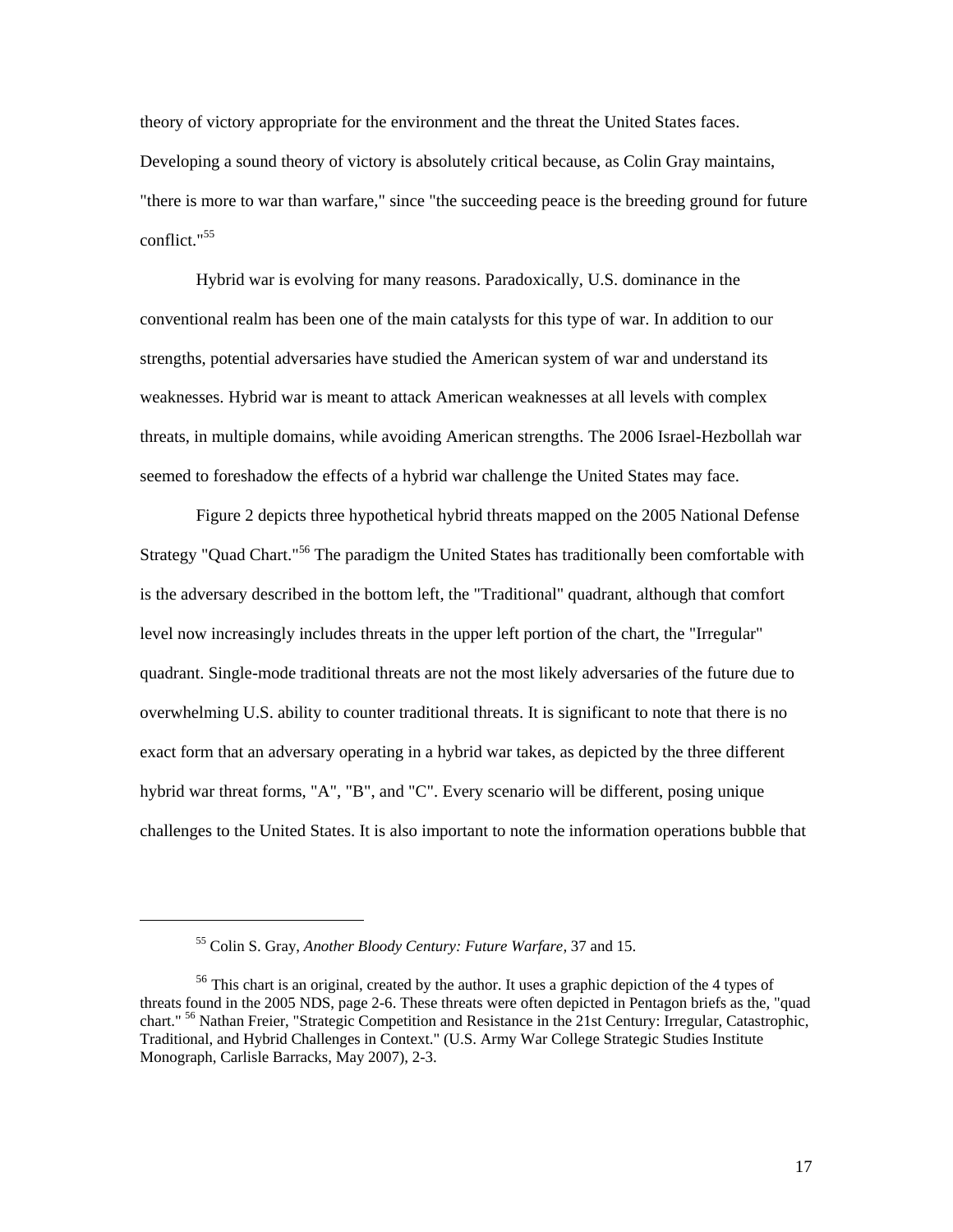encompasses all three bubbles in a hybrid war context. Fully integrated information operations are noticeably absent from the U.S. construct of possible threats it could face in the future.  $5^{7}$ 

#### Figure 2. 2005 Hybrid War and Threat Categories

 The United States' strategic methodology has concentrated on the difficult process of planning for, coordinating, and executing to achieve Brian Bond's two previously discussed objectives; winning decisive campaign victories and translating those victories into long-term political gains. Added to the difficulty of targeting a hybrid war challenger's means is the American notion of decisive victory and unconditional surrender. It is this idea of absolutes that frames any theory of victory short of total defeat of the enemy as a failure for the United States.<sup>58</sup>

 $<sup>57</sup>$  It is important to note that the future is actually a metaphor since it does not yet exist and</sup> therefore humans can never know it. What strategists are actually doing when "looking to the future," is developing a set of alternatives that allow them to critically examine possible actions, identify imbalances, and ensure they are ready to face issues that may occur. Shimon Naveh, interview by Matt Matthews, Fort Leavenworth, Kansas, November 1, 2007. This is exactly what General Mattis speaks of in his warning to not get the future "too wrong." Mackubin Thomas Owens, 74. Considering the future as metaphor then, hybrid war should be one of the types of threats the United States considers developing a strategy for and ensuring imbalances are minimized.

<sup>58</sup> William C. Martel, *Victory in War: Foundations in Military Policy,* (New York: Cambridge Press, 2007), 106.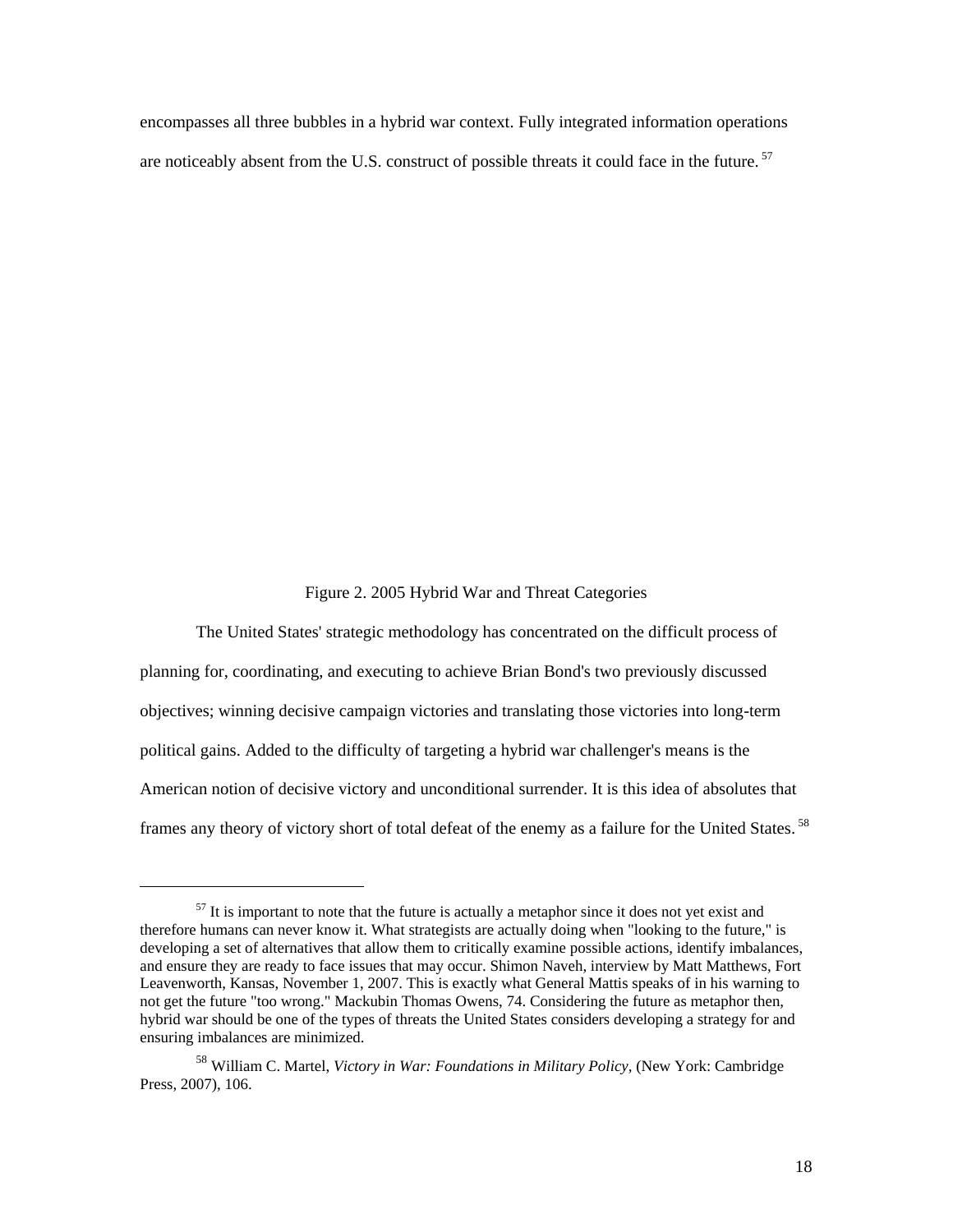This idea of total military victory, which has become the American strategic paradigm, may not be possible in a hybrid war. Understanding the current U.S theory of victory, based primarily on conventional threats, is important to determine how a senior leader will use the military to support political objectives. This awareness will enable the senior decision maker to design a new theory of victory in a hybrid war.

 Figure 3 illustrates a paradigm where technology-driven, conventional, joint forces attack the enemy's military to achieve decisive military victory, which in turn influences the enemy's will to continue the fight or quit the fight. Senior decision makers are able to convert victory into a positive, long-term political outcome. This paradigm has its roots in Jominian and Clausewitzian thinking that details defeat of the enemy forces as the key to victory. As Brian Bond maintains however, strategic decisive military victory is very difficult.<sup>59</sup> The concept of decisive military victory is so foundational to the U.S. theory of victory, securing anticipated political outcomes becomes very difficult. Both decisive military victory and a favorable political outcome will become even more difficult in hybrid war.

Figure 3. Current U.S. Theory of Victory

<sup>59</sup> Brian Bond*,* 201.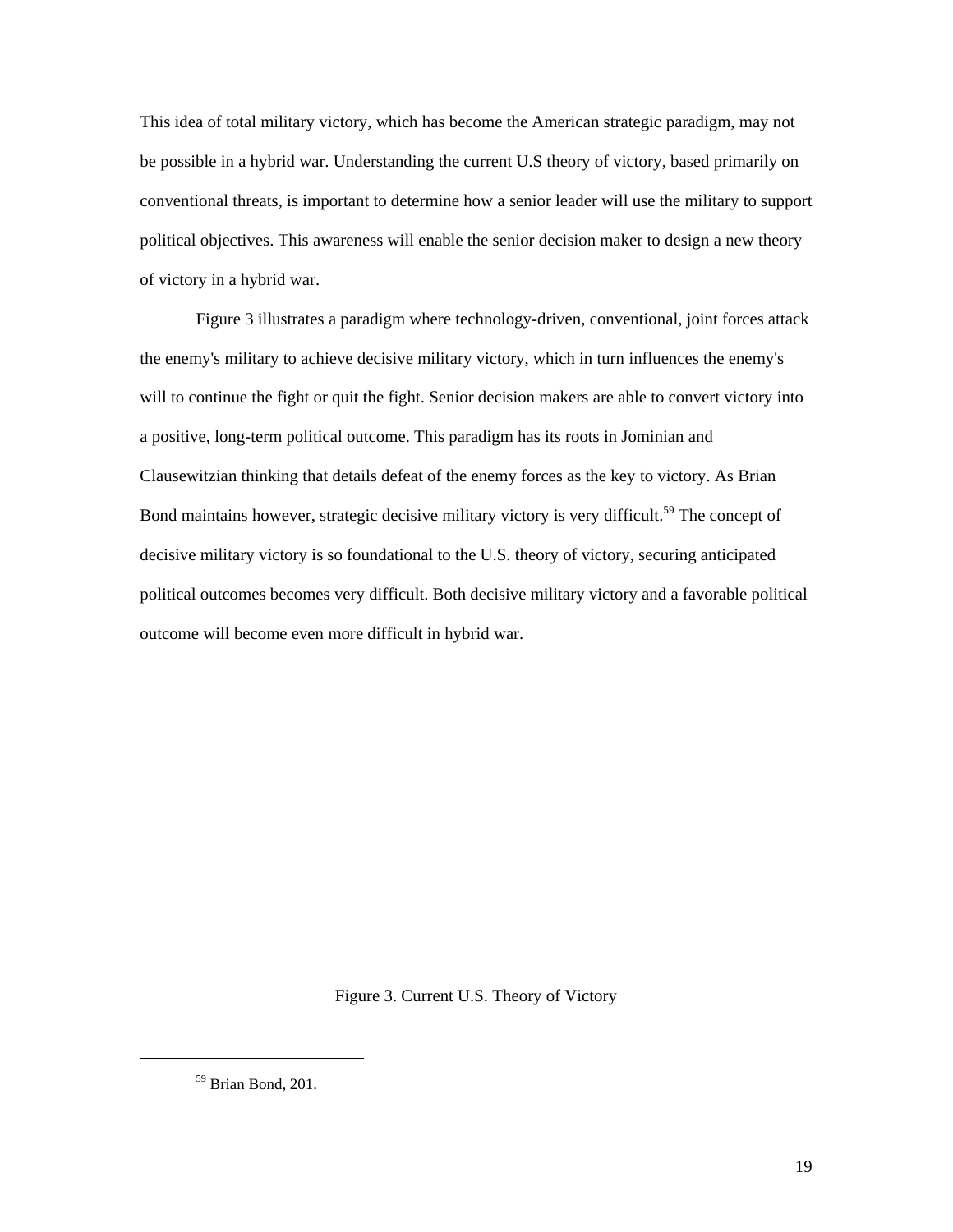Conversely, adversaries attempting to fight a hybrid war may utilize three main elements to enable it to circumvent the first objective, decisive military victory, and concentrate on the second objective, long-term political victory. As referenced in Figure 4, which depicts the hybrid war theory of victory, three significant elements are the emphasis on the cognitive and moral domains (in addition to using the physical domain), elusive form, and full spectrum warfare capabilities.

#### Figure 4. Hybrid War Challenger Theory of Victory

 The first and most significant enabler of hybrid war is the emphasis on the cognitive and moral domains. It is this element that drives adversaries in a hybrid war to target the opponent's population, specifically their will, and allows the hybrid warrior to circumvent the quest for decisive military victory. The North Vietnamese understood aspects of hybrid war. They were masters of operations in the cognitive and moral domains during the Vietnam War. An oft-quoted post war exchange between a high-ranking North Vietnamese officer and Col Harry Summers of the U.S. Army illustrates this concept well. After Summers commented that the United States had won the preponderance of tactical battles, the North Vietnamese officer replied, "That may be so,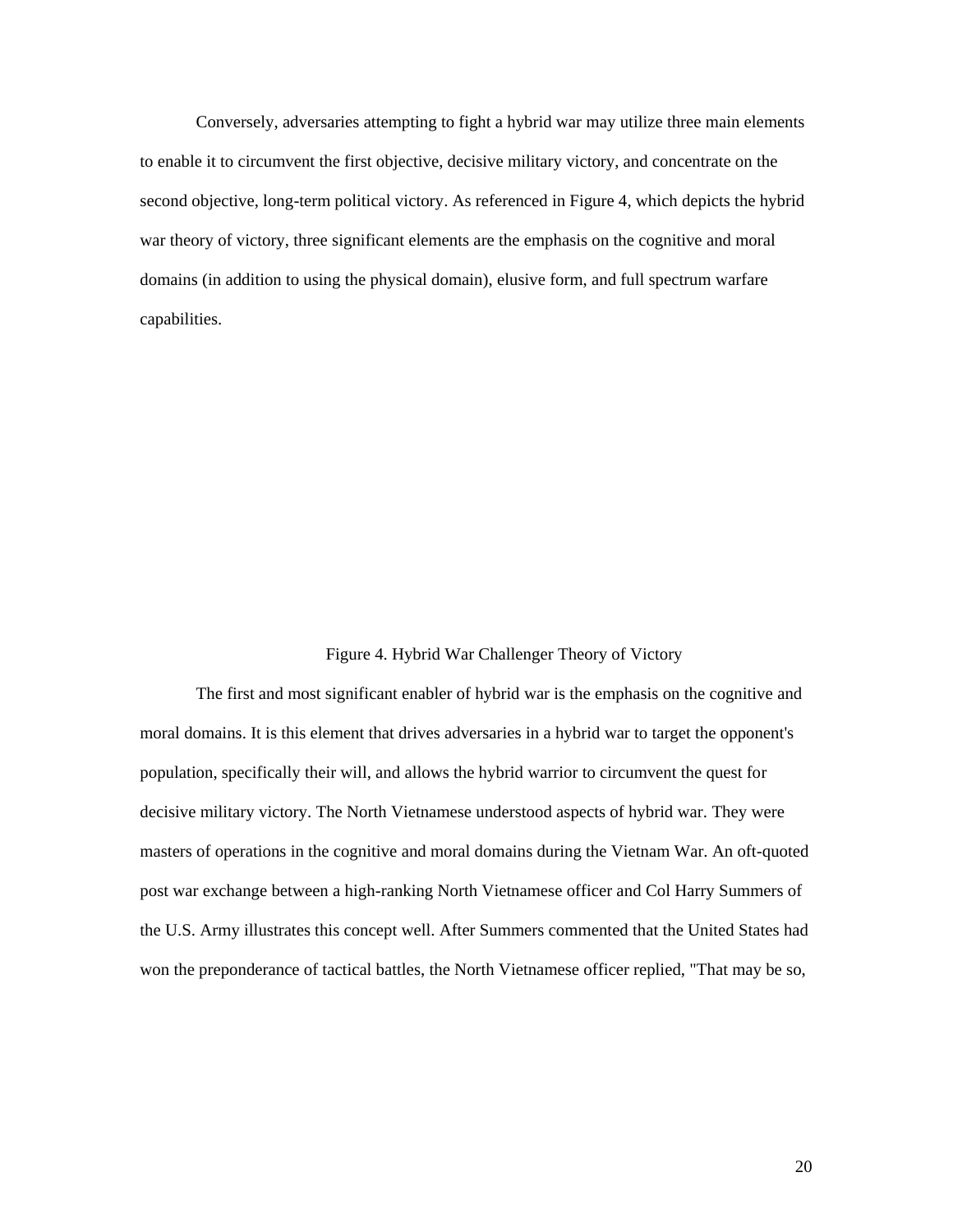but it is also irrelevant."<sup>60</sup> It is also important to understand that it is very probable in hybrid war that the enemy will insulate its population, and therefore their will, from U.S. influence attempts.

 Convincing many different audiences of their defeat makes waging hybrid war especially difficult. As Sun Tzu admonishes to know thy enemy, senior decision makers must design a plan with multiple audiences, possibly from different cultures, in mind. The plan must allow the military to directly or indirectly target the enemy's will so that he realizes and admits defeat, and subsequently ceases operations. As Sun Tzu describes, this military victory will provide effective support for the political establishment.<sup>61</sup>

 Second, hybrid war threats constitute an elusive and fluid form. Their strategy directs a great deal of effort in the cognitive and moral domains, but the portion that resides in the physical domain is difficult to find, identify, and target because it often blends into the surrounding environment. This may prolong the conflict, exhausting U.S. will and resources. The blending of military and civilian forms in the physical realm also increases the possibility of U.S. and civilian causalities. This physical problem further exacerbates the battle in the cognitive and moral domains by providing potential fuel for the adversaries' information operations, increasing the possibility of achieving strategic effects.

 One example of this fluidity is Saddam Hussein's flexible conventional and irregular use of the Fedayeen during Operation Iraqi Freedom. As allied forces raced for Baghdad in 2003, these fighters began an irregular warfare campaign. Another example is the potential Iranian use of distributed operations at sea. The Iranians deliberately developed the ability to coordinate the use of small, fast surface vessels that blend into the thousands of fishing vessels and commercial traffic in the Persian Gulf. This threat poses a significant risk to U.S. naval forces because it is extremely difficult to identify friend from foe. This increases the probability that an adversary can

 $\overline{a}$ 

21

<sup>60</sup> J. Boone Bartholomees, 26.

<sup>61</sup> Sun Tzu, *The Art of War.* trans. J.H. Huang, 109.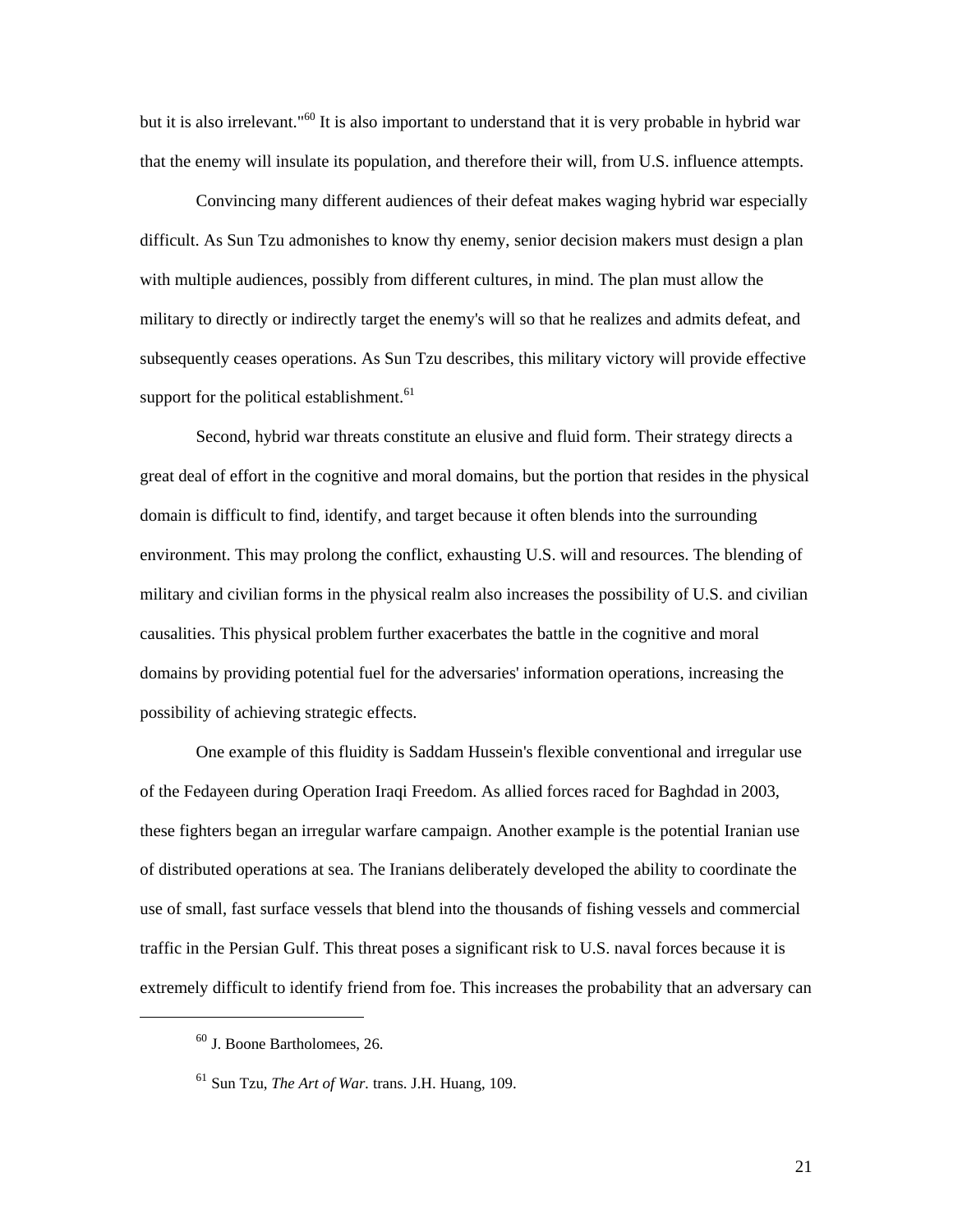use an engagement in the physical realm to explicitly influence the cognitive and moral domains. The March 2008 accidental killing of an Egyptian fisherman by U.S. merchantmen in the Suez Canal is evidence of this difficulty.<sup>62</sup>

 The elusive and flexible form of adversaries waging hybrid war makes identification and targeting difficult, especially considering that the U.S. theory of victory rests upon decisive military victory. Additionally, elusive form, coupled with new ways to use terrain (especially urban terrain), make collateral damage a significant factor. The hybrid warrior's strategy capitalizes on collateral damage mistakes the United States makes in the cognitive and moral domains. Using this form in dense urban terrain may also produce U.S. casualties that an adversary can use in the cognitive and moral domains of hybrid war against the U.S. public. Operating in a high-threat, often distributed, urban environment also effects U.S. soldiers in the moral domain by increasing fear and decreasing cohesion, morale, and will.

 The last element that characterizes hybrid war is true full spectrum warfare capabilities. Globalization, the spread of affordable information technology, cyberwar means, and readily available, advanced off-the-shelf armaments eliminates the United States' near-monopoly on technologically sophisticated capabilities. It is not merely the access to the means, but the ability to apply these means in a number of different modes, realms, domains, and levels of war simultaneously that makes this threat extremely relevant to the United States. Hezbollah's use of cell phones to coordinate targeting of Israeli tanks using conventional anti-tank rounds and improvised explosive devices by guerrilla fighters in 2006 is an excellent example of this blending at the tactical level.

 The use of hybrid war's true full spectrum means will be extremely challenging to the United States. This presents the United States with a problem set analogous to the one it intends

 $\overline{\phantom{a}}$ 

22

<sup>62</sup> "U.S. admits to Suez Canal Killing," *ABC News*, March 26, 2008. http://www.abc.net.au/news/stories/2008/03/26/2200141.htm (accessed September 23, 2008).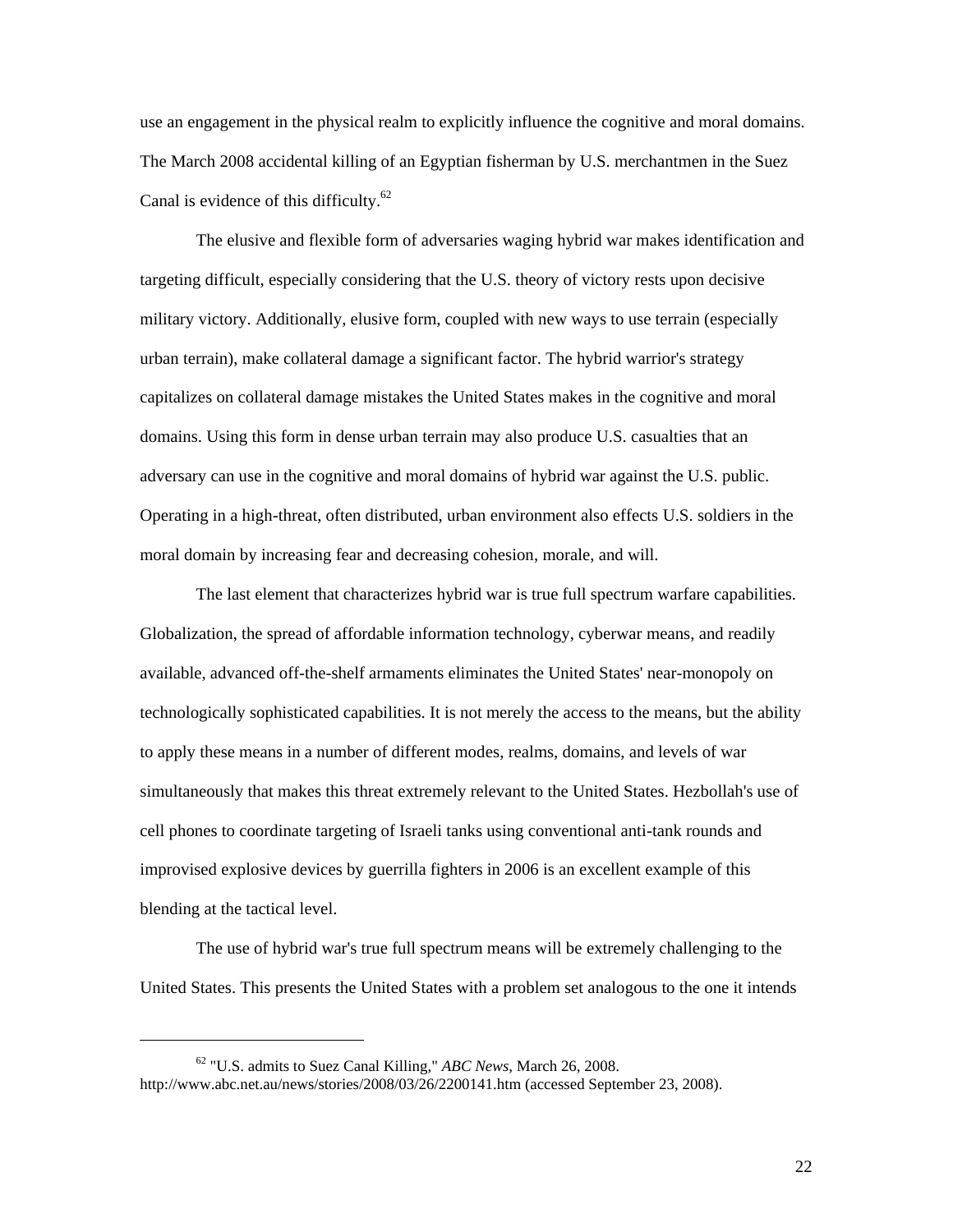to present its adversaries, parallel operations across many different realms. This full spectrum threat may attempt to manipulate the propensities of different complex systems such as the economy, environment, and information infrastructure, to their advantage. The United States may not have the ability to bring these systems back within an acceptable level of tolerance. All three of these points share one theme, the importance of both sides' will and how each point either directly or indirectly influences the will of significant agents in the system. Influencing the adversary's will remains a vital part of the hybrid warrior's strategy.

 There is an important balance that must be struck between the enemy's means and his will, Clausewitz's two elements of victory.<sup>63</sup> Both must be defeated to some degree, but "Destroying the enemy's means without breaking his will leaves you with a less capable but still hostile foe."<sup>64</sup> The key to victory then, is to break the adversary's will.<sup>65</sup> Modern examples that support this theory include the seeds of World War II that were sown in the aftermath of World War I. A bad peace significantly contributed to a second world war. This is also true of Operation Iraqi Freedom and Operation Desert Storm. Both these conflicts destroyed a great deal of the enemy's military capacity, but did not diminish the "defeated" powers' will. Failure to defeat Germany and Iraq in the cognitive and moral domains set the conditions for future conflicts.

 Because of the United States' Clausewitzian view that its military must defeat the adversary's forces to impose its will, the United States will likely have difficulty with hybrid war just as Israel did against Hezbollah in 2006, unless it adjusts its strategy. Ralph Peters noted,

<sup>63</sup> Carl von Clausewitz*,* 77.

<sup>64</sup> J. Boone Bartholomees, 35.

 $65$  Ibid.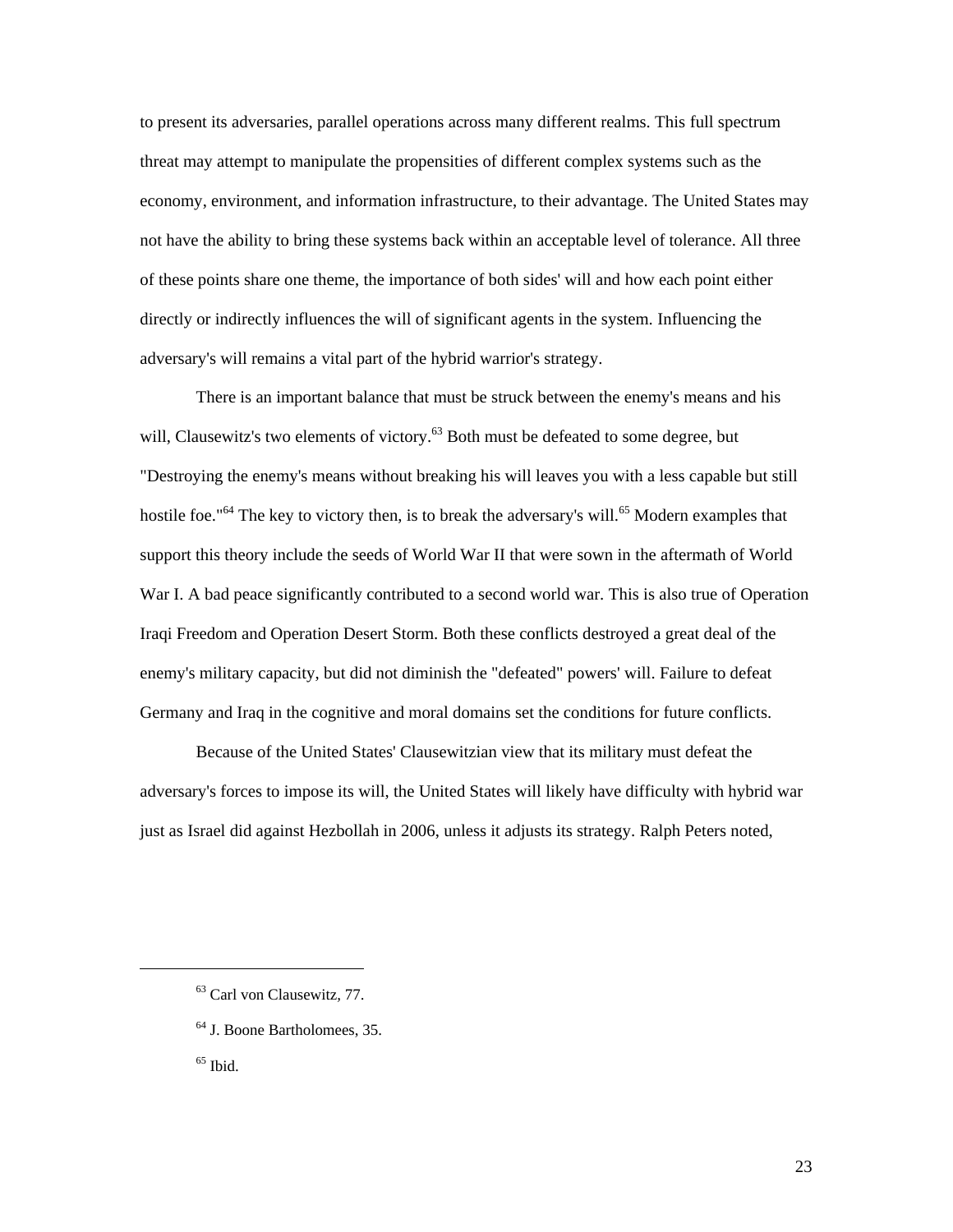"Israel fought as a limping stepchild of Clausewitz. Hezbollah fought as Sun Tzu's fanatical son $^{166}$ 

 The United States has found it very difficult to diminish the will of its adversaries directly, though.<sup>67</sup> This has led to U.S. targeting of the enemy's military means as a way to indirectly influence the adversary's will. It may be more difficult to target adversaries' means in a hybrid war because of the elusive and flexible forms they are likely to take. Also, a great deal of the means employed in hybrid war affect the cognitive and moral domains, including attempts to directly target their adversaries' will. Examples of this skill set include North Vietnamese use of American media to directly target U.S. public will during the Vietnam War and the National Liberation Front's use of newspapers and news magazines to directly target French public will during the Algerian insurgency.

 Most recently, irregular adversaries of the United States in the Middle East have used Al Jazeerah, other news outlets, and the internet, to target both U.S. and Muslim will. These examples of irregular threat "doctrine" illustrate the idea that hybrid war is indeed a hybrid of different theories of war, as previously discussed. This direct-targeting mindset is antithetical to the American way of war, grounded in Clausewitzian and Jominian ideas that call for defeat of the enemy's military forces as the key to victory.

 Author Michael Vlahos states that, "success is all about how our rule-sets mesh with the enemy" with rule sets being how we, "do military operations, but also how we understand our enterprise as a success."<sup>68</sup> In fact, Vlahos maintains that, "enemy buy-in to our war frame *has*

<sup>66</sup> Ralph Peters, "Lessons from Lebanon: The New Model Terrorist Army," *Armed Forces Journal*  (October, 2006), http://www.armedforcesjournal.com/2006/10/2069044/ (accessed January 18, 2009).

 $67$  Targeting the enemy's will directly typically requires direct targeting of the leadership and or citizens of the adversary nation. The former is difficult due to U.S. policy as well as intelligence and force requirements, the latter because the will of the people has shown to be very resilient to targeting. Examples include targeting Saddam Hussein, a valid military command and control target, and the German people during the Combined Bomber Offensive during World War II.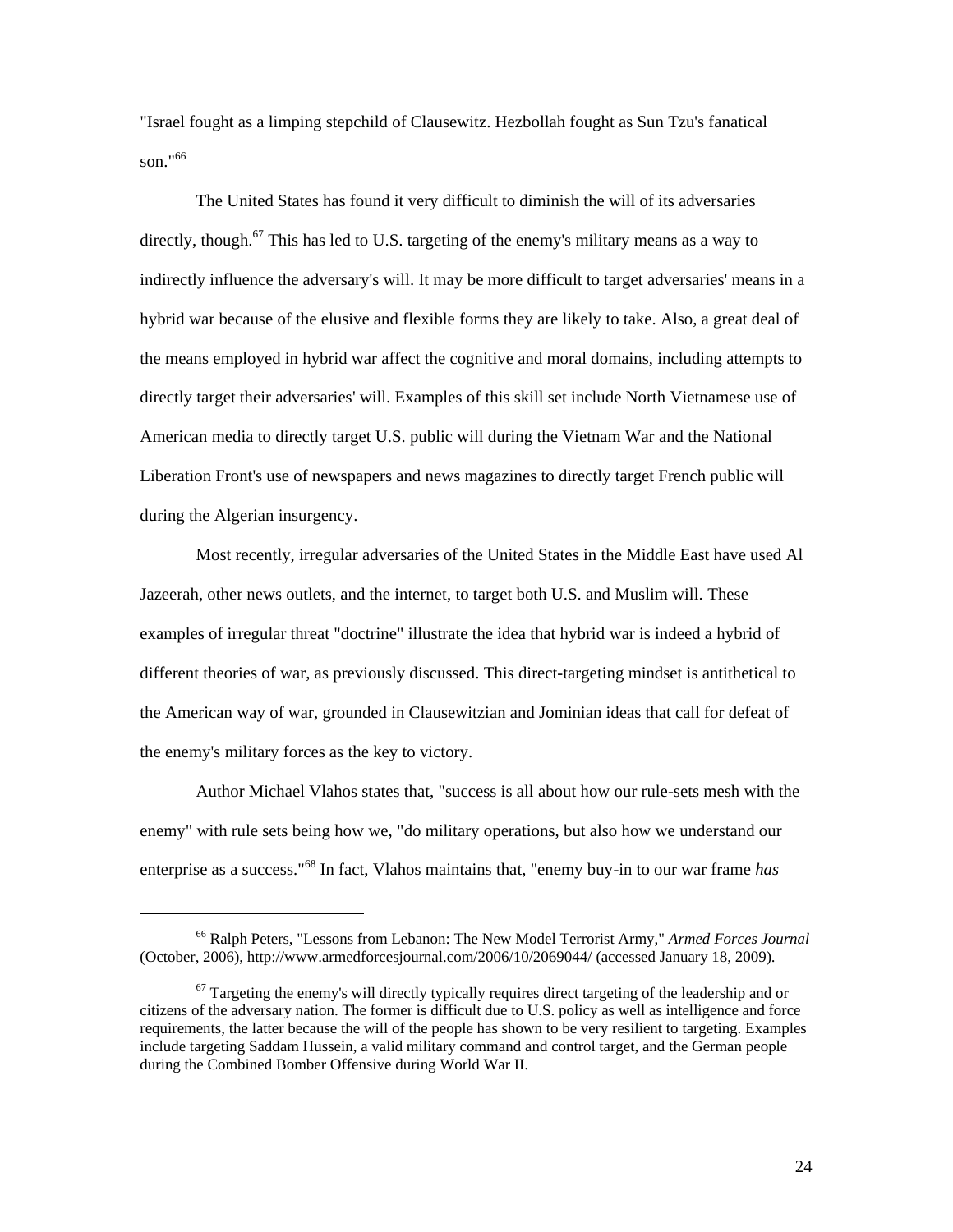*always been the critical and unacknowledged factor in American battle success*."<sup>69</sup> By comparing Figure 3, the current U.S. theory of victory, to Figure 4, the hybrid war theory of victory, it is clear that in hybrid war, the enemy's rule-sets do not match the United States rule-sets. As an example, rule sets do not mesh in the Middle East today. This will present problems for the United States if faced with a hybrid threat in the future. This is especially true if their rule-sets make the United States' resistance to them beneficial for them and counterproductive for the United States.<sup>70</sup> The goal, then, is to develop a strategy that works to the U.S.' advantage, not

#### Figure 5. "How to Win" in Hybrid War

the adversaries' advantage. Figure 5 describes a general framework of a strategy designed to defeat a threat attempting to wage hybrid war. As retired U.S. Marine Corps Lieutenant Colonel Frank Hoffman explains, the United States understands how to design operational level strategies for conventional enemies and is regaining understanding about how to design operational level

<sup>68</sup> Michael Vlahos, "Fighting Identity: Why We Are Losing Our Wars," *Military Review,*  (November-December 2007): 4.

 $69$  Ibid.

<sup>&</sup>lt;sup>70</sup> Michael Vlahos, 4.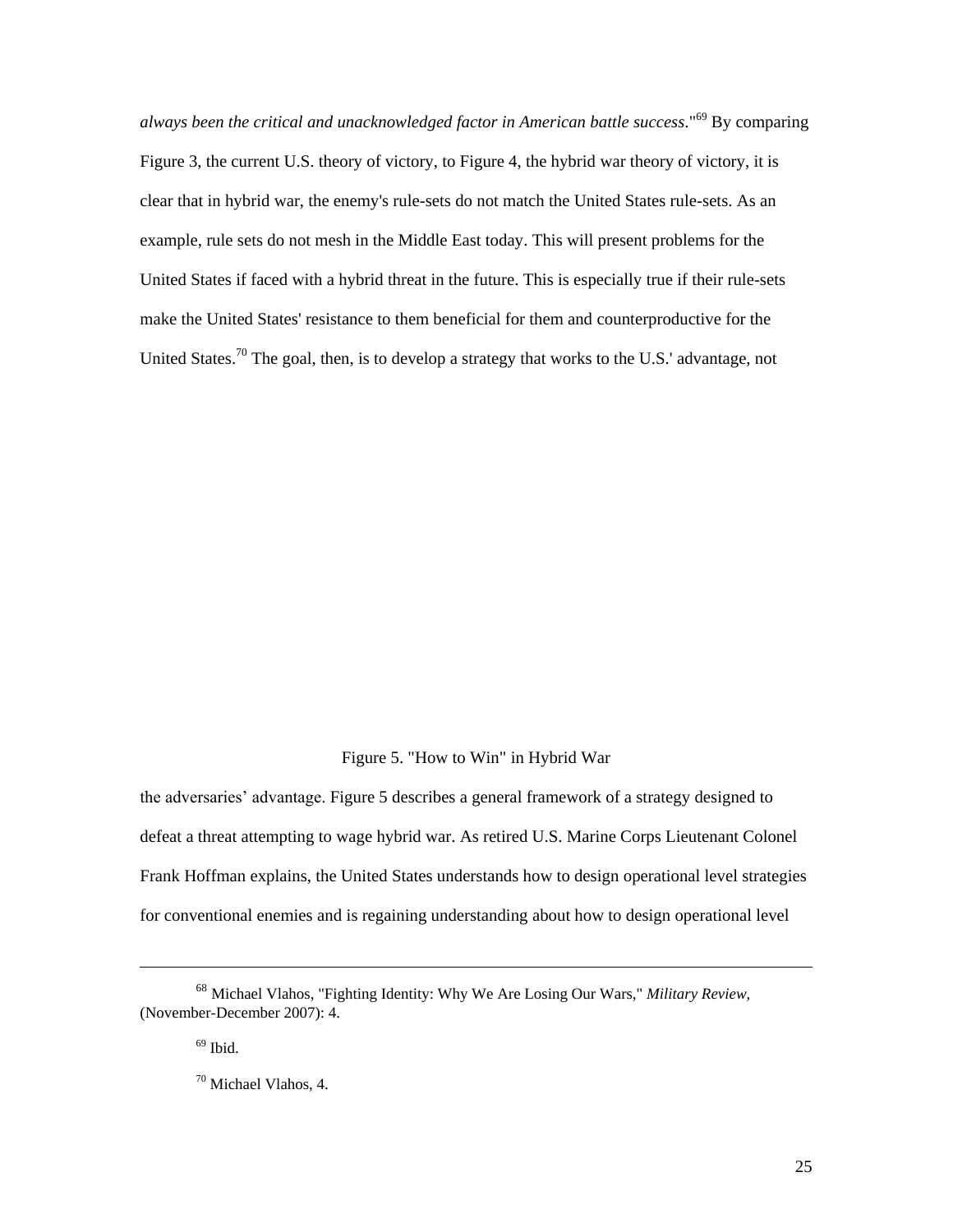strategies for irregular threats.<sup>71</sup> The United States has not attempted to adapt a strategy to the hybrid challenge, at the strategic or operational level. Sun Tzu's recommendations to attack the enemy system will be used as a construct to develop a U.S. theory of victory in hybrid war.

 Generally speaking, the theory of victory will attack the first three portions of the enemy system. The preponderance of effort is allocated against the enemy strategy by being culturally focused, having a strategy that supports the battle in the cognitive and moral domains, and protects the U.S.' critical vulnerability, the public will. The U.S.' hybrid war theory of victory uses the appropriate elements of national power to attack enemy alliances and then its military.

 This proposed strategy focuses on culture since identity is a significant factor in war today.<sup>72</sup> The intent is to understand the enemy and how the enemy understands himself, and thus interacts with the environment. Additionally, technology should support the strategy, not the other way around. The strategy uses all elements of national power, with the battle for the cognitive domain being the enveloping, fully integrated theme. In essence, it is a decisive hybrid approach supporting the battle for the cognitive and moral domains.

 The strategy also calls for protection of the public will, the U.S.' critical vulnerability. This is accomplished through honest and effective communication between civilian leadership, senior military leadership, the American people and allies, as well as judicious use of the military instrument. This strategy will allow the United States to influence the adversaries' will so they capitulate. Defining "what is winning" and turning it into lasting political gains is the next step.

<sup>71</sup> Frank G. Hoffman, "Hybrid Warfare and Challengers." *Joint Forces Quarterly.* (1st Quarter 2009): 38.

<sup>72</sup> Michael Vlahos, 11.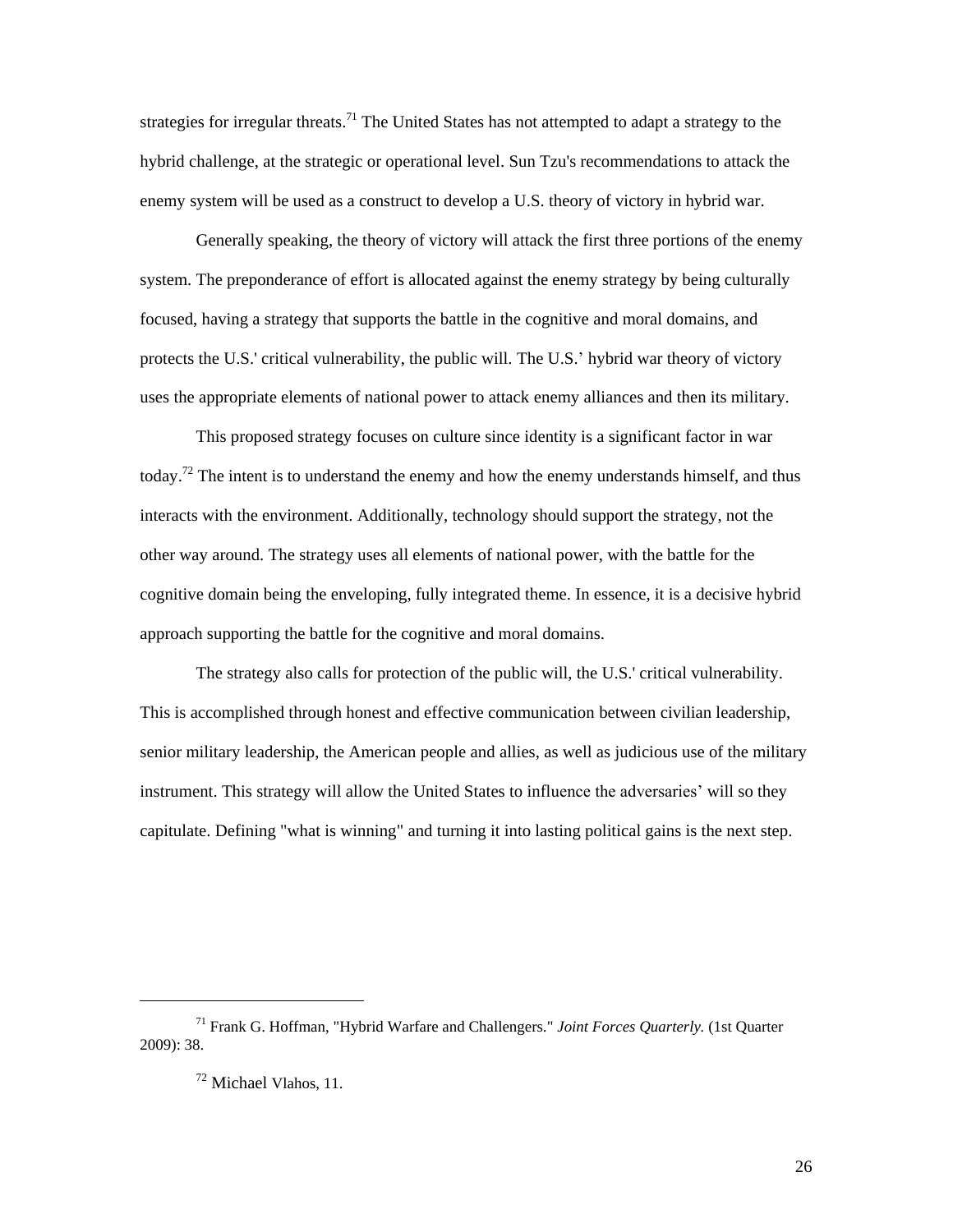# **Theory Of Victory = How To Win + What Is Winning "What Is Winning"**

 Determining "what is winning" is the most difficult portion of developing any theory of victory and without it the senior decision maker's design is "woefully incomplete."<sup>73</sup> Determining "what is winning" may be even more difficult in hybrid war. The 2008/2009 Israeli war with Hamas illustrates this difficulty. Steven Erlanger of the New York Times notes of the Israeli problem, "it remains far from clear how to decide when to end the war, and what would constitute victory."<sup>74</sup>

Generically, "winning" can be considered as the conditions set for the system of interest to be self-regulating in the U.S.' best interest, for some explicit amount of time, without undermining U.S. credibility, legitimacy, will, relationships, and resources. "Winning" is a continuum, not a static end state, and must concentrate on long-term conditions vice short-term gains. In other words, it is the vision of the complex system that the senior decision maker desires. Former Undersecretary of Defense for Policy, Fred Charles Ikle', maintains that the most decisive long-term influence on a conflict is how it concludes.<sup>75</sup> How the conflict concludes is dependant on conditions that are set well before hostilities begin. It is imperative then, to develop the best understanding possible of "what is winning" before the conflict begins and to adapt as necessary during hostilities.

 As mentioned, the theory of victory is contextual and therefore is suitable for a number of guiding principles vice rigid laws. Since national security literature does not widely address this topic (the last act in the drama of war as described by Ikle') a general theory of victory will be

<sup>&</sup>lt;sup>73</sup> Fred Charles Ikle', *Every War Must End* (New York: Columbia University Press, 1991), 1.

<sup>74</sup> Steven Erlanger, "For Israel, 2006 Lessons but Old Pitfalls," *The New York Times,* 7 Jan 2009, http://www.nytimes.com/2009/01/07/world/middleeast/07military.html (accessed January 18, 2009).

 $75$  Fred Charles Ikle', vii.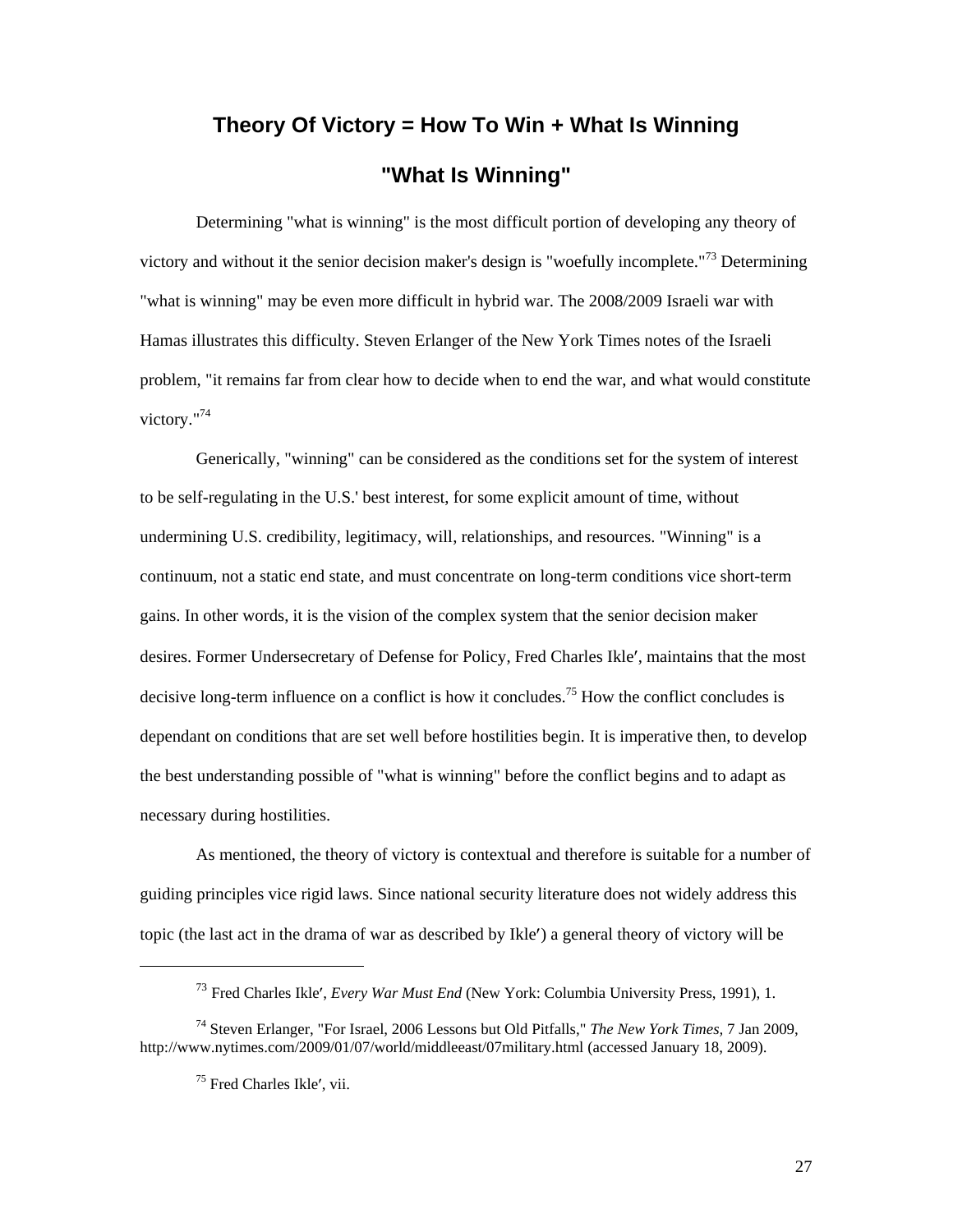discussed and then hybrid war implications will be addressed using the general theory of victory as comparison criteria.<sup>76</sup>

 Victory is dependant on how one defines the problem, which senior leaders frame while developing the resolution. The theory of victory for a certain conflict must be flexible and dynamic, changing with the context and emergent problems, opportunities, and conditions of the conflict. It is absolutely critical to make the theory of victory and its inherently dynamic nature explicit so that senior leaders can manage expectations. Expectation management is crucial in a democracy where the critical vulnerability is the people's will.

 The theory of victory developed by senior leaders may be very broad, covering a large number of different concepts that span the diplomatic, information, military, economic (DIME) instruments of national power, in all three domains. As Bar-Yam maintains, complexity must be met with complexity.<sup>77</sup> It includes consideration of what the enemy theory of victory is postulated to be, mission success criteria, clear military and national strategic objectives and desired states, war termination criteria, conflict resolution, security, stability, and reconstruction efforts (if necessary), U.S. domestic conditions, negotiating leverage, relationships, regional and international institutions, post-war settlements, risk, and costs.<sup>78</sup>

 $\overline{\phantom{a}}$ 

<sup>77</sup> Yaneer Bar-Yam, *Making Things Work: Solving Complex Problems in a Complex World,*  (Cambridge: Knowledge Press, 2004), 91.

 $^{78}$  Significantly, many think that conflict termination equals victory. As mentioned, conflict termination is only part of a theory of victory. One example that illustrates this is the situation at the "conclusion" of World War I. From a conventional sense, the conflict was terminated since the belligerents stopped fighting one another (on a grand scale), but the Allies, while crowned victors, did not achieve victory. Using Clausewitz's framework for resistance as being the combination of means and will is helpful. While a portion of Germany's means were exhausted, there was still a great deal of fighting means left. Clearly, their will was not exhausted either. Many of the Allies realized that victory was not achieved. An excerpt from John Mosier's book, "The Myth of the Great War" clearly shows this, "Petain realized-as did Pershing-that Germany was nowhere beaten, nor would it be until the German Army had been...The Germans, who wanted to preserve their army and their military cadre intact, saw an opportunity for doing that by dealing with Wilson." John Mosier, *The Myth of the Great War: A New Military History of World War I* (New York: Harper Collins Publishers, 2001), 335. Additionally, General Marshall commented that

 $76$  Fred Charles Ikle', 4.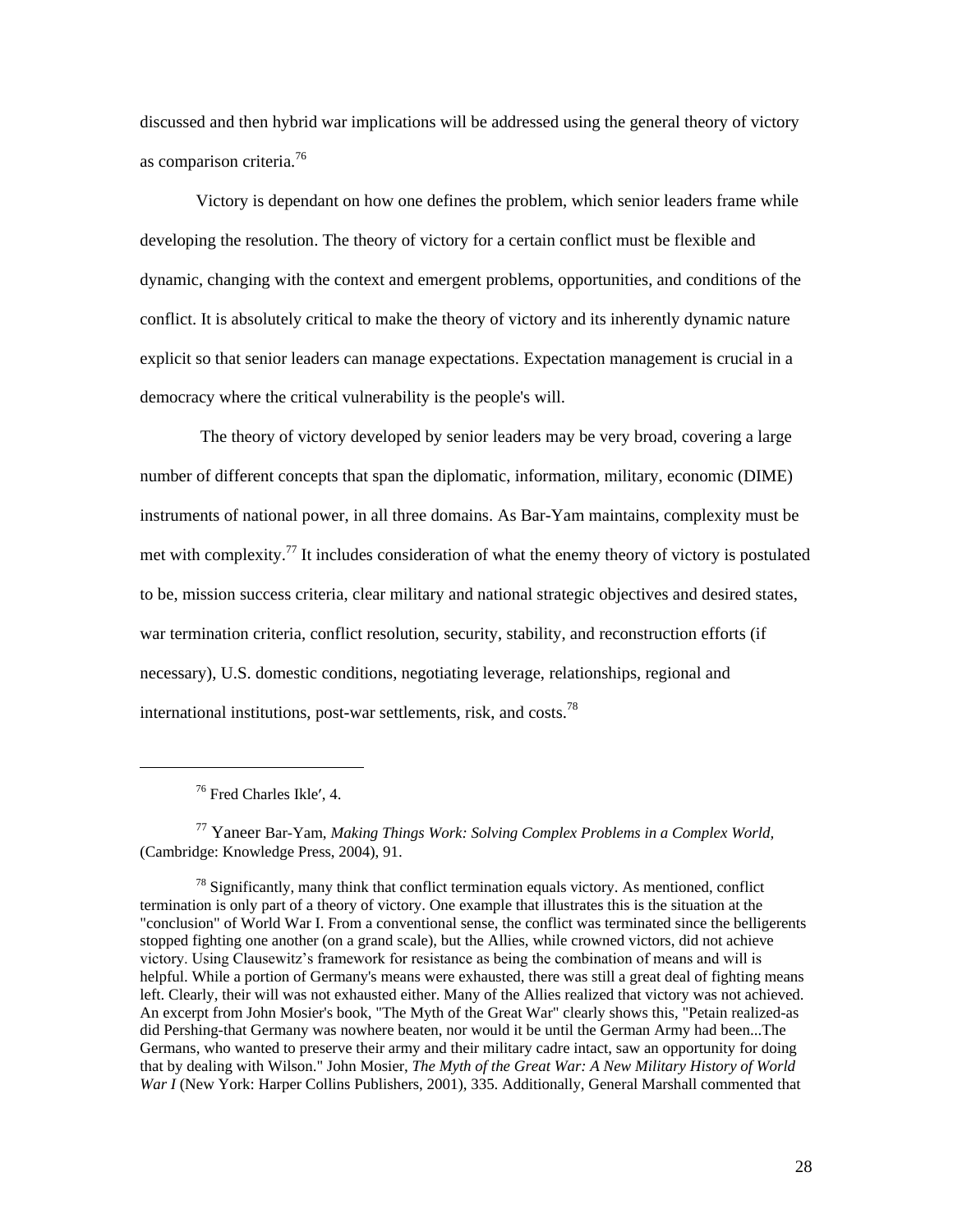Senior decision makers must understand, to the best of their ability, what the enemy's theory of victory is, and incorporate this understanding into their own theory of victory. For Hezbollah in 2006, survival meant victory. Understanding the logic that supports this theory, and the subsequent enemy narrative, is critical in shaping one's own theory of victory. This will help shape the friendly logic and narrative.<sup>79</sup> It is also important to understand that the notion of victory is cultural. This is especially true in the temporal dimension of the theory of victory as Middle and Far Eastern cultures have a much different understanding of time than do Western cultures.

 Joint doctrine covers many of the other concepts encompassed in the theory of victory. The risks and costs include determining the hazards of peace, not just the hazards of war.<sup>80</sup> The United States must maintain or restore its legitimacy and credibility. This is significant because relationships with many different agents in the world system will change during and after the conflict based on new realities. The United States must sustain its ability to deter, as well as sustain its will and resources. Additionally, senior decision makers must strive to design a resolution that provides the adversary system a positive attractor so that its propensity gravitates towards the U.S. desired state. This will help ensure a greater threat does not emerge after the initial problem is resolved.

he thought, "the Germans should have been sufficiently "licked" to scotch the myth that their government accepted peace without defeat in the field." Forest C. Pogue, *George C. Marshall: Education of a General 1880-1939,* (New York: Viking Press, 1963), 193. It is also important to realize that these experiences helped shape thinking about victory during World War II. The quest for German and Japanese unconditional surrender in part stemmed from the World War I experience. General Omar Bradley, one of the most successful U.S. Army commanders during World War II commented, "We shall never stop until the [German] army is beaten and until the army knows it is beaten. I shall never discuss terms. I shall insist on an unconditional surrender immediately." Carlo D'Este, *Decision in Normandy* (New York: E.P. Dutton, Inc., 1983), 405.

<sup>79</sup> The theory of victory will help inform the United States' strategic narrative that will be designed to dominate the enemy's narrative. It is also important to understand that there will be two different narratives from two different strategic cultures. Paradoxically, the narrative designed to fight against and achieve political objectives against a hybrid warrior will use some of their logic against them.

<sup>80</sup> Fred Charles Ikle *,* 7.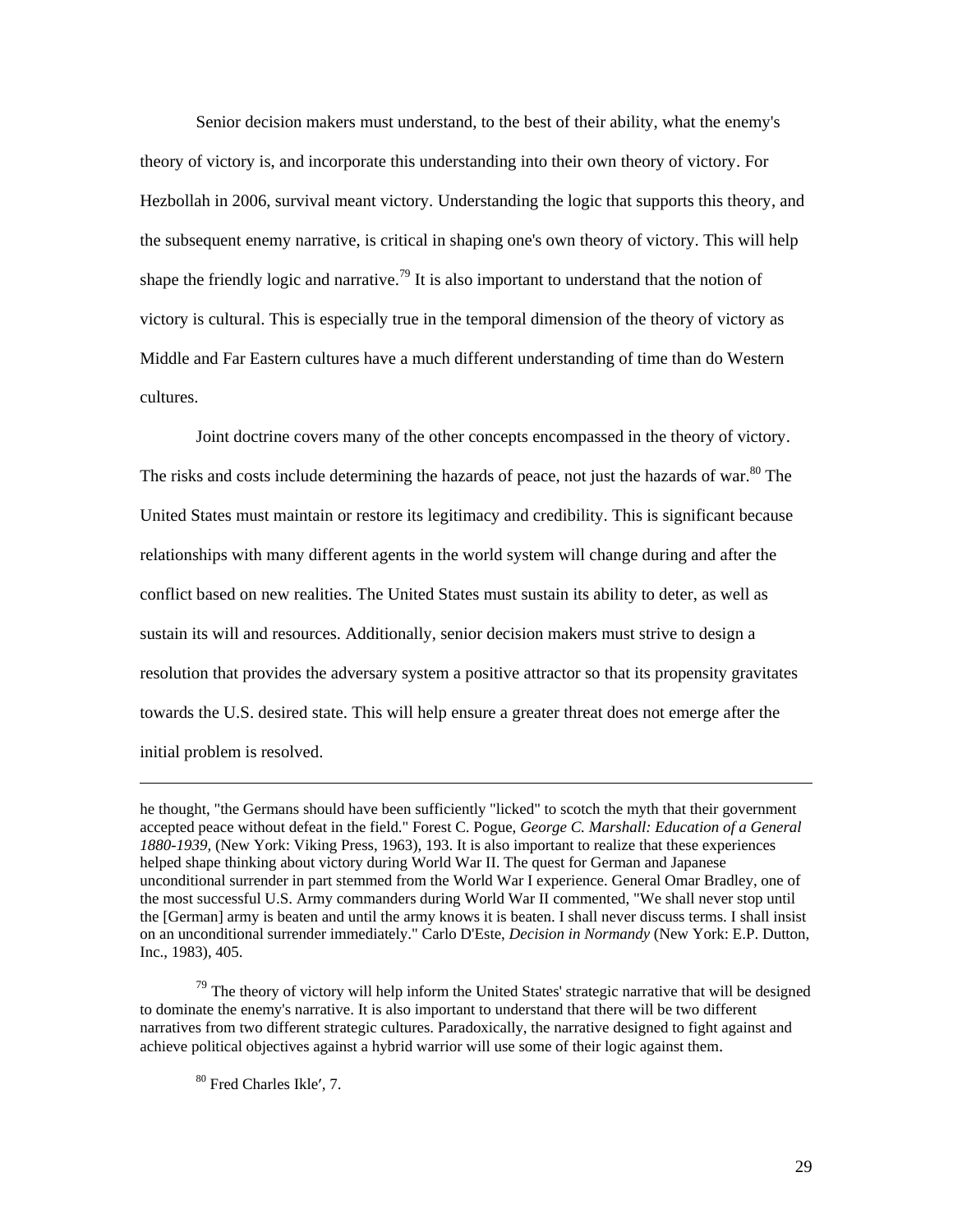Lieutenant General von der Goltz of the Prussian Army described a portion of "winning" when he stated, "It is, above all things, necessary to satisfy ourselves as to whether our own military power is sufficient, after victory on the battle-field, to cause the enemy's country to feel the burden of war severely enough to desire a return to peace."<sup>81</sup> However, von der Goltz's concept is incomplete since warfare must serve war, not itself. Determining what the peace should "look like" and why is a critical responsibility of the senior decision maker. Once again, war is a strategic concept while warfare is a tactical concept. As an example, Napoleon was undoubtedly one of the great military geniuses of all time. He was however, unable to turn operational success into strategic long-term gains. Napoleon was an expert at warfare, not at the conduct of war. As Ikle' maintains, it is the outcome of war, not campaigns, that decides how well the endeavor meets the national interests.<sup>82</sup>

 Unfortunately, in the past, the United States has fallen into the same trap that Napoleon fell into many times by not defining victory and working towards a strategic goal. Instead, the American way of war, as described by Weigley, seeks to destroy the enemy's military instead of serving as an extension of policy, as Clausewitz maintains. $83$  This mindset incorrectly equates winning battles to winning wars and is based on a faulty concept of victory. $84$  Vietnam should

<sup>81</sup> Freiherr Von der Goltz, *The Conduct of War: A Short Treatise on its Most Important Branches and Guiding Rules* (London: Kegan Paul, Trench, Trubner and Co, Ltd, 1908), 19. A recommended modification to account for current context would be to substitute instruments of national power for military, but it is an excellent summation of a significant portion of "what is winning."

<sup>82</sup> Fred Charles Ikle *,* 2.

<sup>83</sup> Russell F. Weigley, *The American Way of War: A History of United States Military Strategy and Policy* (Bloomington: Indiana University Press, 1973), xxii and Carl von Clausewitz, *On War*, 87.

<sup>84</sup> Antulio J. Echevarria II, "Toward an American Way of War," (U.S. Army War College Strategic Studies Institute Monograph, Carlisle Barracks, PA, March 2004), 2.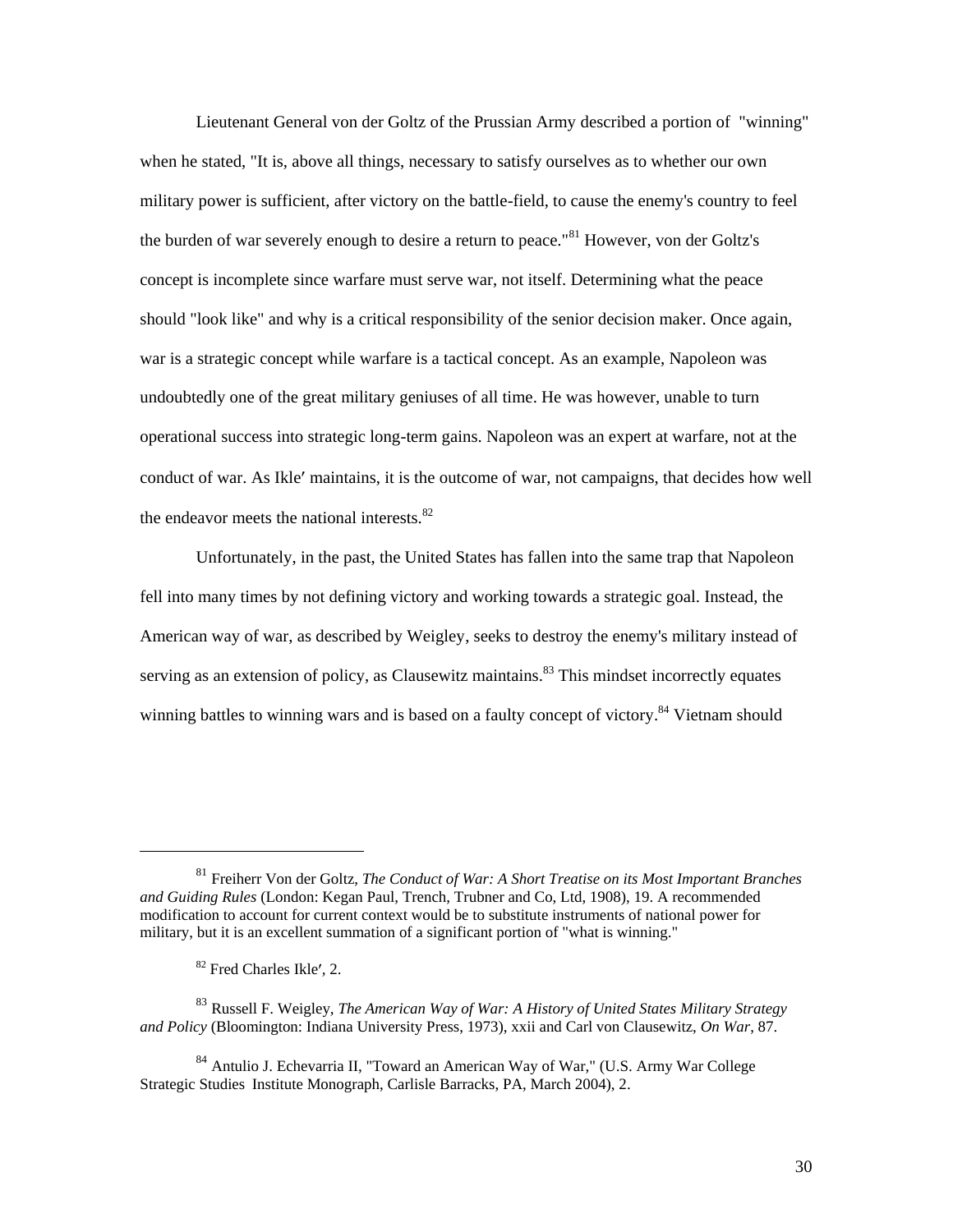have proven this point and Iraq should have provided a reminder. Unfortunately, the American way of war tends to ignore the difficult process of turning military success into strategic gains.<sup>85</sup>

 This task is extremely difficult because it requires some level of predictive capability, which is marginal at best in a complex wartime environment. The interconnectedness of the many agents of this system, many of whom exhibit non-linear, complex behavior, make this an almost impossible task both before and during engagement. It is important to at least weigh the significant uncertainties to determine if it is advantageous to start a conflict or adopt another approach to achieve political objectives.<sup>86</sup>

 At the strategic level, victory means achieving political objectives and it is significant to understand that perceptions matter. Each side will have their idea of what reality is and the total of both sets of reality is not a zero-sum-game.<sup>87</sup> Lebanese Brigadier General Hanna noted of Hezbollah during Hezbollah's 2006 war with Israel that it may be impossible to truly judge victory with an actor such as Hezbollah, also suggesting that Israel achieved no political goals.<sup>88</sup> Another Lebanese officer, Lt Col Hany Nakhleh, stated that both sides thought they were winning and therefore it was not easy to determine who the final winner and loser were.<sup>89</sup> J. Boone Bartholomees provides a useful scale (Figure 6) with which to conceptualize success. Using this scale, Israel ends up in the "Not win" to "Lose" portion of Bartholomees' scale of success and Hezbollah in the "Win" portion of the scale.

 $85$  Ibid., 7.

 $\overline{\phantom{a}}$ 

<sup>88</sup> Elias Hanna, 89 and 86.

<sup>89</sup> Hany T. Nakhleh, "The 2006 Israeli War on Lebanon: Analysis and Strategic Implications," (U.S. Army War College Strategy Research Project, 2007), 7.

<sup>&</sup>lt;sup>86</sup> Fred Charles Ikle', 20.

<sup>87</sup> Michael I. Handel, *Masters of War: Classical Strategic Thought, 3rd ed.* (New York: Frank Cass Publishers, 2004), 197.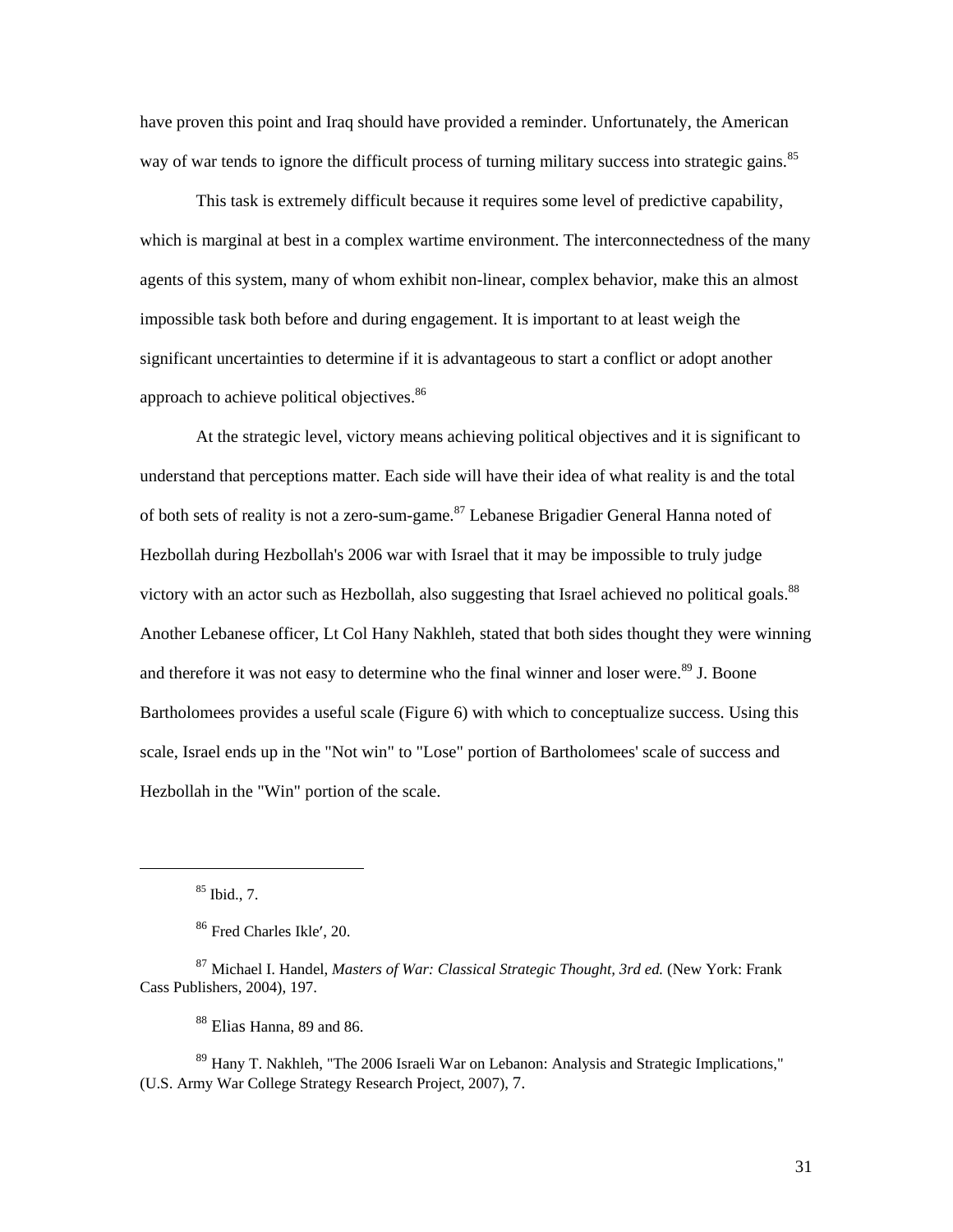| <b>DEFEAT</b>           | LOSE | NOT WIN | <b>TIF</b> | <b>NOT LOSE</b> | <b>WIN</b> | <b>VICTORY</b> |  |
|-------------------------|------|---------|------------|-----------------|------------|----------------|--|
| <b>SCALE OF SUCCESS</b> |      |         |            |                 |            |                |  |

#### Figure 6. Bartholomees' Scale of Success

 Other recent examples of contested victories include the 1973 Arab-Israeli War and the First Gulf War. Both sides in both conflicts had very different concepts of who won. The struggles and conflicts that followed suggest that formulating a theory of victory before and during the conflict is paramount. As both Clausewitz and Galula describe, results of war are never final.<sup>90</sup> Also significant is the fact that one's opponent must both realize and admit their defeat. The popular French resistance to von Moltke's advance to Paris in 1870 after the Prussians soundly defeated the French army illustrates this concept of accepting defeat (or not).<sup>91</sup>

 The concept of reconciliation is another important principle in determining what winning is. The enemy must be defeated and they must understand they are defeated, but the enemy must be treated well enough during deliberation at the end of a conflict. This mindset will avoid unnecessary devastation that may lead to a loss of domestic and allied support, as well as create new enemies.<sup>92</sup> In a globalized world, this concept is critical. Bismarck is an excellent example of a senior decision maker who understood that today's enemy has the potential to be tomorrow's ally, and vice versa. History has shown that enemies are seldom permanent.<sup>93</sup>

<sup>90</sup> Carl von Clausewitz, 80 and David Galula, *Counterinsurgency War: Theory and Practice* (St Petersburg: Hailer Publishing, 1964), 137. .

<sup>&</sup>lt;sup>91</sup> Brian Bond, 71-73.

<sup>&</sup>lt;sup>92</sup> Fred Charles Ikle', xi.

 $93$  Ibid., 11.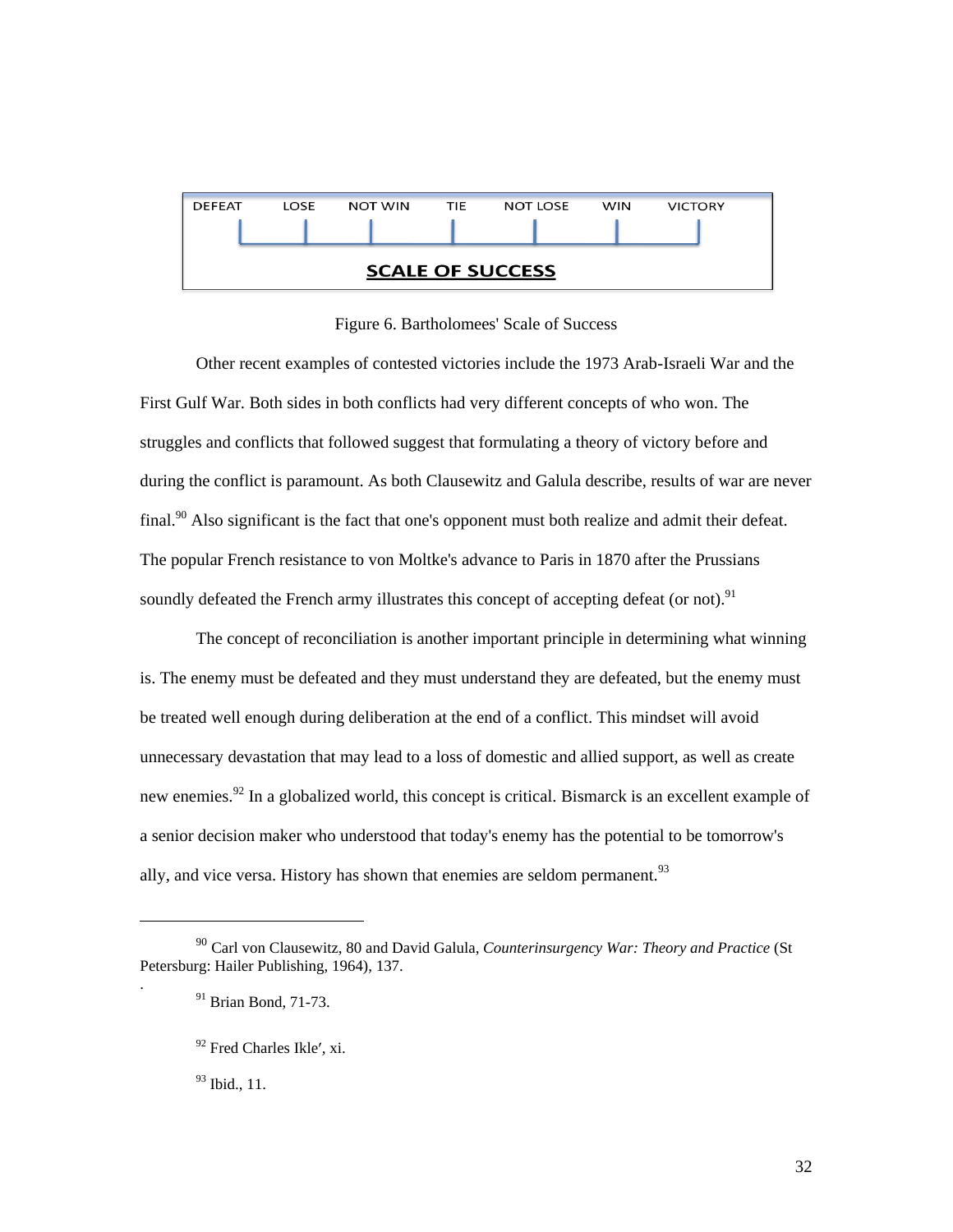During this process of determining "what is winning," it is critical to understand what the enemy's value of the "object" is, as Clausewitz described.<sup>94</sup> The enemy's logic will drive the value of whatever "object" they fight for. Senior decision makers must also consider the U.S. value of the "object". Current context influences both belligerents. One pertinent, current example is the issue of Taiwan in relations between the United States and China, a potential challenger that could attempt to wage hybrid war. Considering the current U.S. commitments to Iraq and Afghanistan, as well as the current economic situation, Taiwan may mean more to China, who considers Taiwan a legitimate part of its country, than to the United States. Understanding, to the best of one's ability, the adversary's value of the "object" will help determine what the enemy's idea of winning will be. This determination will comprise part of their logic, which will, in turn, drives their strategic narrative. Understanding the enemy narrative follows Sun Tzu's admonition that to be victorious requires one to know thy enemy.

 When designing a theory of victory, senior decision makers must be flexible in their thinking, as the theory of victory must be flexible. The U.S. Marine Corps Information Paper that addresses hybrid war states that an organization must be "agile and adaptive in its approach."<sup>95</sup> The understanding of "what is winning" is never a finished product because it is the result of a flexible mindset that has the ability to be adjusted based on the current and anticipated context. It is also important to realize, as Michael Handel points out, that, "even the best theory does not hold all of the answers."<sup>96</sup> It will only be a theory, not a rule, since it lives in the world of social science. It is akin to a hypothesis that will be tested and modified again and again. As such,

<sup>94</sup> Carl von Clausewitz*,* 92.

<sup>95</sup> U.S. Marine Corps, *SVG Strategic Trends and Implications* (Strategic Vision Group Information Paper, 12 February 2008), 4.

<sup>96</sup> Michael I. Handel, 43.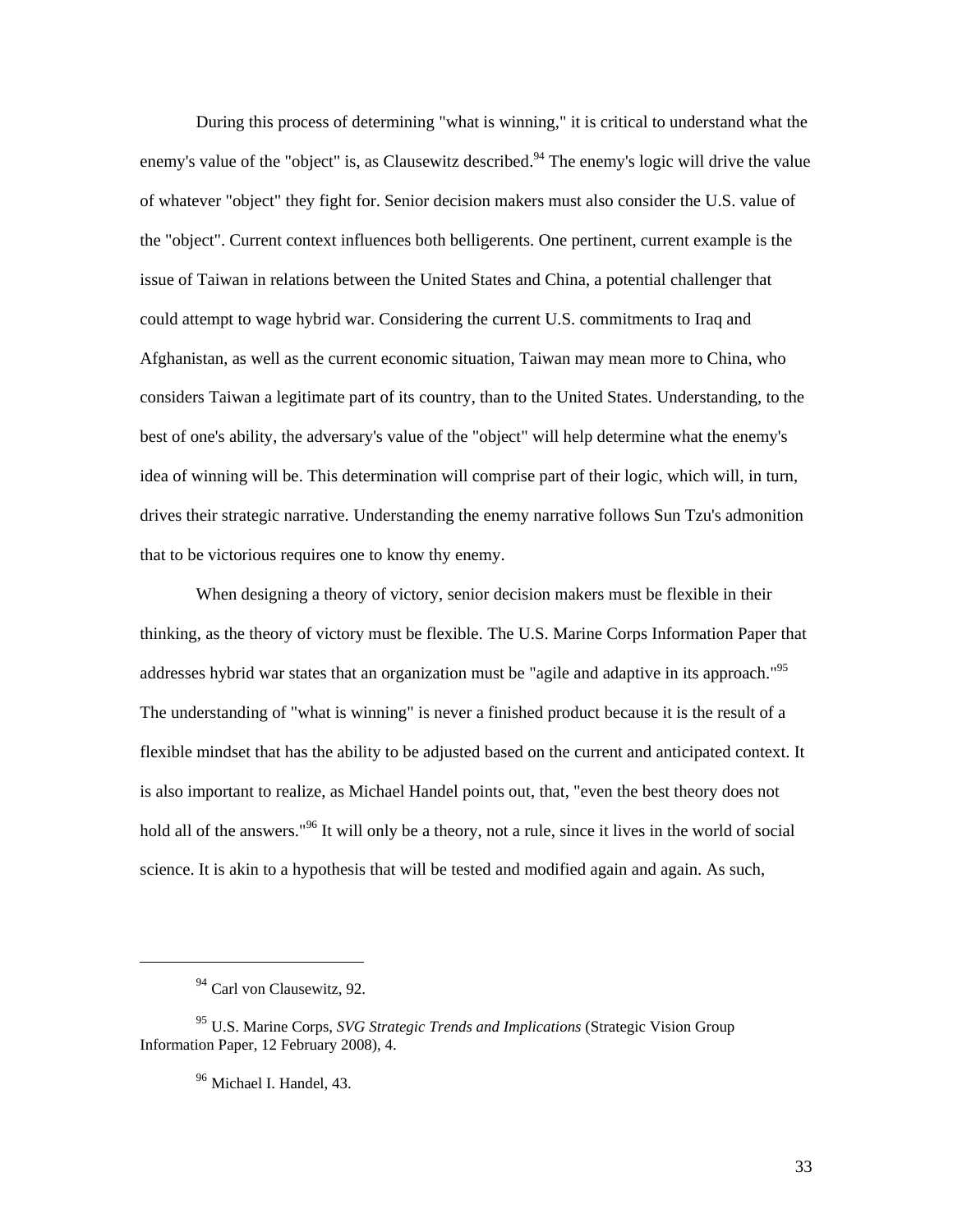measures of success will help senior decision makers understand when to adjust the theory of victory.

 The theory of victory will also serve to generate dialogue between the political leadership and senior military leadership to help fill the discourse space, as described by Kobi Michael.<sup>97</sup> Filling this space will help generate the intellectual rigor that is vital to resolve the complex problems that hybrid war presents. It will also help identify where, along the "victory continuum," senior decision makers anticipate a conflict to culminate.

Figure 7. U.S. Hybrid War Theory of Victory

 $97$  Kobi Michael, "The Dilemma Behind the Classical Dilemma of Civil-Military Relations: The "Discourse Space" Model and the Israeli Case During the Oslo Process," *Armed Forces and Society* 33*,* no 4(July 2007), 518. The discourse space is a construct developed by Kobi Michael to describe the thinking and communication that is necessary to occur between political leaders and senior military officers. Filling this "space" with appropriate dialogue and discussion will help lead to a shared understanding of the situation and an effective way to resolve problems.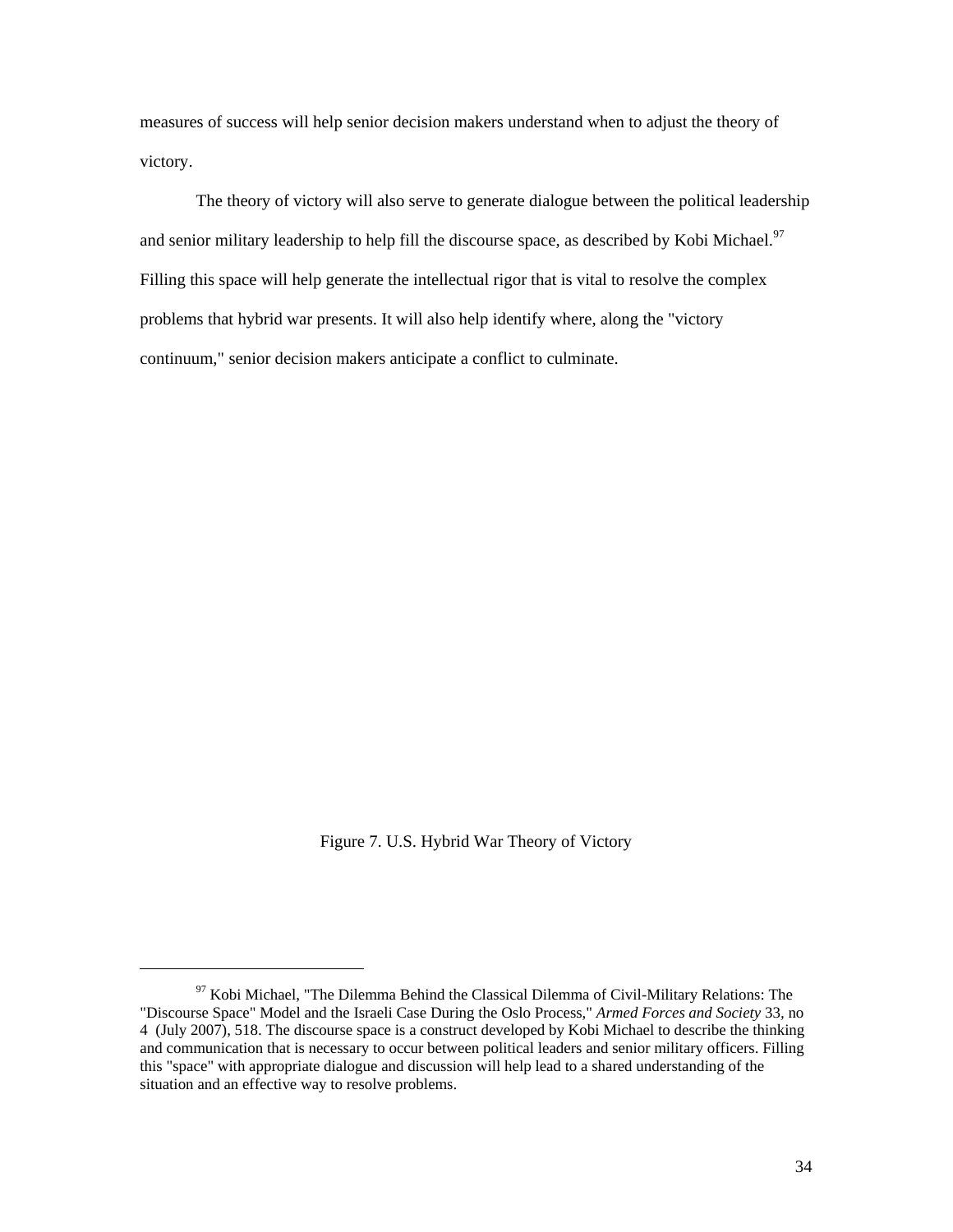Who is responsible for designing a relevant concept of "what is winning" for the situation of interest? It is the senior decision maker that develops and communicates this vision to all applicable organizations in the friendly system. This common vision will provide the bounds for all supporting strategies.

## **Differences In Hybrid War - "What Is Winning"**

 The principles of "what is winning" are useful criteria to compare and contrast the concept of "what is winning" with respect to hybrid war. As previously mentioned, it is important to understand that theories of victory are contextual. Each type of war will have a different theory of victory, as will each conflict, regardless of what type of war it is. A theory of victory for an irregular war will differ from a nuclear theory of victory. Also, the theory of victory for Iraq will be different than the theory of victory for Afghanistan, the Philippines, or any other conflict that may emerge.

 Something as seemingly simple as defining the problem becomes part of the problem in hybrid war. Because of its very nature, hybrid war presents a complex problem. Aspects of this complexity include emphasis on the cognitive and moral domain, elusive form, true full spectrum warfare, and a variety of different actors that combine to pose a different threat in each specific scenario. These different aspects make it difficult to impose political control during the ensuing peace. The different entities that comprise the overall hybrid threat in a certain conflict may have different political concerns or none at all. Additionally, the different entities may fight for different objects or place different values on the same objects they fight for. The United States may affect one entity differently in the cognitive and moral domains than another.<sup>98</sup>

 All these possibilities will lead to emerging hybrid strategies, making the senior decision maker's job of understanding the adversary very difficult. Determining whose will matters most

<sup>&</sup>lt;sup>98</sup> These complexities may however, lead to tensions in the adversary system that can be exploited by the United States.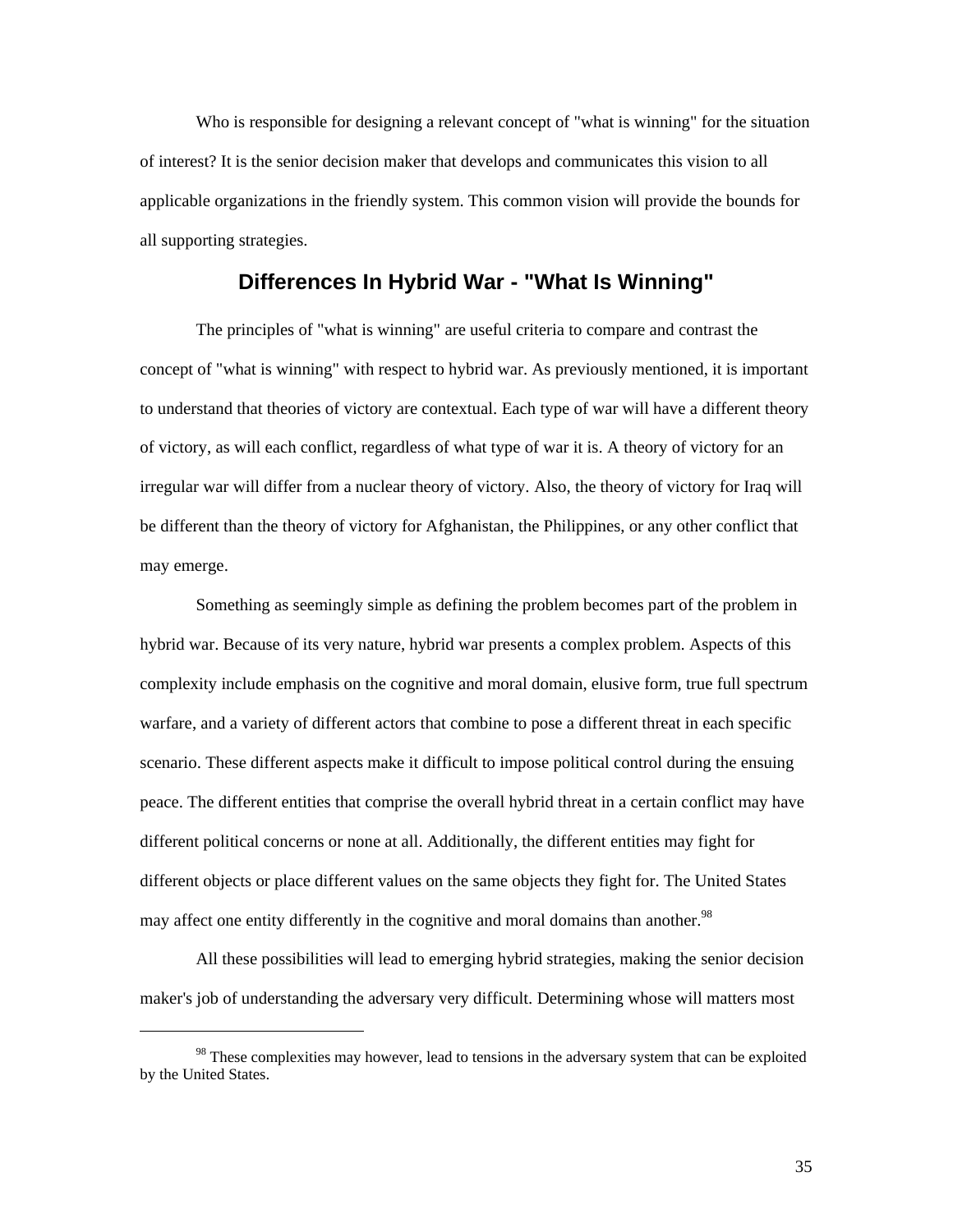and how to affect that will is problematic. It is clear that defining the problem in a hybrid war must be the first task senior decision makers resolve.

 While the senior leader attempts to define the problem hybrid war presents, he simultaneously designs a resolution to the problem.<sup>99</sup> Attaining victory in a hybrid war does not necessarily mean solving a complex problem, but rather resolving a complex problem to an acceptable level, as Rittel and Webber maintain.<sup>100</sup> The senior decision maker must understand that they may have to address the problem posed by a hybrid war at a later time, but often in a different manner because the context has changed. The goal is to inject energy into the system to work with the system's propensities and potential to drive it into a self-regulating state.

 The U.S. Army Commander's Appreciation and Campaign Design (CACD) concept describes a self-regulating system as one that requires no outside interference or control.<sup>101</sup> It is more helpful to understand a self-regulating state as a continuum that exists in the U.S.' zone of tolerance, instead of the absolute concept that CACD recommends. The senior decision maker must make this zone of tolerance explicit before hostilities begin and remain flexible during the conflict.

<sup>&</sup>lt;sup>99</sup> Rittel and Webber maintain that in order to describe and understand a "wicked" or complex problem, one must simultaneously develop possible resolutions to the problem. "Problem understanding and problem resolution are concomitant to each other." Horst W. J. Rittel and Melvin M. Webber, "Dilemmas in a General Theory of Planning," (modified paper presented to the Panel on Policy Sciences, American Association for the Advancement of Science, Boston, MA, December, 1969), 161.

<sup>&</sup>lt;sup>100</sup> Rittel and Webber also maintain that problems cannot be solved, but resolved. "Social problems are never solved. At best they are only re-solved—over and over again." Since war is social relationship between belligerents, there can never be a perfect solution to war. Human nature and the complexity inherent in human behavior means that the problem one attempts to solve will most likely surface again, albeit in another form. Horst W. J. Rittel and Melvin M. Webber, 160.

<sup>&</sup>lt;sup>101</sup> U.S. Army, *Commander's Appreciation and Campaign Design*, TRADOC Pamphlet 525-5-500, Fort Monroe, VA: Headquarters Department of the Army Training and Doctrine Command, 28 January 2008, 42.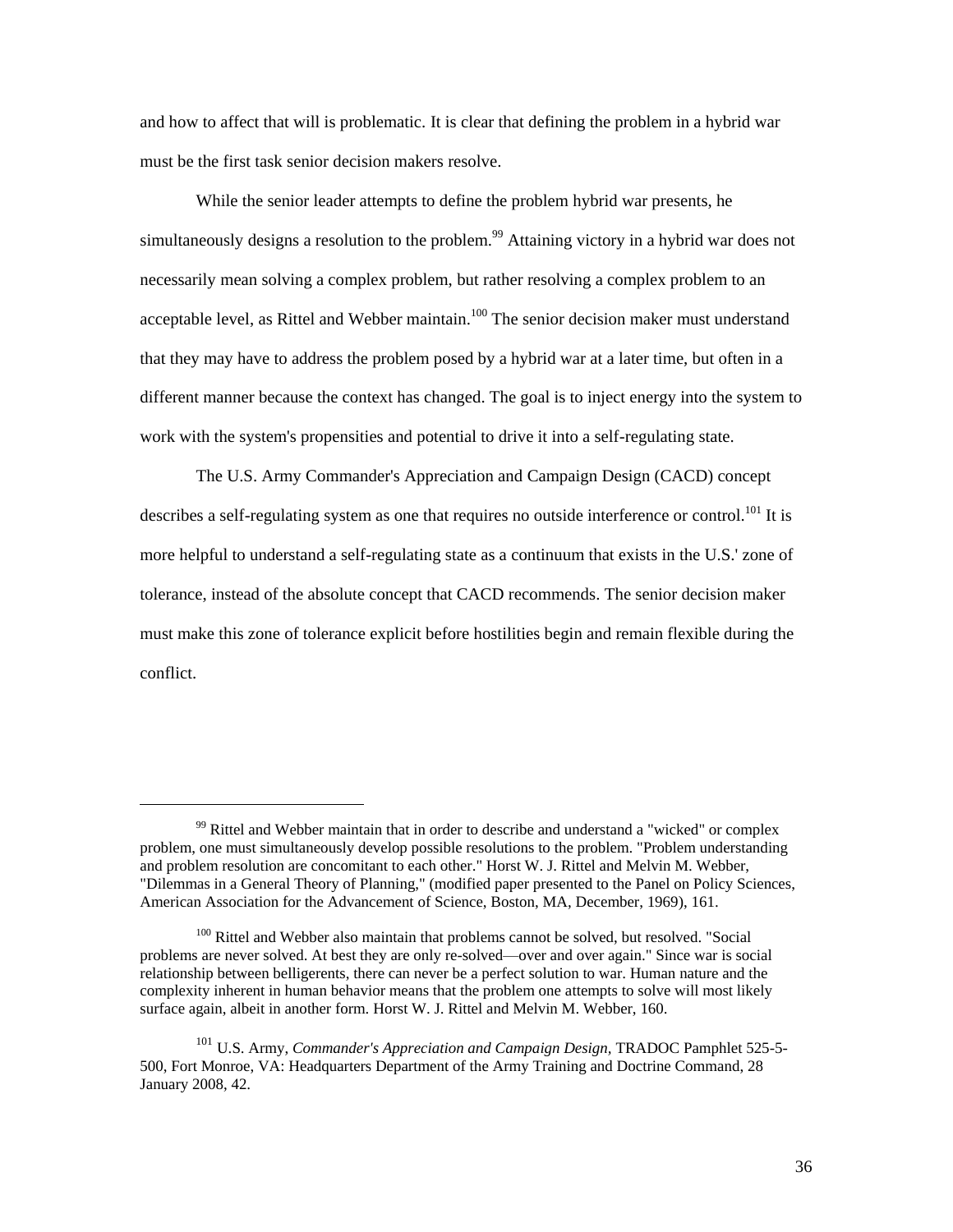Often, as the current U.S. situation in Iraq illustrates, the definition of problem resolution becomes "good enough" as time, patience, and resources are expended.<sup>102</sup> Many factors contribute to the concept of problem resolution. These factors may be internal to the adversary system, internal to the friendly system, or external to both. For example, another problem with a higher priority may emerge, similar to the anticipated shift of emphasis from the Iraqi Area of Operations to the Afghan Area of Operations. The perception that the situation in Afghanistan (a perceived higher threat to U.S. national interests) is deteriorating, while the situation in Iraq appears to be stabilizing, helps cause the Iraq situation to emerge as being resolved.

 Additionally, since complex problems can only be resolved, not solved, victory has a temporal aspect because the understanding of it changes over time. While military success may be readily apparent, as Ikle' states, the verdict will emerge later in the political arena.<sup>103</sup> This is mainly because senior decision makers can never truly understand the whole system and are unable to predict causality in much of the system. What many consider victory at one time may not constitute victory later as more understanding or second and third order effects emerge. Thus, complex causal relationships contribute to an infinite time horizon.

 Therefore, victory is a long-term concept, not a short-term one. It may not be permanent, or perfect. The emergence of the Cold War after "successful" termination of World War II is one example of this concept since the Allied theory of victory did not include half of Europe dominated by communism, in addition to communism's incipient spread around the world

 Once again, Bartholemees' scale of success is useful in evaluating where along the conflict continuum a hybrid war may lie, both before and during the conflict. This evaluation must match the senior decision maker's zone of tolerance or else that senior leader must adjust the zone of tolerance. Due to many aspects of hybrid war discussed in the "how to win" chapter, the

<sup>&</sup>lt;sup>102</sup> Horst W. J. Rittel and Melvin M. Webber, 162.

 $103$  Fred Charles Ikle', viii.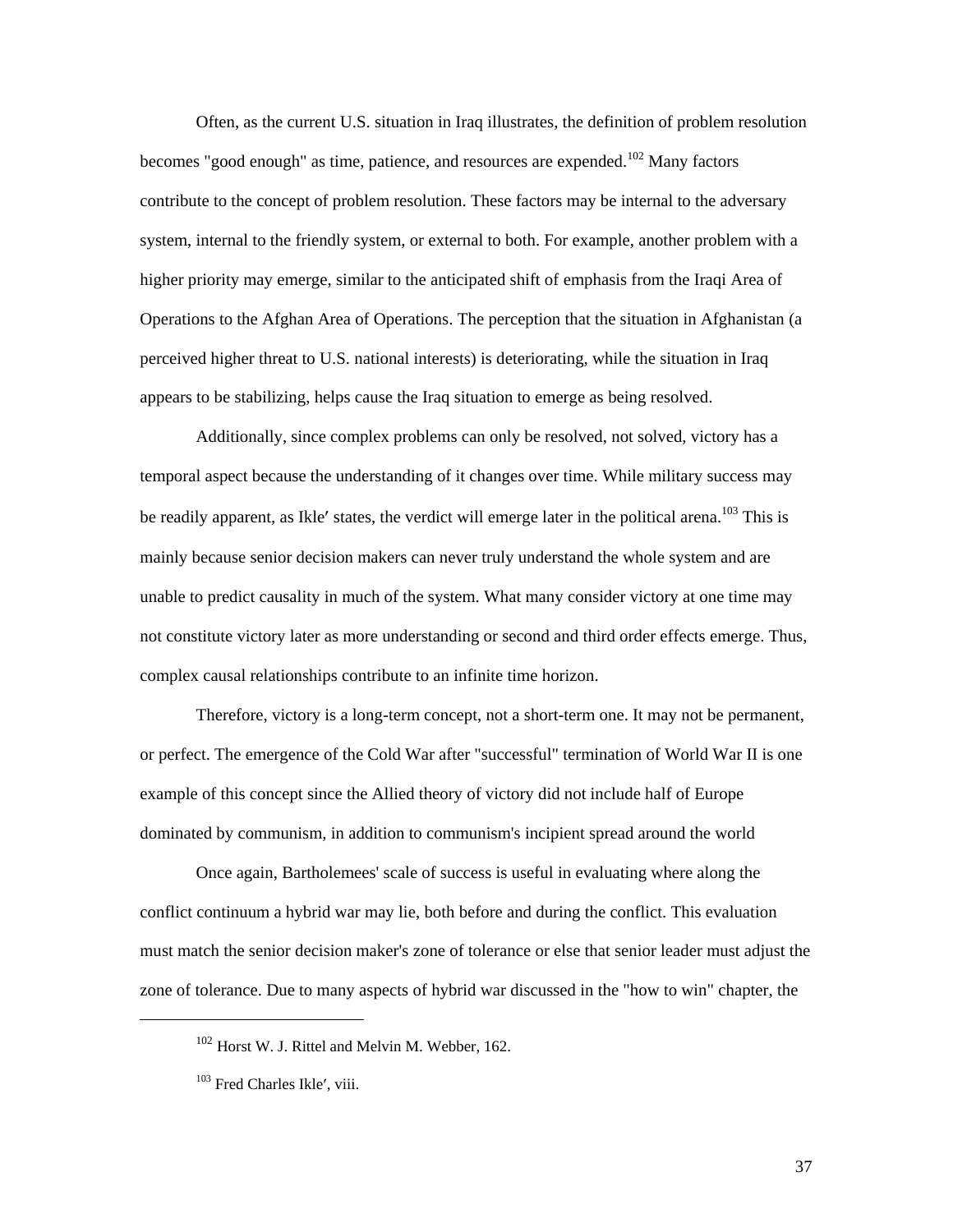evaluation of the conflict may be further to the left of the continuum than the United States is used to. The disparity between these rule-sets in hybrid war and those of the United States make the outcome of a conflict less certain than previous conflicts and therefore puts the United States in unfamiliar territory.

If a hybrid war is necessary, it is critical for the senior decision maker to set and manage expectations. These expectations include those of the legislature, military, inter-agency, and the American public. Communicating these expectations, as well as the concept that the expectations may change as the conflict progresses, is an important part of the senior decision maker's task. The senior decision maker's ability to articulate these concepts may be the difference between attaining victory and not attaining victory as American will ebbs and flows over the course of the conflict. The senior decision maker must set the domestic strategic conditions to maintain the will and support of the people, or support a shift in the mindset of the American people if that will has begun to erode.

 As discussed earlier, understanding the enemy's theory of victory and culture is paramount. This is extremely difficult in a hybrid war because the enemy system is complex and adaptive. It may include state, non-state, and even criminal actors. This will make understanding hybrid war even more difficult and thus defining a theory of victory difficult as well. As in the case of Hezbollah in 2006, survival of the movement meant victory. How will the United States develop a theory of victory against an enemy whose will may be extremely difficult to target, its elusive form may prevent decisive military victory, and its concept of "what is winning" is simply survival? An adversary of this nature may be successful against the United States because of who the United States is and what survival in the context of their theory of victory means.<sup>104</sup> These ideas will force the United States to also become adaptive if it wishes to prevail.

<sup>104</sup> Michael Vlahos, 5.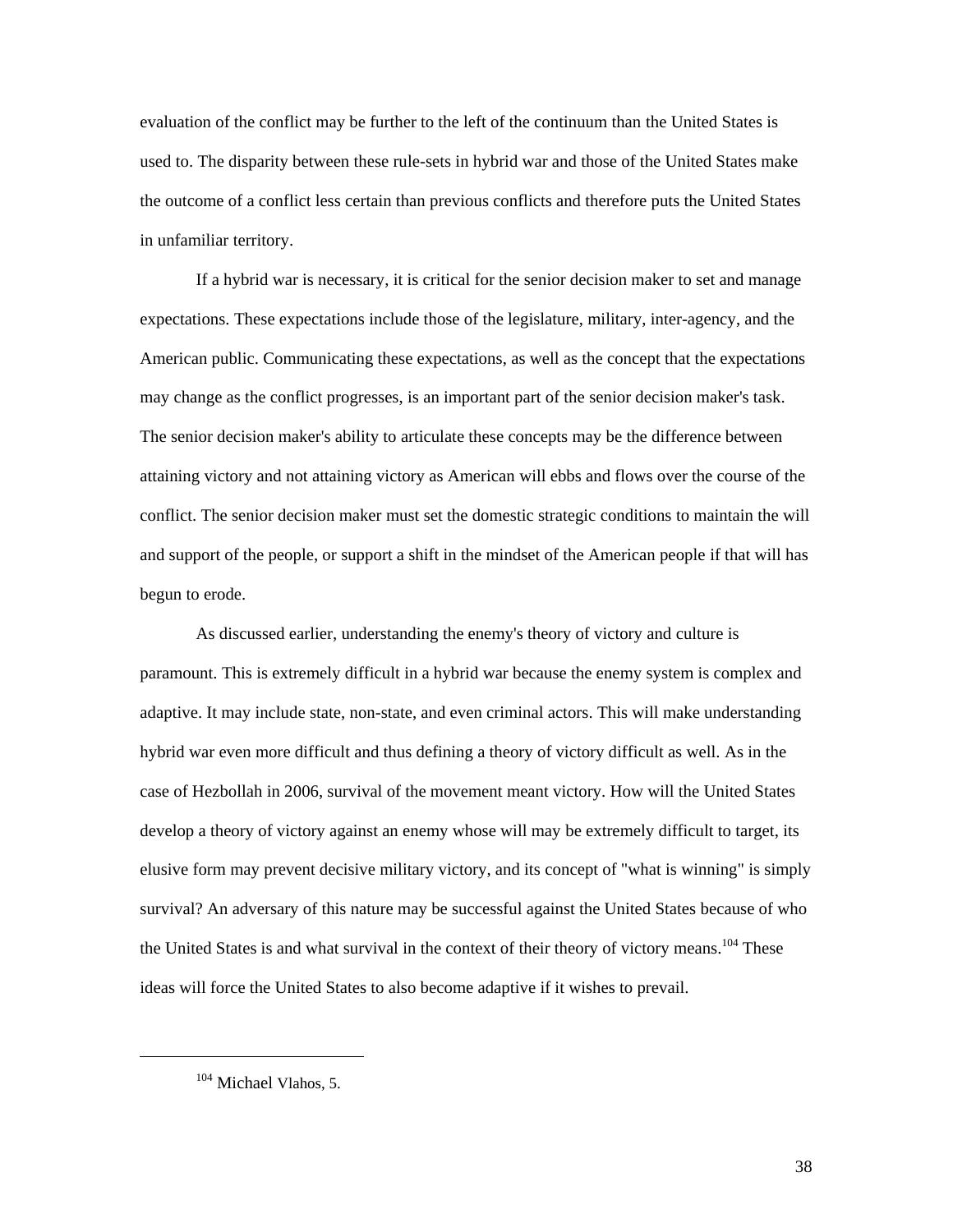Additionally, because of the emphasis on the cognitive and moral domains in hybrid war, defining victory in the minds of many different audiences will be a complex, challenging task. As noted earlier, perceptions matter. Even determining whose perceptions matter is a difficult prospect. Once again, the strategic outcome of the 2006 Israeli-Hezbollah war is open to debate. As time progresses, there has even been debate on whether Russia was actually victorious against Georgia in 2008.<sup>105</sup>

## **Conclusion**

 Michael Evans describes the current complex world as a bifurcated strategic environment that demands full spectrum strategy.<sup>106</sup> Additionally, as Michele Flournoy, Under Secretary of Defense for Policy, and Shawn Brimley state, "Hybrid warfare will be a defining feature of the future security environment."<sup>107</sup> Nowhere is this more significant than in the task of developing a theory of victory. A theory of victory is the foundation of any approach to solving a political problem with military means, and is different for each type of war and each individual conflict. It

<sup>&</sup>lt;sup>105</sup> Although Russia may have achieved tactical success against Georgia in August 2008, many are beginning to consider the invasion a strategic loss for Russia. "Yet, while Russia won the war in tactical and operational terms, it is fast becoming clear to Moscow-as it should have been before the war-that Russia's strategic losses are mounting and will in time eclipse the gains Russia obtained through the use of force." Also noted by Blank, " those who...actually use force, may initially crown themselves victors in such conflicts. Moscow may convince itself that it has won a war in Georgia, but it has actually opened a Pandora's Box of cascading negative effects." Stephen J. Blank, "Georgia: The War Russia Lost," *Military Review* (November-December 2008): 39 and 46. Additionally, U.S. Secretary of State, Condoleezza Rice maintains that Russia has already paid for its overreach into Georgia. She stated that, "Russia's reputation as a potential partner in international institutions - diplomatic, political, security, economic, is frankly in tatters." U.S. Secretary of State, Condoleezza Rice, interview on NBC Meet the Press, August 18, 2008. http://www.america.gov/st/texttransenglish/2008/August/

<sup>20080818162102</sup>bpuh0.257107.html. (accessed January 22, 2009). An important question is whether the Russians agree with these assessments.

<sup>&</sup>lt;sup>106</sup> Michael Evans, "From the Long Peace to the Long War: Armed Conflict and Military Education and Training in the 21st Century," 9.

<sup>&</sup>lt;sup>107</sup> Michele A. Flournoy and Shawn Brimley, "The Defense Inheritance: Challenge and Choices for the Next Pentagon Team," *Washington Quarterly* (Autumn 2008): 63.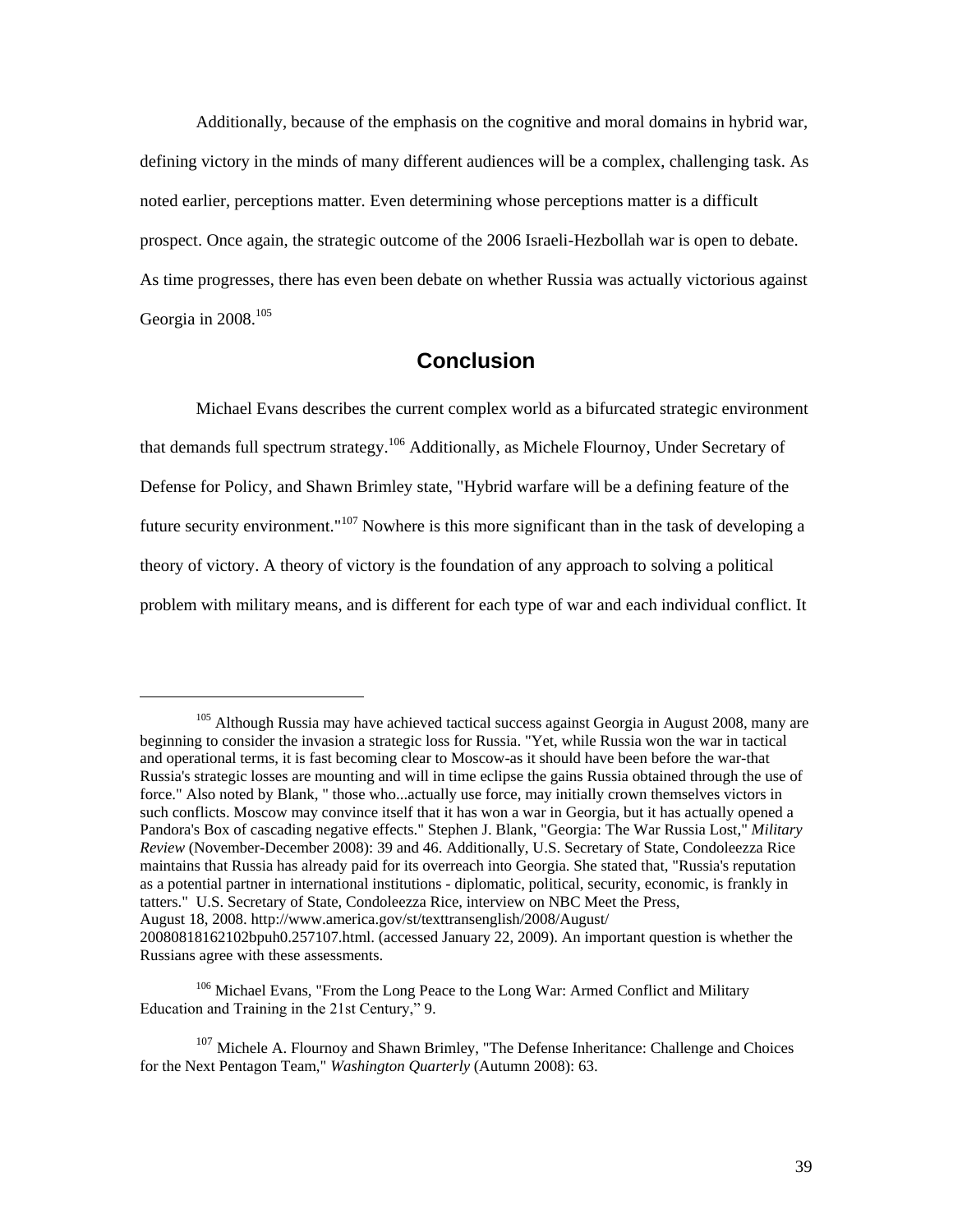is the intellectual framework that allows the United States to "seal the strategic deal" and should encompass many different concepts, many of which are already outlined in different contexts.

 It appears the United States may be preparing itself to fight the last war. Ironically, this very mindset is typically what the military is heavily critiqued for, and rightly so. It is exactly this type of single mode of warfare mindset that led to many of the problems during the early stages of the insurgencies in Iraq and Afghanistan, only then it was a conventional warfare mindset that hindered successful operations. Counterinsurgency warfare may be shaping the current generation of American officers' experiences and mindsets, possibly leading to an imbalanced perspective of the future. Even the President's defense agenda explicitly outlines stability and counterinsurgency national security challenges as "21st century tasks."<sup>108</sup> It does not mention hybrid or even nuclear threats.

 There are others who believe conventional adversaries will threaten the United States in the future. Both these "camps" are incorrect and exemplify an exclusive attitude instead of a necessarily balanced inclusive attitude. The United States must prepare itself to meet myriad challenges, irregular, nuclear, conventional, and hybrid. Implementing an approach to counter these different threats is admittedly difficult. It will require a great deal of intellectual rigor, vision, compromise, and cooperation among many agents in the United States national security system to be successful in today's challenging security environment.

 The emerging theme in today's complex security environment is the significance of the cognitive and moral domains. Modern history has witnessed the ultimate aim of military activity, achieving political gains, change many times. The military objective has changed from simply outmaneuvering the opponent, to taking territory, to the Jominian and Clausewitzian ideals of

<sup>&</sup>lt;sup>108</sup> Additionally, when discussing defense programs, the President outlines being ready to fight only conventional, stability, and counterinsurgency threats. Barak Obama, "2009 National Defense Agenda," http://www.whitehouse.gov/agenda/defense (accessed January 29, 2009).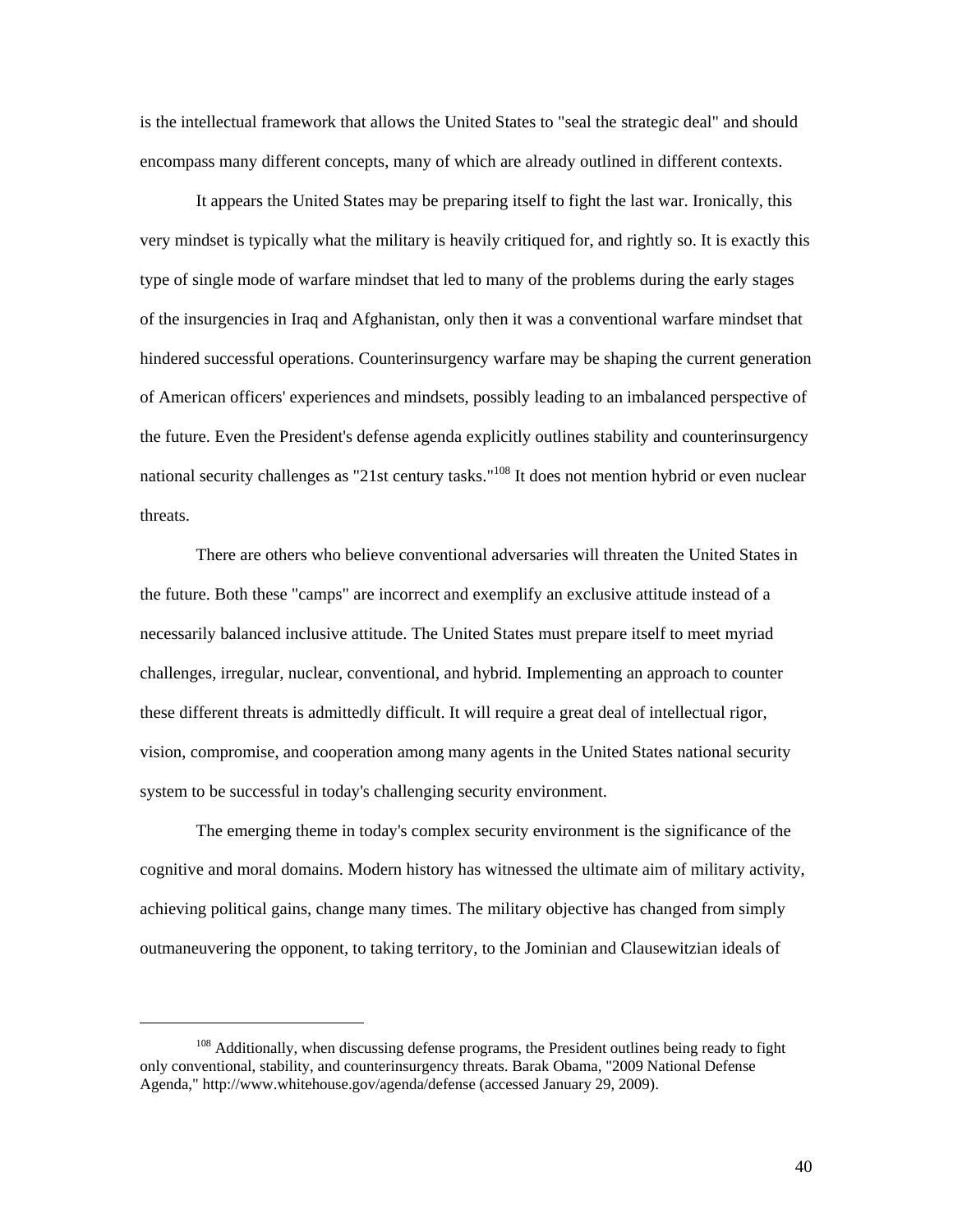destroying the enemy's armed forces.<sup>109</sup> It may well be transitioning in the 21st century to the ability to defeat an adversary in the cognitive and moral domains without defeating them in the physical domain.

 Arguably, the ability to defeat an adversary in the cognitive and moral domains has always been key to counterinsurgency, but it also has strong potential to be the key for other forms of war such as hybrid war. There has been a noticeable shift in enemies of the United States from the primacy of military operations supported very little by information operations, to information operations supported by military operations.<sup>110</sup> There are some in the United States military, such as U.S. Army Colonel William Darley, who favor this approach as well.<sup>111</sup> Emphasizing the cognitive and moral domains in certain contexts may be one key to a sound strategic theory of victory in a hybrid war.<sup>112</sup> It is worth the time and effort to investigate this concept for possible use in U.S. military endeavors. This mindset shift would also help the United States move away from a way of battle to a true way of war by concentrating intellectual rigor on developing a theory of victory both before and during a conflict.

l

<sup>109</sup> Freiherr Von der Goltz*,* 5 and Azar Gat, *The Origins of Military Thought from the Enlightenment to Clausewitz* (Oxford: Clarendon Press, 1989), 115.

<sup>&</sup>lt;sup>110</sup> T.X. Hammes, "Fourth Generation Warfare Evolves, Fifth Emerges," 14.

<sup>111</sup> William M. Darley, "Clausewitz's Theory of War and Information Operations." *Joint Forces Quarterly 40,* (1st Quarter 2006): 78.

<sup>&</sup>lt;sup>112</sup> Although elements of all three domains are constantly interacting and influencing one another, there are times when one domain may be predominant. While it may be impossible to objectively measure this, many practitioners and theoreticians have made subjective judgments. Napoleon commented that the moral is the physical as three is to one, quoted in J.F.C.Fuller*,* 134. While this may not be a definitive rule, it may be the case in certain contexts. James Schneider commented that, "the moral element of combat remains decisive because in essence combat remains a clash of wills." James Schneider, 2. Clausewitz discusses moral factors and elements, which he states, "are among the most important in war" and, "the physical seem little more than the wooden hilt, while the moral factors are the precious metal, the real weapon, the finely-honed blade." Carl von Clausewitz, 184-185. J.F.C. Fuller states, "Mental force does not win a war; moral force does not win a war, physical force does not win a war; but what *does* win a war is the highest combination of these three forces acting as *one* force." J.F.C. Fuller, 146. A significant task for the senior decision maker (as well as the operational artist) is to determine what that combination is.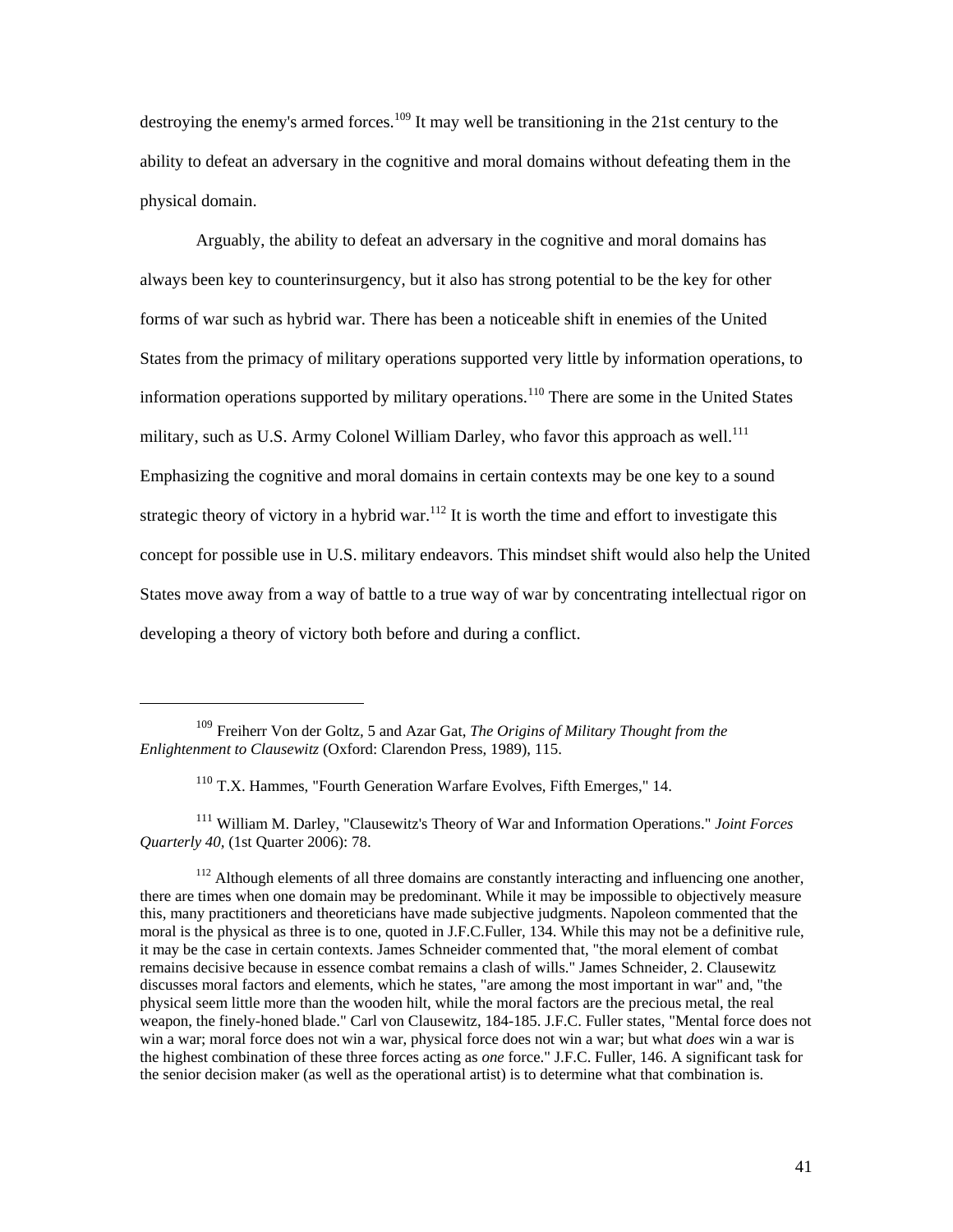Considering the identity and meaning of different agents in the system is also critical. This will ensure these issues are made explicit. Defeating adversaries waging hybrid war will demand the consideration of both the U.S. and enemy identity and meaning from multiple different perspectives.

 Another significant aspect of developing a theory of victory with respect to the complexities hybrid war presents is that the United States must meet these complexities with its own complexities. This threat calls for a joint, multi-agency approach that exhibits distributed organization and capabilities across multiple domains. It also necessitates an understanding of hybrid war at all three levels of war that leads to relevant intellectual rigor, as well as action. Fighting a hybrid war threat using the threat's hybrid war concepts against them seems to have potential. As Brig Gen (R) Shimon Naveh states, "complex problems tend to be resolved by combined methods."<sup>113</sup>

 The United States has been historically slow to respect its enemies and their type of war.<sup>114</sup> This is a danger in a hybrid war, because the consequences could be grave. There have been many significant modern failures of strategy formulation, including the British invasion of the Dardanelles in 1915, as depicted in *The Perils of Amateur Strategy*, and the U.S. conflict in Vietnam.<sup>115</sup> Developing a sound theory of victory may prevent failures of this magnitude in the

<sup>&</sup>lt;sup>113</sup> Shimon Naveh, *In Pursuit of Military Excellence: The Evolution of Operational Theory*, (New York: Frank Cass, 1997), 50.

<sup>114</sup> Colin S. Gray, "Defining and Achieving Decisive Victory," 29.

<sup>&</sup>lt;sup>115</sup> In 1915, in order to break the stalemate on the Western front and relieve pressure on Russia on the Eastern front, the Allies (mainly a British effort) attempted an ill-fated invasion of Gallipoli Peninsula. It was designed to control the strait so the British navy could open a Sea Line of Communication to Russia, as well as attack Istanbul and induce the garrison there to revolt, thus ending Turkish involvement and providing a new axis with which to attack Germany. This effort was quickly mired down and resulted in significant loss of Allied manpower, resources, and credibility. It was mainly the result of faulty strategic and operational thinking. Sir Gerald Ellison, *The Perils of Amateur Strategy: As Exemplified by the Attack on the Dardanelles Fortress in 1915* (New York: Longmans, Green, and Co. Ltd., 1926).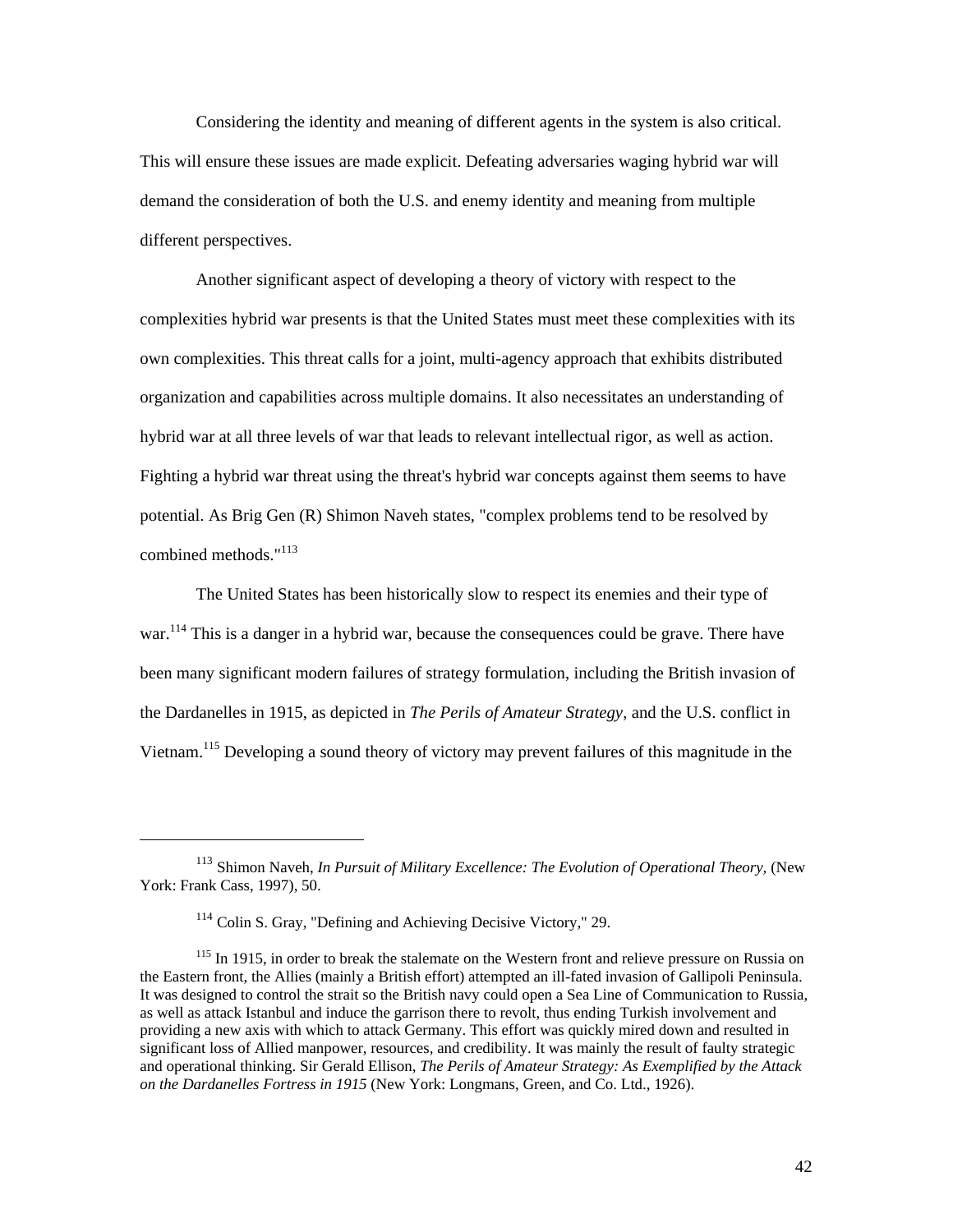future by helping to frame and resolve the problem effectively and efficiently, or to prevent military involvement in the conflict from the beginning.

 In a recent speech to the National War College, Secretary of Defense Robert Gates briefly addressed hybrid war as a possibility, but focused on the tactical aspects.<sup>116</sup> Later in the speech he discussed, in general, the concepts of humility and the understanding of one's limits. Connecting these two concepts with hybrid war may be the key to framing a sound theory of victory. Interestingly, the United States military has added restraint to its Principles of War. While engaged in a hybrid war, this is exactly what may help define the U.S. theory of victory since the costs may be too high for the benefits associated with victory.

 Developing a sound theory of victory may also lead to a more realistic and disciplined use of the U.S. military and a demilitarization of U.S. foreign policy. There may be situations where the United States can apply military force, but should not. A sound theory of victory will help identify these situations. There may also be situations, like the opening vignette describes, when the United States is compelled to act. Developing a theory of victory for these situations will increase the chances that strategic objectives are met.

#### **Recommendations**

 This paper recommends that the hybrid war theory of victory outlined earlier serve as starting point for an expanded and improved theory of victory for consideration in the event of a hybrid war. In order to accomplish this, the United States must undertake many efforts. As Brigadier General Krause states, "War takes preparation, whether it is the production of equipment, the training and readiness of forces, or the strategy and policies that guide action."<sup>117</sup>

<sup>&</sup>lt;sup>116</sup> Robert Gates, U.S. Secretary of Defense, Speech to the National Defense University, Washington, D.C., September 29, 2008.

<sup>&</sup>lt;sup>117</sup> Michael G. Krause, "Square Pegs for Round Holes: Current Approaches to Future War and the Need to Adapt." *Land War Studies Center Working Paper No. 132,* Duntroon Australia, June 2007, 2.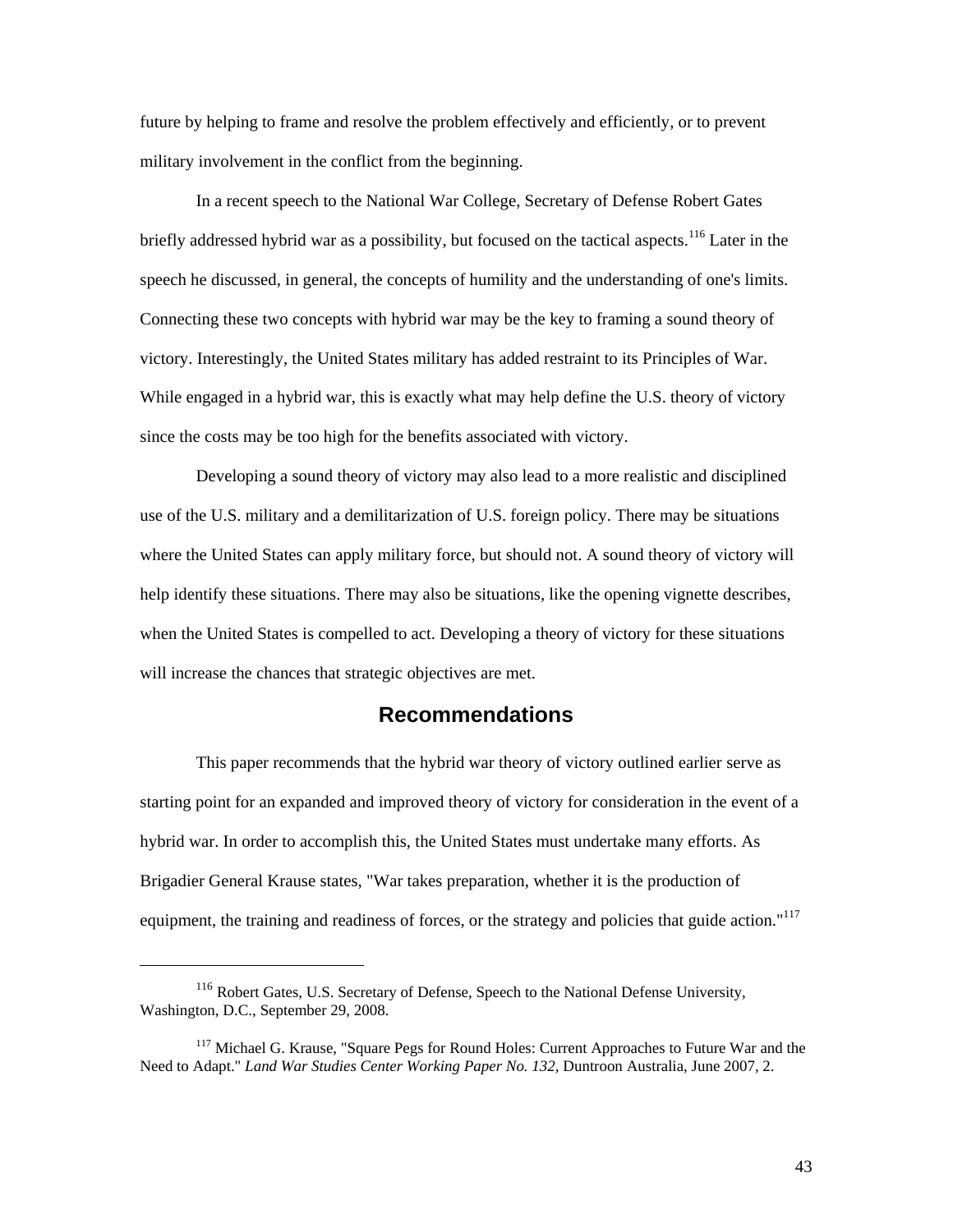Part of that preparation is developing a theory of victory for the many threats the United States faces. Areas of future study include developing general theories of victory for other threats, such as irregular and nuclear, the United States might face. An additional recommended area of future study is U.S. ability to deter adversaries from conducting hybrid war.

 In order to efficiently and effectively develop a hybrid war theory of victory, the National Security, National Defense, and National Military Strategies must explicitly address hybrid war. This will serve to legitimize the concept and provide the motivation for many other study efforts. For this endeavor to be effective however, a commonly accepted understanding of the concept must be established. Currently, there are many different definitions and understandings of hybrid war, which only serve to confuse the debate.<sup>118</sup>

 Additionally, further intellectual rigor in the cognitive domain must be expended on the hybrid war concept. This includes published and unpublished papers, journal articles, and books on the topic. Including hybrid war in secondary education curriculum is also warranted. Symposiums and conferences on hybrid war would be beneficial to expand the dialogue. From the "how to win" side of the equation, the United States Marine Corps appears to be a likely candidate to facilitate this type of activity. Various think tanks would be the logical choice to host events for thinking through the "what is winning" side of the theory of victory equation.

 Another intellectual endeavor that would pay large dividends would be to establish an Advanced Studies Group (ASG) type school for senior elected and appointed national security decision makers and general officers. This school is intended to educate senior decision makers as the ASG schools intend to educate operational art experts. This would go a long way in

<sup>&</sup>lt;sup>118</sup> In addition to the two definitions discussed in this paper, another example in a recent Joint Force Quarterly article is, "the simultaneous and intertwined application of conventional and irregular methods to achieve strategic objectives." Kenneth C. Coons Jr. and Glenn M. Harned, "Irregular Warfare is Warfare," *Joint Force Quarterly* (1st Quarter 2009), 103.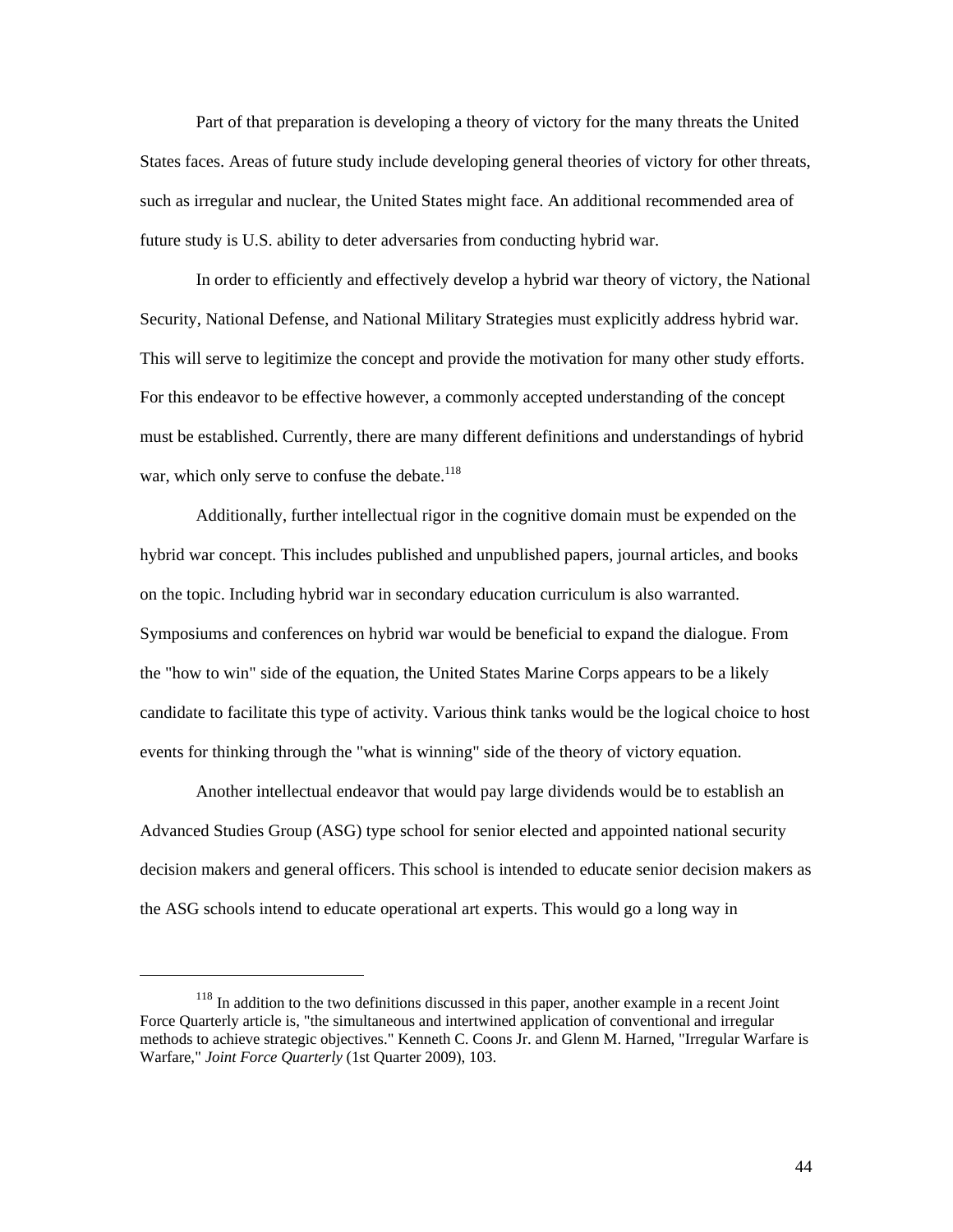developing strategic coup d' oeil, similar in concept to Napoleon and Patton's operational level coup d' oeil. Bismarck would be an example worthy of emulation at such a school.

 One problem with thinking about and developing a theory of victory is the lack of an explicit process or approach with which to frame it. Emerging concepts like "Design" in its many forms may have an application in designing a theory of victory. A design approach may enable an explicit description and explanation of what the problem actually is, what the desired state could and should "look like", what the theory of victory should be, and a strategy to achieve it. Approaches to problem framing and resolving such as design may help to achieve decisive strategic victory.

 The United States' response to hybrid war will require it to meet complexity with complexity. This will require a whole of government approach that is very difficult for the United States to coordinate, plan, and deconflict. Much ink has been spilt of late with regards to improving inter-agency efforts; time will tell if any of these efforts prove fruitful.

 Considering the perceived United States' military focus on the physical domain and its Jominian and Clausewitzian attitude towards defeating enemy forces, future adversaries' use of the cognitive and moral domains in hybrid war will challenge the United States. Strategic communication, public affairs, and information operations become critical and must be fully integrated for from the outset. They must be truly integrated into everything the military does and first, second, and third order effects of all actions must be considered. The use of information operations must be an overarching theme in any inter-agency approach in a hybrid war. The United States must improve its ability to fight in the cognitive and moral domains, or as Frank Hoffman espouses, "maneuver in the virtual dimension to achieve a positional advantage in the population's collective mind."<sup>119</sup> The notion of information operations supported by kinetic

 $\overline{\phantom{a}}$ 

45

<sup>&</sup>lt;sup>119</sup> Frank G. Hoffman, "Conflict in the 21st Century: The Rise of Hybrid Wars," Potomac Institute for Policy Studies Monograph, Arlington, VA, December 2007, 53.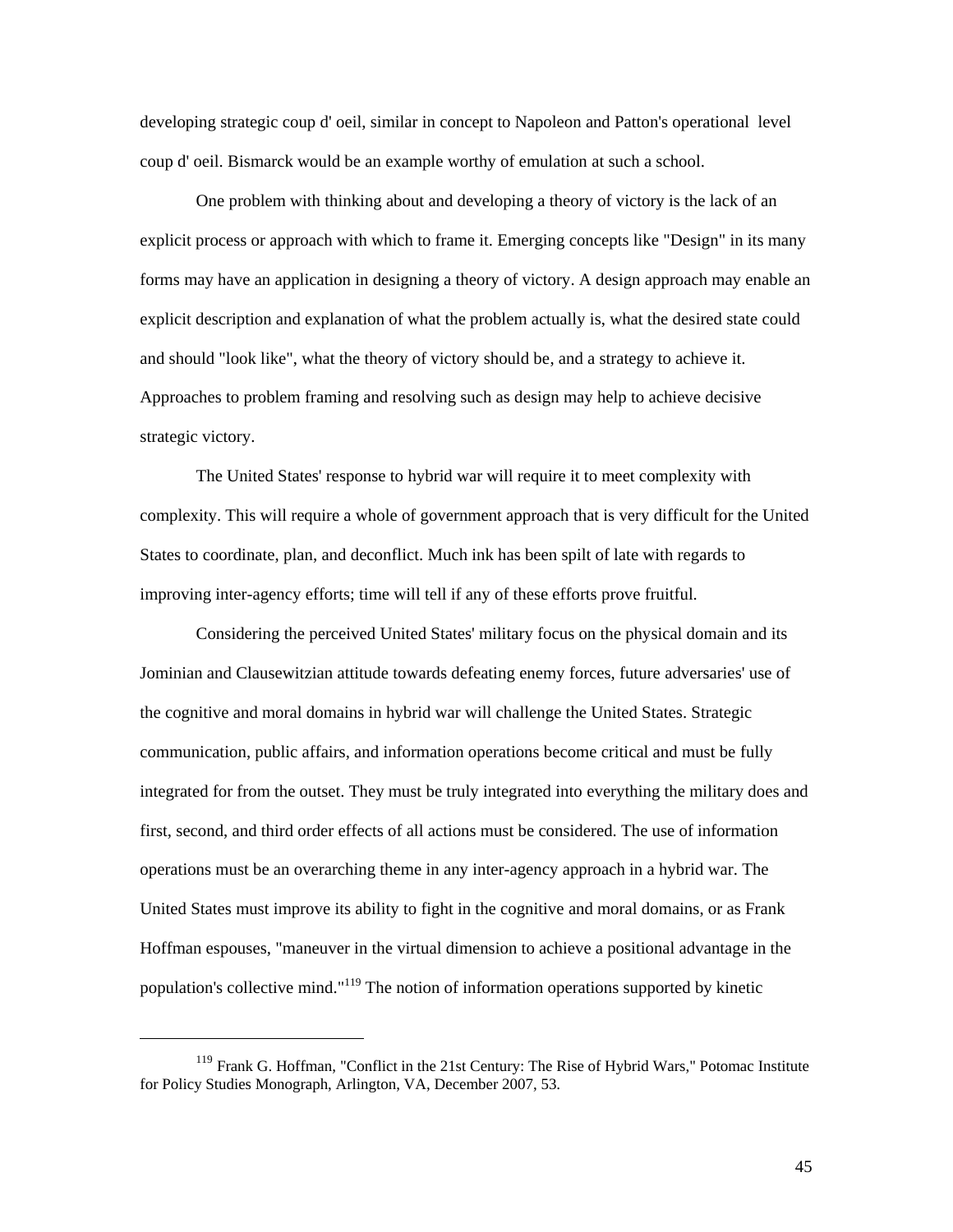operations espoused by Colonel Darley is a concept with potential because, as earlier noted by Colonel Hammes, this is the way future adversaries will approach hybrid war.

 It is possible the American strategic paradigm must reorient to give more emphasis to the cognitive and moral domains, just as potential enemies' paradigms have changed. It may be time to learn and adapt to the enemy's way of war with an increase in the effective use of the cognitive and moral domains. A good example is Hezbollah's use of the media in 2006 against Israel, described as a force multiplier to complement their asymmetric advantages.<sup>120</sup> Zawihiri's (al Qaeda's number two in command) comment that, "more than half of the Islamists' battle 'is taking place in the *battlefield* [emphasis added] of the media," is evidence of the importance current enemies place on the cognitive and moral domains.<sup>121</sup>

 Lawrence Freedman, speaking of irregular warfare, a component of hybrid war, commented, "superiority in the physical environment is of little value unless it can be translated into an advantage in the information environment...Our enemies have skillfully adapted to fighting wars in today's media age, but for the most part we, our country, our government, has not." $122$  It is evident that enemies of the United States have not just adapted to fighting in today's information age, they have defined fighting in today's information age.

 Efforts must also be made to incorporate more constructive strategic guidance and interaction between political decision makers and senior military officers, especially operational level commanders. Better involvement by political leaders during military action and better involvement by military commanders during policy consideration that impacts military operations is necessary to ensure that war remains an extension of policy. There has typically been reticence

 $121$  Ibid.

<sup>120</sup> Sarah E. Kreps, 80.

 $122$  Col Doug King, USMC, "Hybrid War" (presentation to the Defense Science Board, 24 May 2007) quoted in Mackubin Thomas Owens, 70.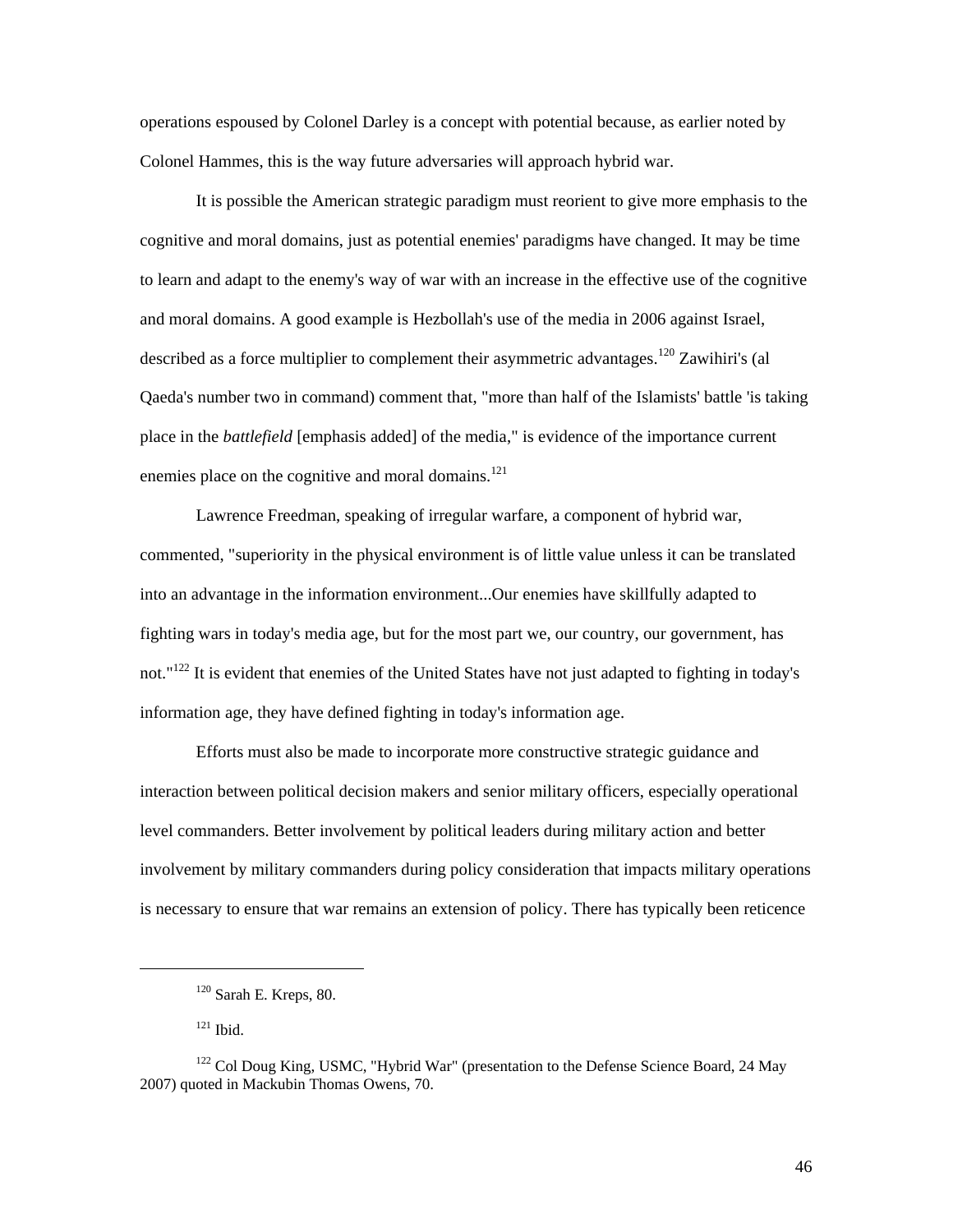in both the U.S. political and military communities to mix the two spheres of influence, and for good reason. This demarcation, however, has led to a bifurcation of strategic thought that contributes greatly to an American way of battle vice an American way of war.<sup>123</sup>

 Improving operational level doctrine would help develop a theory of victory as well. By incorporating the previously mentioned principles, doctrine would exist to guide operational level commanders and staffs in their campaign designs and planning of major operations with respect to a theory of victory. Current doctrine is exceedingly vague with respect to many critical concepts such as mission success criteria and conflict termination.<sup>124</sup> As Ikle' notes, "the question of terminating a war ought to arise as soon as the war has begun, or, indeed, in any advance planning."<sup>125</sup>

 The U.S. military must spend additional energy at the operational and tactical levels of war as well.<sup>126</sup> TRADOC Pamphlet 525-5-500, *Commander's Appreciation and Campaign Design*, states that, "future violent conflicts are more likely to reflect what British General Rupert Smith has called 'war amongst the people."<sup>127</sup> It goes on to assert that even wars that begin as conventional state versus state conflicts, such as Operation Iraqi Freedom, are likely to involve aspects of irregular warfare.<sup>128</sup> While these documents address the challenges of internal, irregular

<sup>123</sup> Antulio J. Echevarria, II, 7.

<sup>124</sup> U.S. Office of the Chairman of the Joint Chiefs of Staff, *Joint Operations*, Joint Publication (JP) 3-0 change 1, Washington, DC: CJCS, 17 September 2006 (Change 1, 13 February 2008), IV-5-IV-8 U.S. Office of the Chairman of the Joint Chiefs of Staff. *Joint Operation Planning*, Joint Publication (JP) 5- 0, Washington, DC: CJCS, 26 December 2006, III-27.

<sup>&</sup>lt;sup>125</sup> Fred Charles Ikle', 15-16.

 $126$  Another recommended area for future study is how operational art, or thinking operationally to translate strategic guidance into effective tactical tasks, as well as linking tactical outcomes to strategic success, is different in the context of a hybrid war.

<sup>127</sup> U.S. Army, *Commander's Appreciation and Campaign Design,* 4 and Rupert Smith, *The Utility of Force: The Art of War in the Modern World* (New York: Vintage Books, 2007), xiii.

<sup>128</sup> Ibid.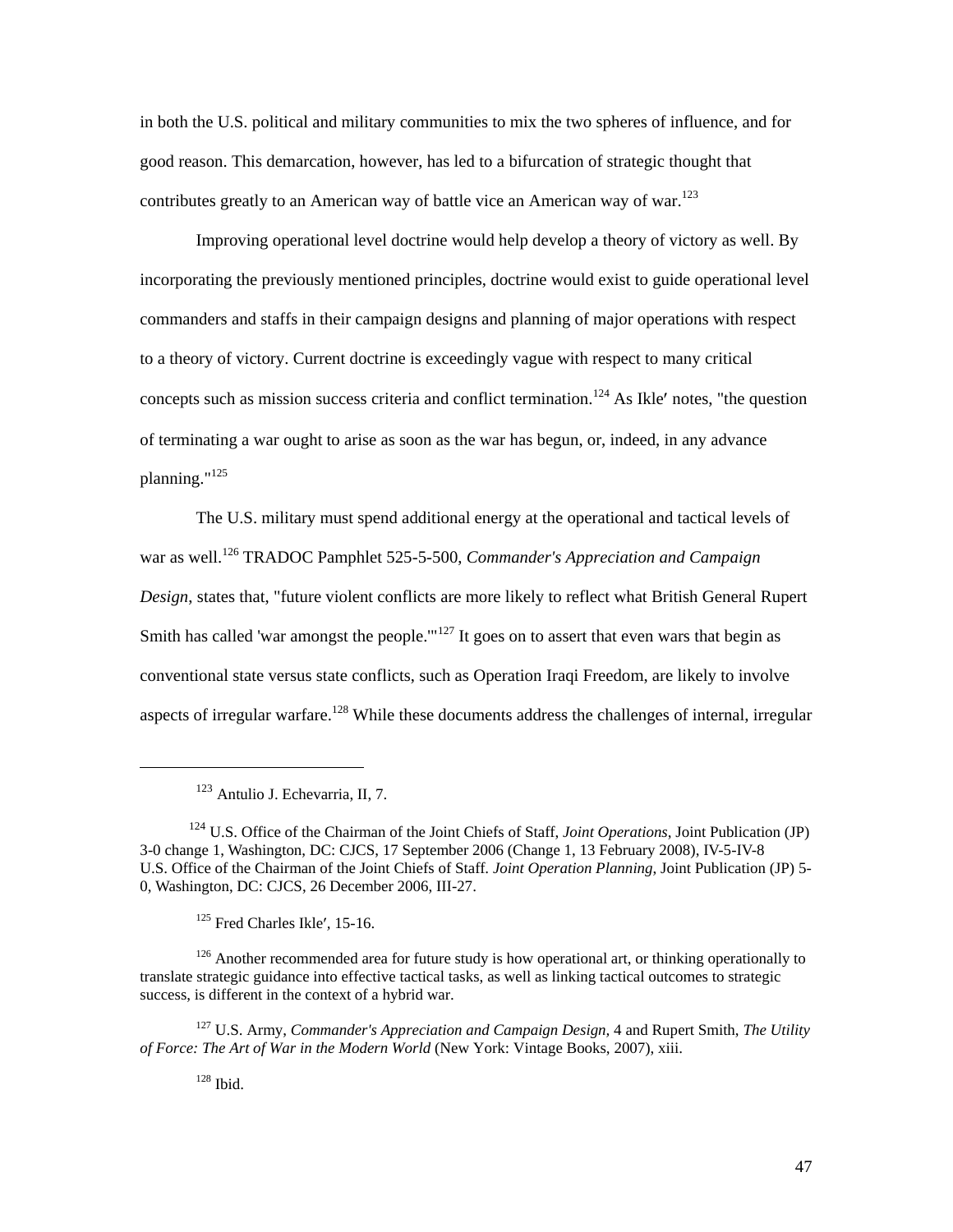warfare, they also describe many aspects of hybrid war as well. The military could make slight modifications to shift the focus to the hybrid war threat so that the ideas in these documents are applicable to an external threat.

 The value of developing a hybrid war theory of victory, an evolving type of war, cannot be overstated. By undertaking these recommendations, a necessary mindset shift towards an American way of war will be accomplished. As Ikle' reminds us, "the purposes for which wars are fought can only be realized beyond the fighting."<sup>129</sup>

<sup>&</sup>lt;sup>129</sup> Fred Charles Ikle', 14.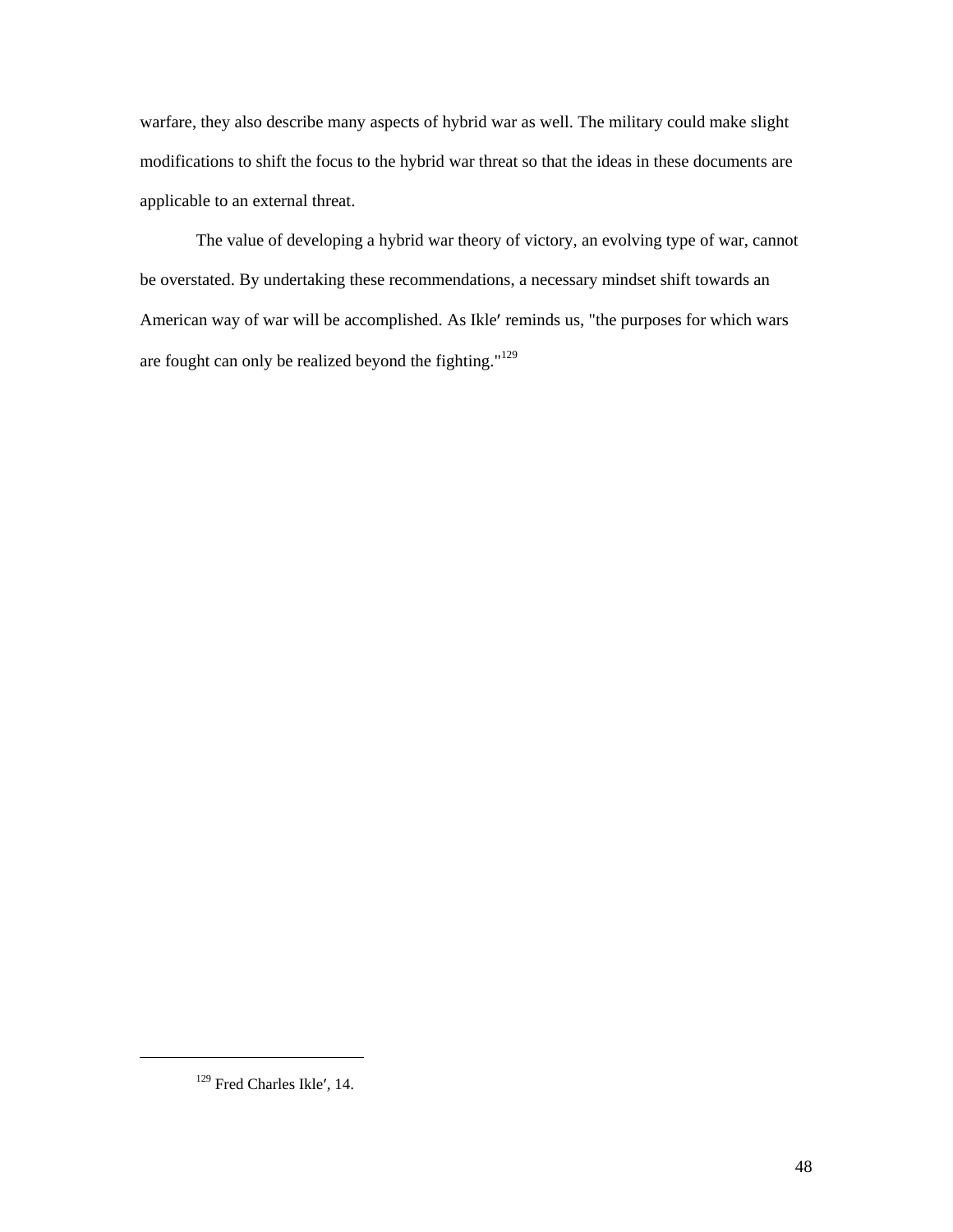## **FIGURES**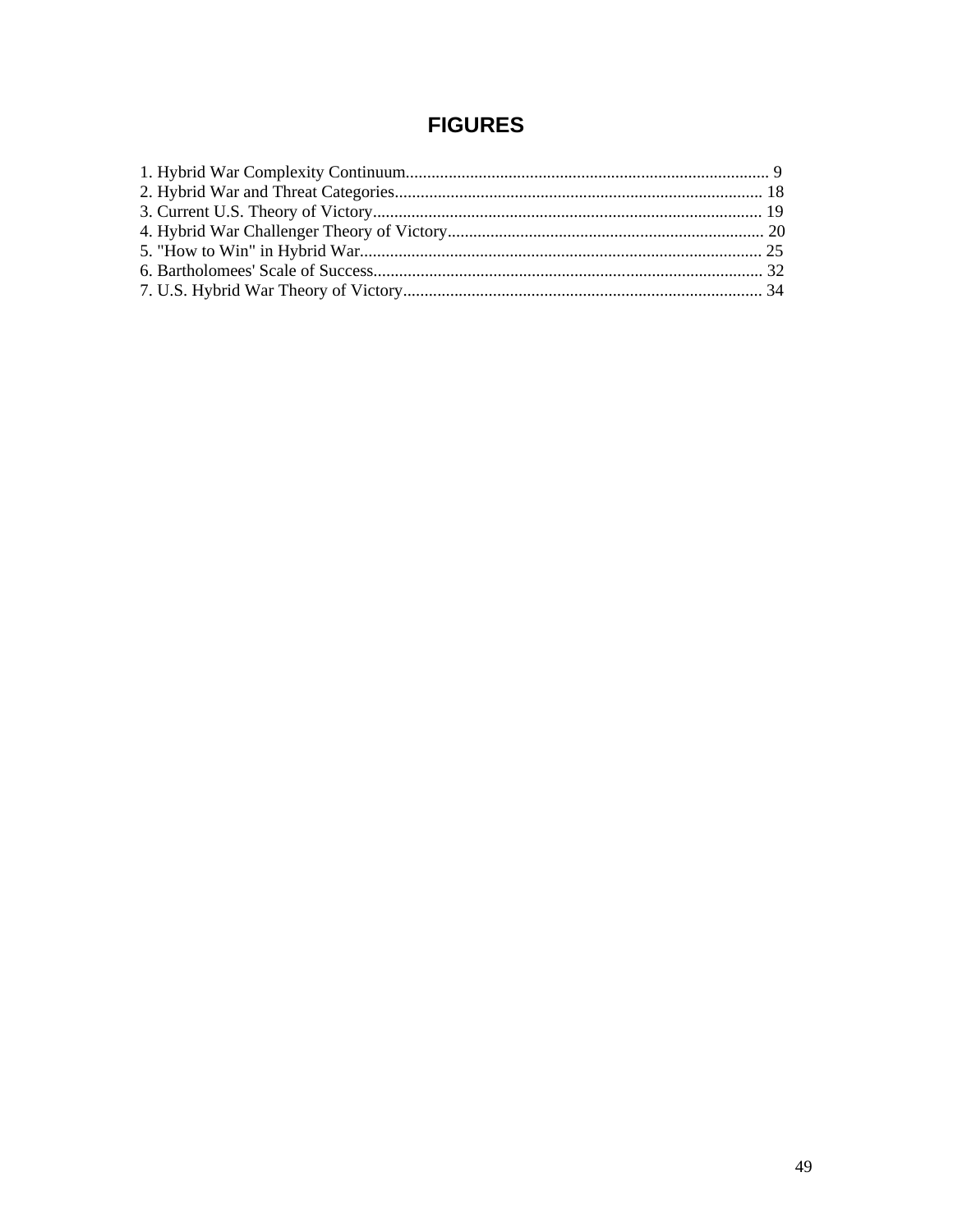## **BIBLIOGRAPHY**

- abc.net, "U.S. admits to Suez Canal Killing," March 26, 2008.http://www.abc.net.au/news/stories/ 2008/03/26/2200141.htm (accessed September 23, 2008).
- Advanced Research Projects Agency Social Science Department. Analysis of Vietnamization, A Description of the War, 1967-1971, May 1971.
- Alberts, David S. and Richard E. Hayes. *Power to the Edge: Command and Control in the Information Age.* Washington D.C.: CCRP Publication Series, June 2003.
- Alexander, John B. "The Changing Nature of War, the Factors Mediating Future Conflict, and Implications for SOF." Joint Special Operations University Report 06-01. Hurlburt Field, FL, April 2006.
- American Heritage Dictionary. Second College Edition. Boston: Houghton Mifflin Company, 1985.
- Arkin, William M. *Divining Victory: Airpower in the 2006 Israel-Hezbollah War*. Maxwell AFB, AL: Air University Press, 2007.
- Axelrod, Robert and Michael D. Cohen. *Harnessing Complexity.* New York: Basic Books, 2000.
- Bar-Yam, Yaneer. *Making Things Work: Solving Complex Problems in a Complex World.*  Cambridge: Knowledge Press, 2004.
- Bartholomees, J. Boone. "Theory of Victory." *Parameters* (Summer 2008): 25-36.
- Benson, Kevin C.M. and Christopher B. Thrash. Declaring Victory: Planning Exit Strategies for Peace Operations. *Parameters* (Autumn 1996): 69-80.
- Blank, Stephen J. "Georgia: The War Russia Lost." *Military Review* (November-December 2008): 39-46.
- Bond, Brian. *The Pursuit of Victory: From Napoleon to Saddam Hussein.* New York: Oxford University Press, 1996.
- Bond, Margaret S. "Hybrid War: A New Paradigm for Stability Operations in Failing States." U.S. Army War College Monograph, Carlisle Barracks, PA, March 2007.
- Boot, Max. "Beyond the Three Bloc War." *Armed Forces Journal* (March 2006). http://www.armedforcesjournal.com/2006/03/1829753/ (accessed October 12, 2008).
- . *War Made New: Technology, Warfare, and the Course of History, 1500 to Today.* New York: Gotham Books, 2006.
- Brafman, Ori and Rod A. Beckstrom. *The Spider and the Starfish: The Unstoppable Power of Leaderless Organizations.* New York: Portfolio, 2006.

Brown, Jeremy K., ed. *War in the 21st Century.* New York: H.W. Wilson Co., 2003.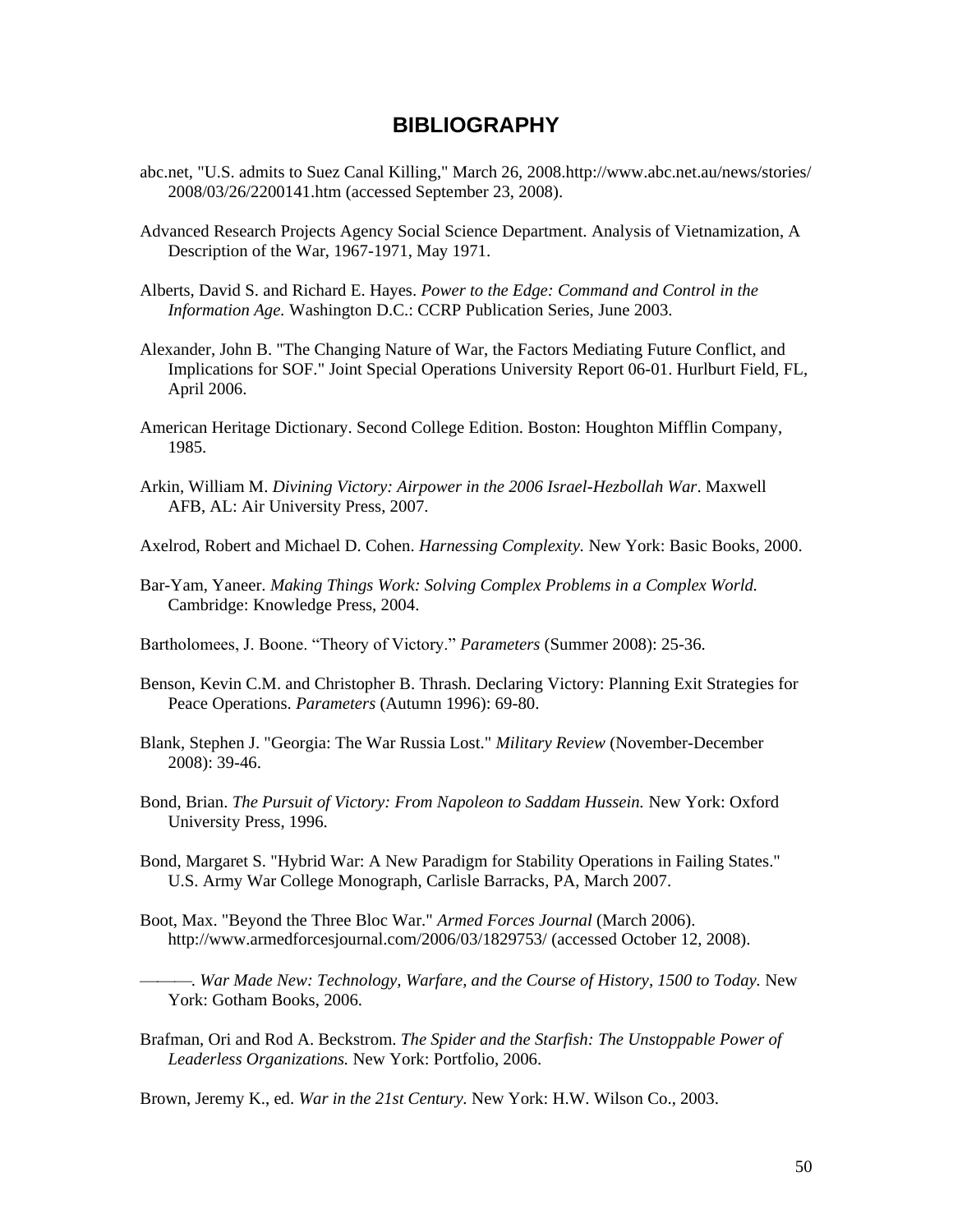- Clausewitz, Carl von. *On War.* Edited and Translated by Michael Howard and Peter Paret. Princeton: Princeton University Press, 1976.
- Coons, Kenneth C., Jr. and Glenn M. Harned. "Irregular Warfare is Warfare." *Joint Force Quarterly.* (1st Quarter, 2009): 97-103.
- Coram, Robert. *Boyd: The Fighter Pilot Who Changed the Art of War*. New York: Little, Brown, and Co., 2002.
- Carlo D'Este, *Decision in Normandy.* New York: E.P. Dutton, Inc., 1983.
- Darley, William M. "Clausewitz's Theory of War and Information Operations." *Joint Forces Quarterly 40,* (1st Quarter 2006): 73-79.
- Dunlap, Charles J. Jr.. "How We Lost the High-Tech War of 2007." *The Weekly Standard.*  (January 29, 1996). http://www.weeklystandard.com/Content/Public/Articles/ 000/000/001/569nzbrd.asp (accessed 30 September 2008).
- Echevarria, Antulio J. II, "Toward an American Way of War." U.S. Army War College Strategic Studies Institute Monograph, Carlisle Barracks, PA, March 2004.
- *Economist*. "Grisly in Grozny." January 7, 1995.
- Ellison, Sir Gerald. *The Perils of Amateur Strategy: As Exemplified by the Attack on the Dardanelles Fortress in 1915.* New York: Longmans, Green, and Co. Ltd., 1926.
- Evans, Michael. "Australia and the Quest for the Knowledge Edge." *Joint Force Quarterly 30* (Spring 2002): 41-52.
	- . "From the Long Peace to the Long War: Armed Conflict and Military Education and Training in the 21st Century," *Australian Defence College Occasional Series* (2007).
- . "History of Arms is the Difference." *United States Naval Institute Proceedings 124* (May 1998): 73-79.
- . "From Kadesh to Kandahar." *Naval War College Review* 56, no. 3 (Summer 2003): 132.
- Flavin, William. "Planning for Conflict Termination and Post-Conflict Success." *Parameters*  (Autumn 2003): 95-112.
- Flournoy, Michele A. and Shawn Brimley, "The Defense Inheritance: Challenge and Choices for the Next Pentagon Team." *Washington Quarterly* (Autumn 2008): 59-76.
- Freier, Nathan. "Strategic Competition and Resistance in the 21st Century: Irregular, Catastrophic, Traditional, and Hybrid Challenges in Context." U.S. Army War College Strategic Studies Institute Monograph, Carlisle Barracks, PA, May 2007.

Fuller, J.F.C. *The Foundation of the Science of War.* London: Hutchinson & Co., Ltd., 1925.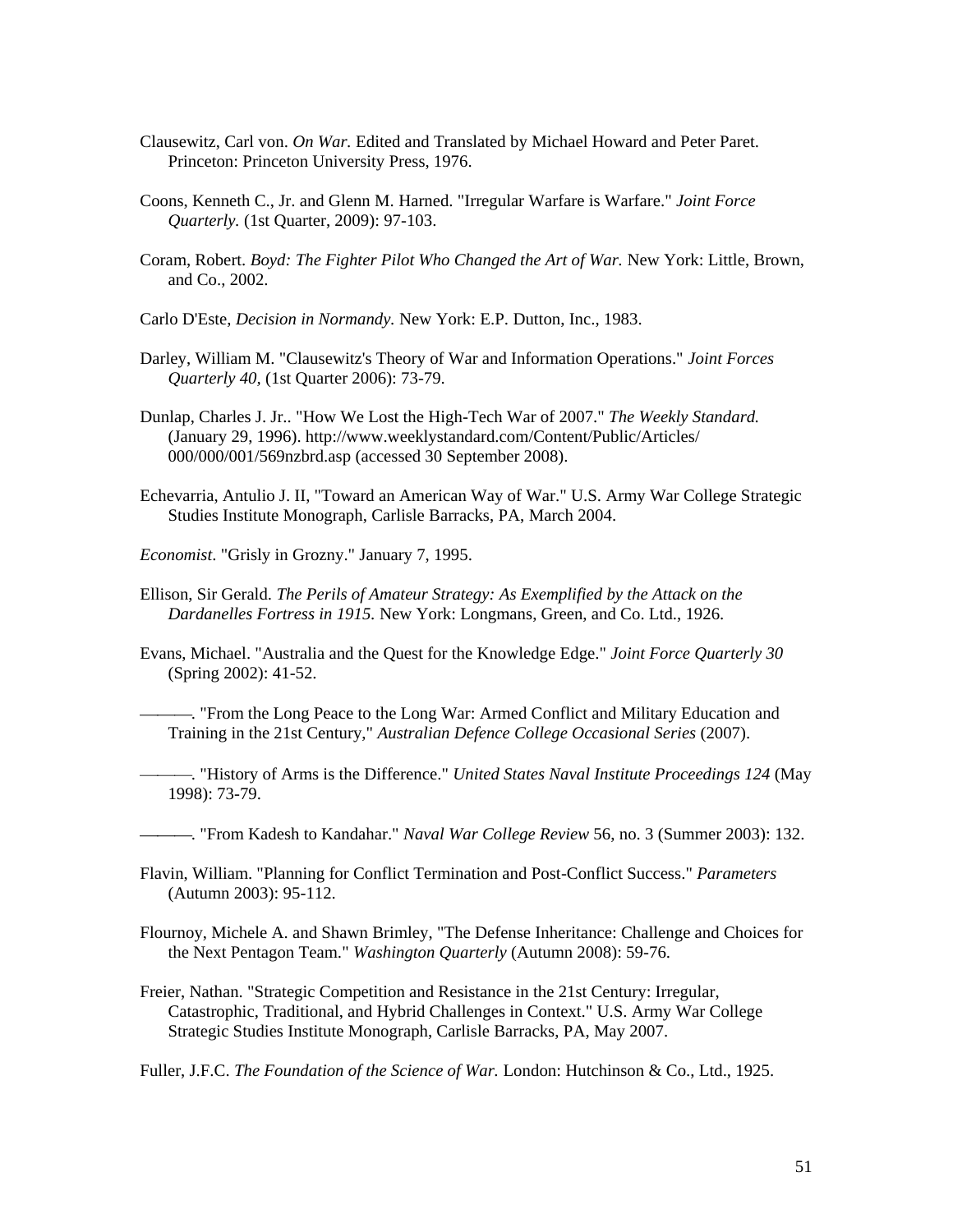- Galula, David. *Counterinsurgency War: Theory and Practice.* St Petersburg: Hailer Publishing, 1964.
- Gat, Azar. *The Origins of Military Thought from the Enlightenment to Clausewitz*. Oxford: Clarendon Press, 1989.
- Gates, Robert. Speech to the National Defense University, Washington, D.C., September 29, 2008.
- Gray, Colin S., *Another Bloody Century: Future Warfare.* London: Weidenfeld and Nicholson, 2005.

. "Defining and Achieving Decisive Victory." U.S. Army War College Strategic Studies Institute Monograph, Carlisle Barracks, PA, April 2002.

. "Irregular Enemies and the Essence of Strategy: Can the American Way of War Adapt?" U.S. Army War College Strategic Studies Institute Monograph, Carlisle Barracks, PA, March 2006.

. "Recognizing and Understanding Revolutionary Change in Warfare: The Sovereignty of Context." U.S. Army War College Strategic Studies Institute Monograph, Carlisle Barracks, February 2006.

. *War, Peace, and International Relations. An Introduction to Strategic History.* New York: Routledge, 2007.

. *War, Peace, and Victory: Strategy and Statecraft for the Next Century.* New York: Simon and Schuster, 1990.

Hammes, Thomas X. *The Sling and the Stone: On War in the 21st Century.* St Paul: Zenith Press, 2006.

. "Fourth Generation Warfare Evolves, Fifth Emerges." *Military Review* (May-June 2007): 14-23.

Handel, Michael I. *Masters of War: Classical Strategic Thought, 3rd ed.* New York: Frank Cass Publishers, 2004.

Hanna, Elias. "Lessons Learned from the Recent War in Lebanon." *Military Review* (September- October 2007): 82-89.

Harper, David. "Targeting the American Will and Other Challenges for 4th-Generation Leadership." *Military Review* (March-April 2007): 94-104.

Hoffman, Frank G. "Conflict in the 21st Century: The Rise of Hybrid Wars." Potomac Institute for Policy Studies Monograph, Arlington, VA, December 2007.

. "Hybrid Warfare and Challengers." *Joint Forces Quarterly.* (1st Quarter 2009): 34-48.

. "The New Normalcy." *Foreign Policy Research Institute.* (May 12, 2006).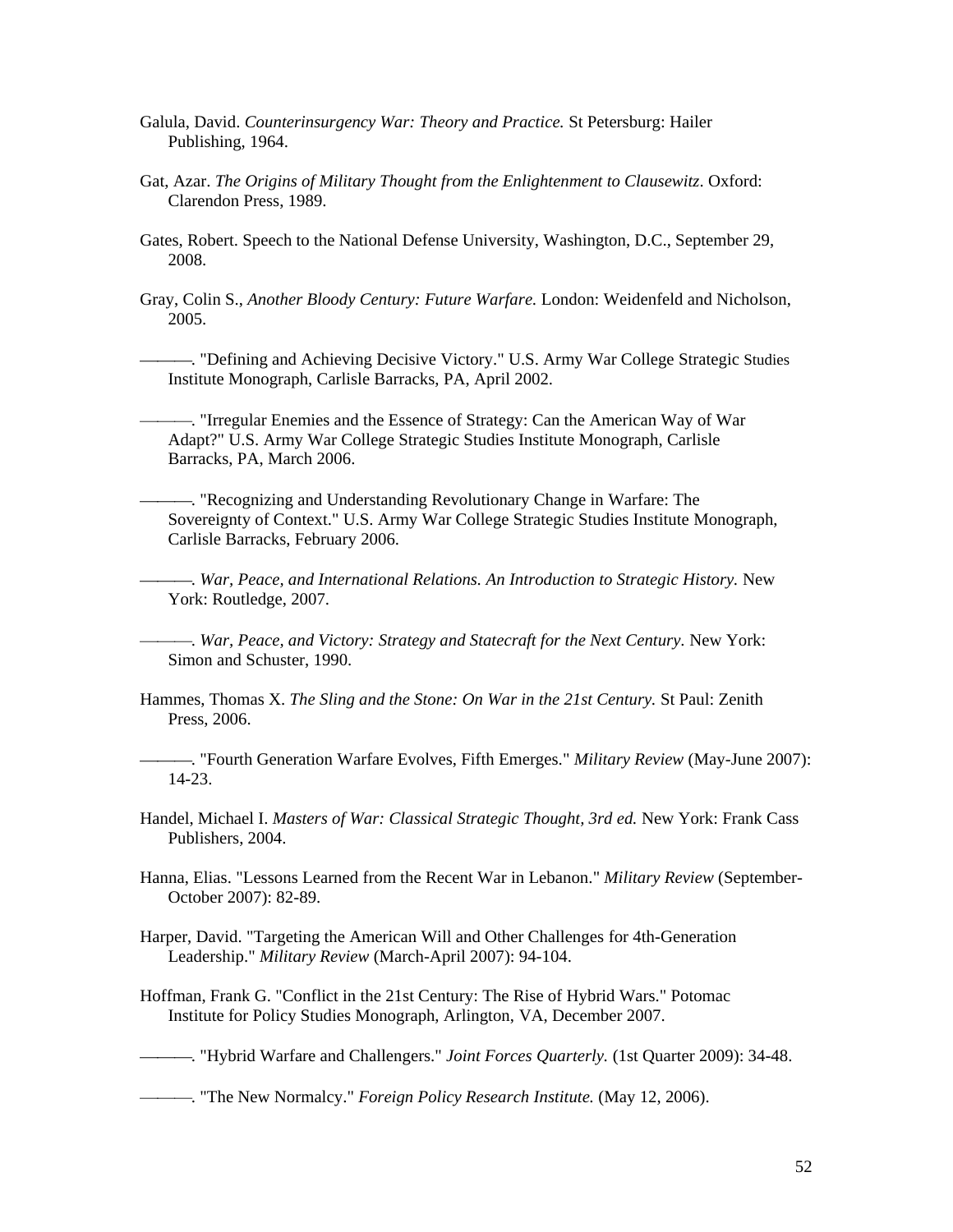- . "4GW as a Model of Future Conflict." Address to the 2007 Boyd Conference, Quantico, VA, 13 July 2007.
- Ikenberry, G. John. *After Victory: Institutions, Strategic Restraint, and the Rebuilding of Order After Major Wars.* Princeton: Princeton University Press, 2001.

Ikle , Fred Charles. *Every War Must End.* New York: Columbia University Press, 1991.

- Joes, Anthony James. *America and Guerilla Warfare.* Lexington: University Press of Kentucky, 2000.
- Jullien, Francois. *A Treatise on Efficacy.* Oahu: University of Hawaii Press, 2004.
- Kalder, Mary. *New and Old Wars: Organized Violence in a Global Era.* Stanford: Stanford University Press, 1999.
- Keegan, John. *A History of Warfare.* New York: Alfred A. Knopf Press, 1993.
- Killibrew, Robert. "Good Advice: Hybrid Warfare Demands an Indirect Approach." *Armed Forces Journal* (June 2008). *http://www.armedforcesjournal.com/2008/06/3483224/*  (accessed October 12, 2008).
- Kober, Avi. "The Israel Defense Forces in the Second Lebanon War: Why the Poor Performance?" Department of Political Studies and BESA Center for Strategic Studies, Bar- Ilan University, Israel, February 2008.
- Krause, Michael G. "Square Pegs for Round Holes: Current Approaches to Future Warfare and the Need to Adapt." *Land War Studies Center Working Paper No. 132,* Duntroon Australia, June 2007.

Kreps, Sarah E. "The 2006 Lebanon War: Lessons Learned." *Parameters* (Spring 2007): 72-84.

- Kulikov, Sergey A. and Robert R. Love. "Insurgent Groups in Chechnya." *Military Review* (Nov/Dec 2003).
- Liang, Qiao and Wang Xiangsui. *Unrestricted Warfare: China's Master Plan to Destroy America.* Panama City: Pan American Publishing Co., 2002.
- Luman, Ronald R. ed. *Unrestricted Warfare Symposium.* Proceedings on Strategy, Analysis, and Technology. The Johns Hopkins University Applied Physics Laboratory, 20-21 March, 2007.
- Mao, Zedong. *On Guerilla War,* 1937. http://www.marxists.org/reference/archive/ mao/works/1937/guerrilla-war/ (accessed January 29, 2009).
- Mao, Zedong. *On Protracted War,* 1938. http://www.marxists.org/reference/archive/mao /selected-works/volume-2/mswv2\_09.htm (accessed January 29, 2009).
- Marks, Thomas A. "Insurgency in Nepal." U.S. Army War College Strategic Studies Institute, Monograph, Carlisle Barracks, PA, December 2003.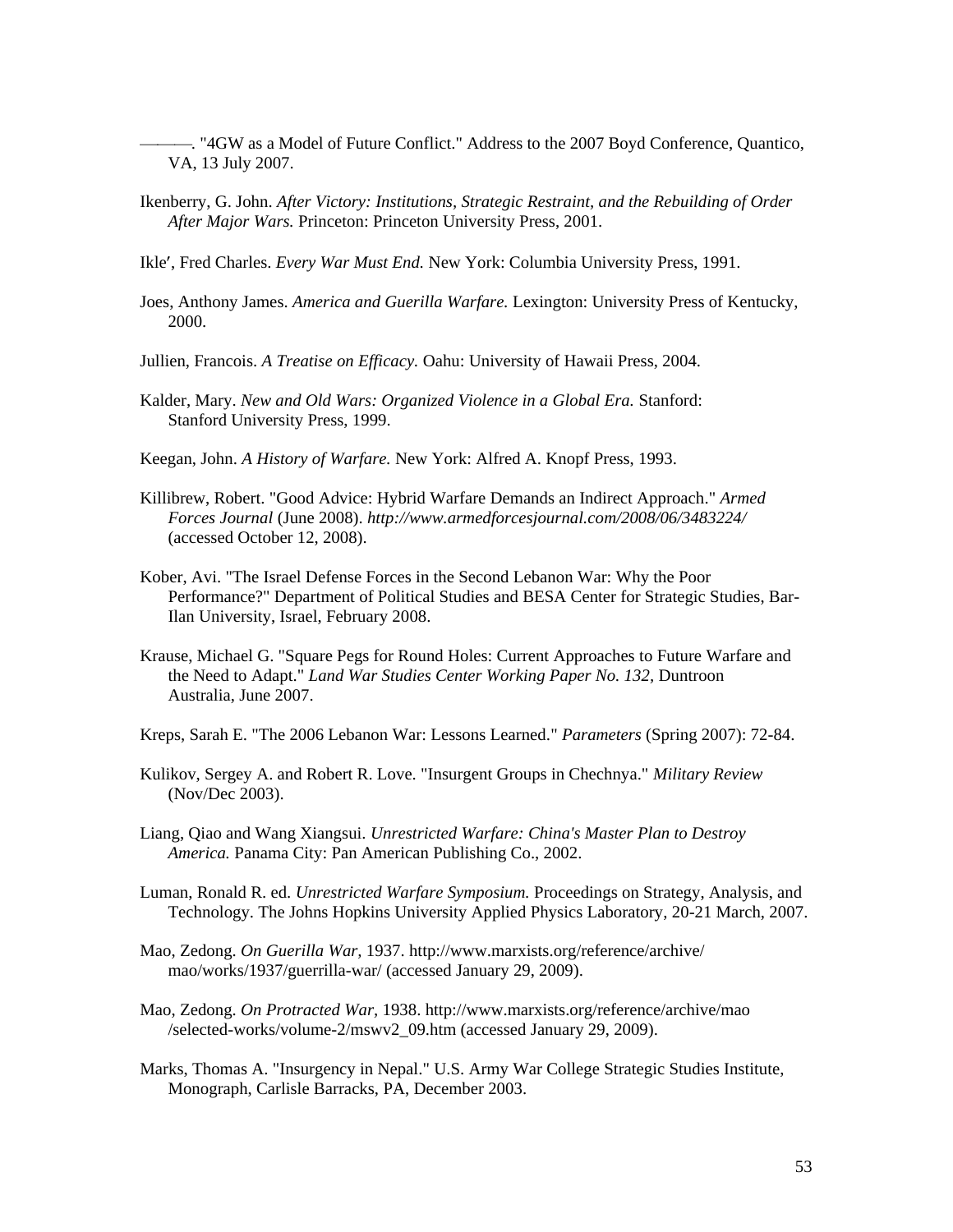- Martel, William C. *Victory in War: Foundations of Modern Military Policy.* New York: Cambridge University Press, 2007.
- Mathews, Matt M. "We Were Caught Unprepared; The 2006 Hezbollah-Israeli War." *The Occasional Long War Series Paper 26.* U.S. Army Combined Arms Center Combat Studies Institute Press, Fort Leavenworth, KS, 2007.
- Mattis, James N. and Frank G. Hoffman. "Future Warfare: The Rise of Hybrid Wars." *Proceedings Magazine 131* (November 2005) http://web.ebscohost.com.lumen.cgsccarl.com/ehost/detail?vid=4&bk=1&hid=117&sid=a2e0 4505-3278-4f6d-96ee-140cf1ba92fc%40sessionmgr102&bdata= JnNpdGU9ZWhvc3QtbGl2ZQ%3d%3d#db=mth&AN=18805095 (accessed October 12, 2008).
- McCuen, John J. "Hybrid Wars." *Military Review* (March-April 2008): 107-113.
- Michael, Kobi "The Dilemma Behind the Classical Dilemma of Civil-Military Relations: The "Discourse Space" Model and the Israeli Case During the Oslo Process," *Armed Forces and Society* 33*,* no 4*,* (July 2007).
- Mintzberg, Henry. *The Rise and Fall of Strategic Planning: Reconceiving Roles for Planning, Plans, and Planners.* New York: The Free Press, 1994.
- Mosier, John. *The Myth of the Great War: A New Military History of World War I*. New York: Harper Collins Publishers, 2001.
- Nakhleh, Hany T. "The 2006 Israeli War on Lebanon: Analysis and Strategic Implications," United States Army War College Strategy Research Project, 2007.
- Naveh, Shimon. *In Pursuit of Military Excellence: The Evolution of Operational Theory.* New York: Frank Cass, 1997.
- Obama, Barak Hussein. "2009 National Defense Agenda." http://www.whitehouse.gov/ agenda/defense (accessed January 29, 2009).
- Owens, Mackubin Thomas. "Reflections on Future War." *Naval War College Review 61,*  (Summer 2008): 67-76.
- Peters, Ralph. *Fighting for the Future: Will America Triumph?* Mechanicsburg: Stackpole Books, 1999.
- Peters, Ralph. "Lessons from Lebanon: The New Model Terrorist Army." *Armed Forces Journal*  (October, 2006). http://www.armedforcesjournal.com/2006/10/2069044/ (accessed January 18, 2009).
- Pogue, Forest C. *George C. Marshall: Education of a General 1880-1939*. New York: Viking Press, 1963.

Record, Jeffrey. "Exit Strategy Delusions." *Parameters* (Winter 2001-02): 21-27.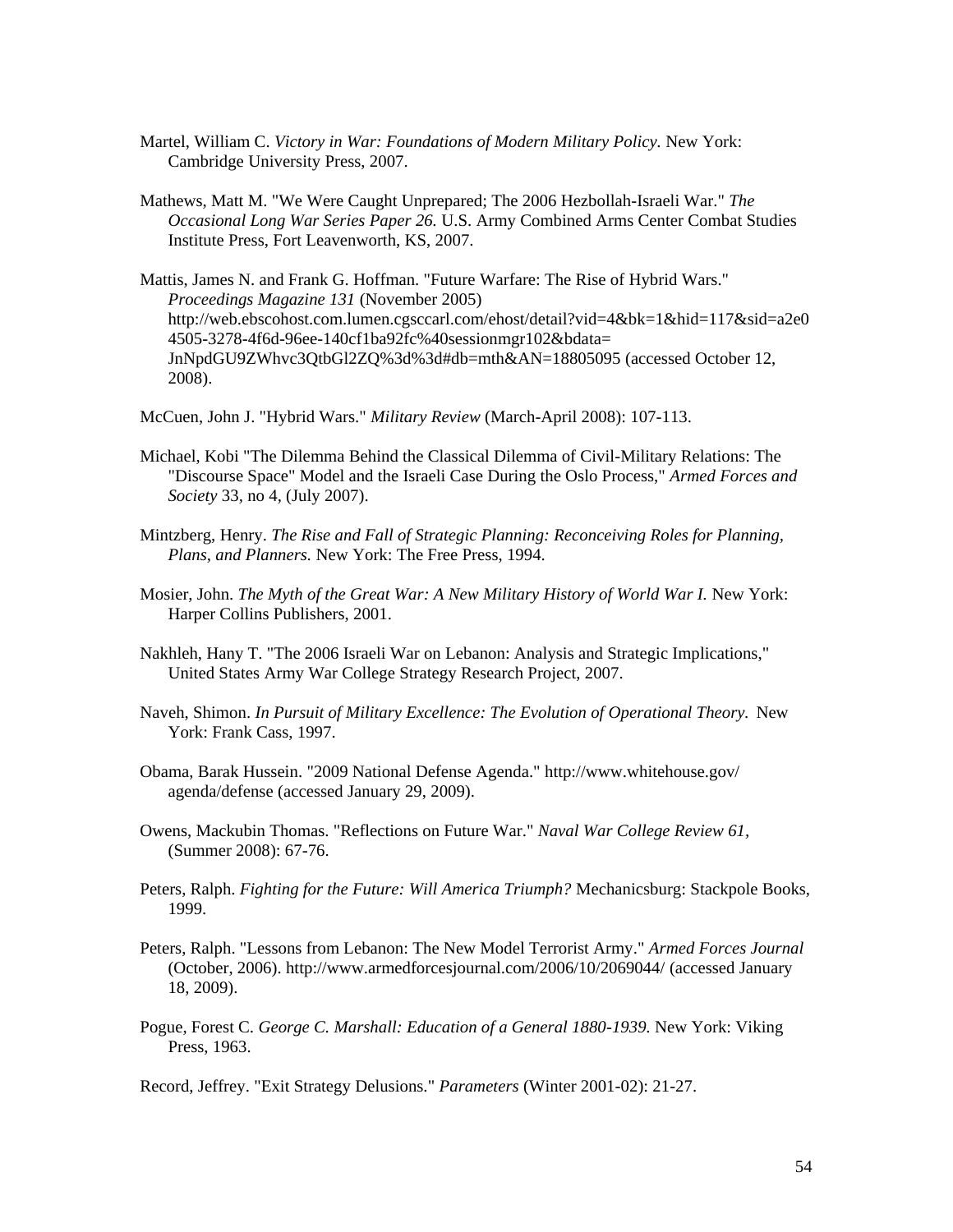- Reed, James W. "Should Deterrence Fail: War Termination in Campaign Planning." *Parameters*  (Summer 1993): 41-52.
- Rittel, Horst W. J. and Melvin M. Webber. "Dilemmas in a General Theory of Planning." Paper presented to the Panel on Policy Sciences, American Association for the Advancement of Science, Boston, MA, December, 1969.
- Rusling, Matthew. "Shifting Gears: For the military, a future of 'hybrid' wars." *National Defense.*  (September 2008): 32-34.
- Scales, Robert H., Jr. *Future War Anthology.* Carlisle Barracks: U.S. Army War College Press, 2000.
- Schneider, James. "Carl von Clausewitz and Classical Military Paradigm." Briefing given to the School of Advanced Military Studies, Fort Leavenworth, KS, September 22, 2006.
- Smith, Rupert. *The Utility of Force: The Art of War in the Modern World*. New York: Vintage Books, 2007.
- Simpson, Erin M. "Thinking about Modern Conflict: Hybrid Wars, Strategy, and War Aims." Paper presented to the Annual Meeting of the Midwest Political Science Association, Chicago, IL, 7-11 April 2005.
- Sorley, Lewis. *A Better War: The Unexamined Victories and Final Tragedy of America's Last Years in Vietnam.* New York: Harcourt, Inc., 1999.
- Stewart, Del. "Deconstructing the Theory of 4th Generation Warfare." *Military Intelligence Professional Bulletin,* 2007.
- Stroumpos, George. "A Concept for all Seasons." *Infantry Magazine,* 2007.
- Sun Tzu. *The Art of War.* Translated by Samuel B. Griffith. New York: Oxford University Press, 1963.
- Sun Tzu. *The Art of War.* Translated by J.H. Huang. New York: Quill, William Morrow Publishers, 1993.
- U.S. Army. *Operations.* Field Manual (FM) 3-0 Washington, D.C.: Headquarters Department of the Army, 27 February 2008.
- . *Counterinsurgency.* Field Manual (FM) 3-24. Washington, D.C.: Headquarters Department of the Army, 15 December 2006.
- . *Commander's Appreciation and Campaign Design.* TRADOC Pamphlet 525-5-500. Fort Monroe, VA: Headquarters Department of the Army Training and Doctrine Command, 28 January 2008.
- U.S. Department of Defense. *Irregular Warfare (IW) Joint Operating Concept (JOC)*, Version 1.0, Washington, D.C.: 11 September 2007.